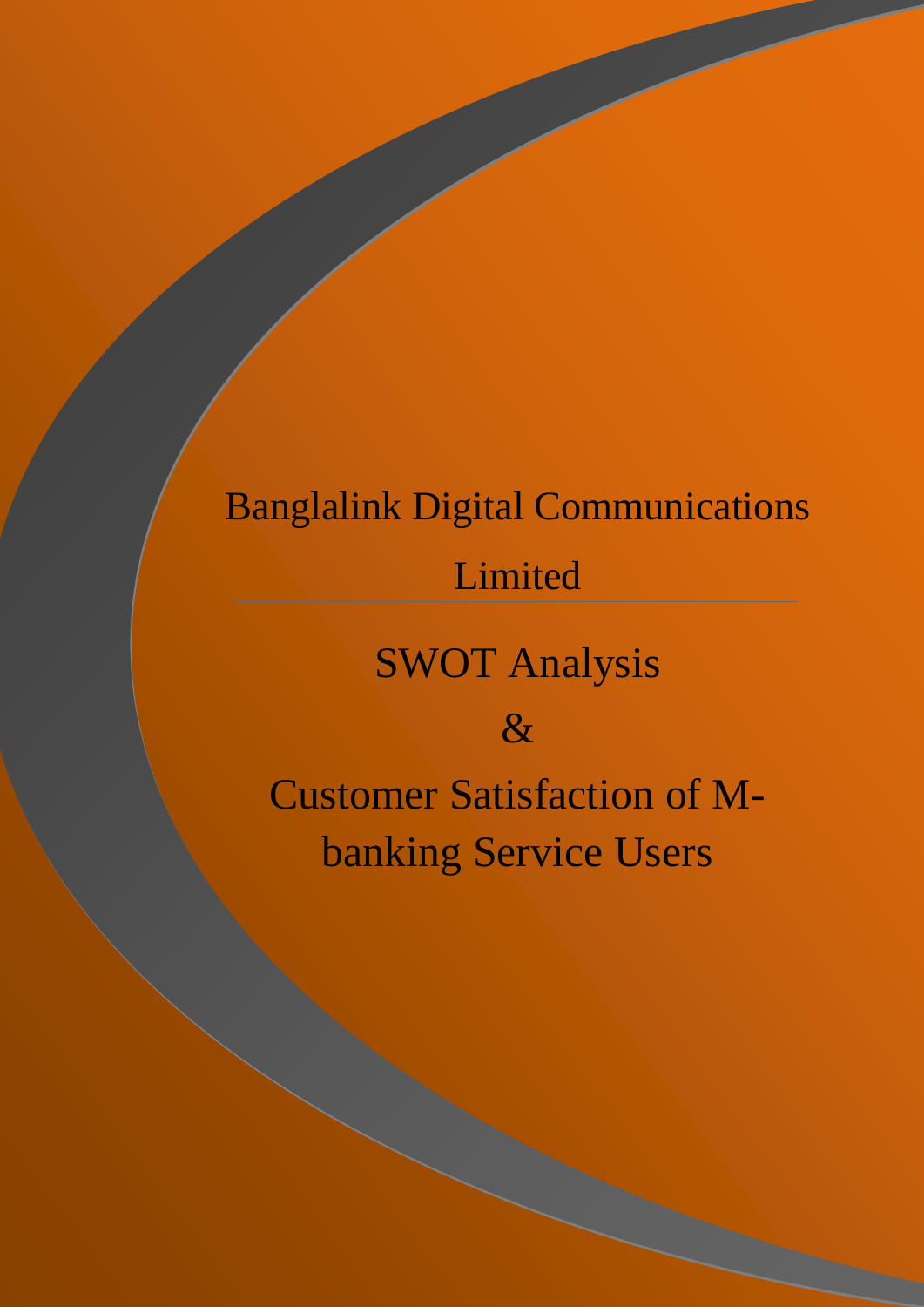### Internship Report

Course ID: BUS 400

### Banglalink Digital Communications Limited

*SWOT Analysis & Customer Satisfaction of M-banking Service Users*

Submitted to:

Mahtab Faruqui

Senior Lecturer

BRAC Business School

Submitted by:

Nafis Mehrab-Al-Islam 10104097

Submitted on:

Sunday, June 15, 2014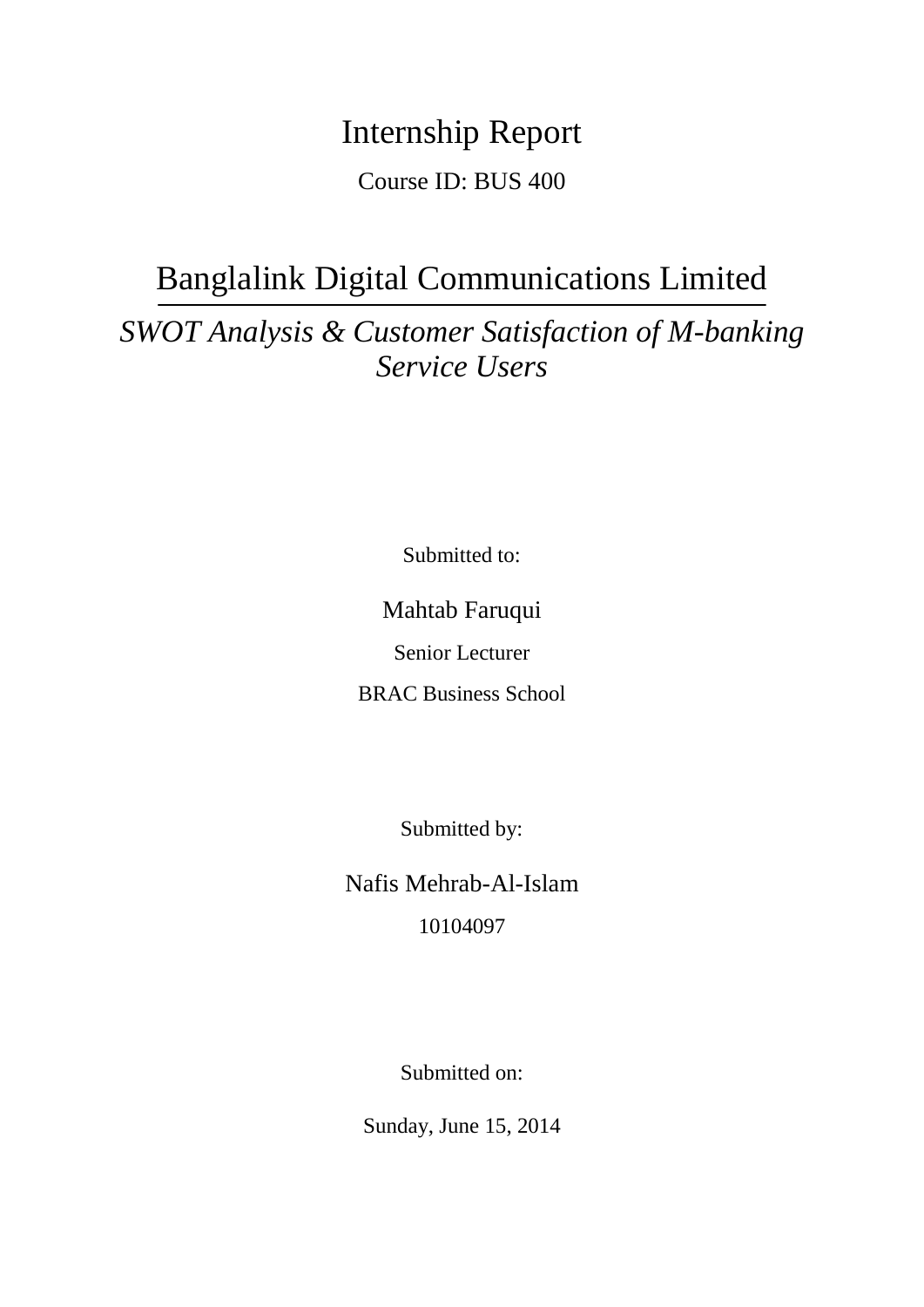### **Letter of Transmittal**

 $15^{\text{th}}$  June, 2014 Mahtab Faruqui Senior Lecturer BRAC Business School

Subject: Submission of completed Internship Report.

Dear Madam,

I have completed the assigned internship report on 'Banglalink Digital Communications Limited- SWOT Analysis & Customer Satisfaction of M-banking Service Users'.

❖

In completion of the report I tried to make it more informative so that the actual market scenario can be drawn from the report. As well as tried to keep it much simple so that it becomes easily understandable to you and to others whoever are interested to go through it.

Moreover, I will be glad to answer any questions that arise to its readers regarding any discrepancies or inconsistencies.

Thank you.

Sincerely,

Nafis Mehrab-Al-Islam

10104097

BRAC Business School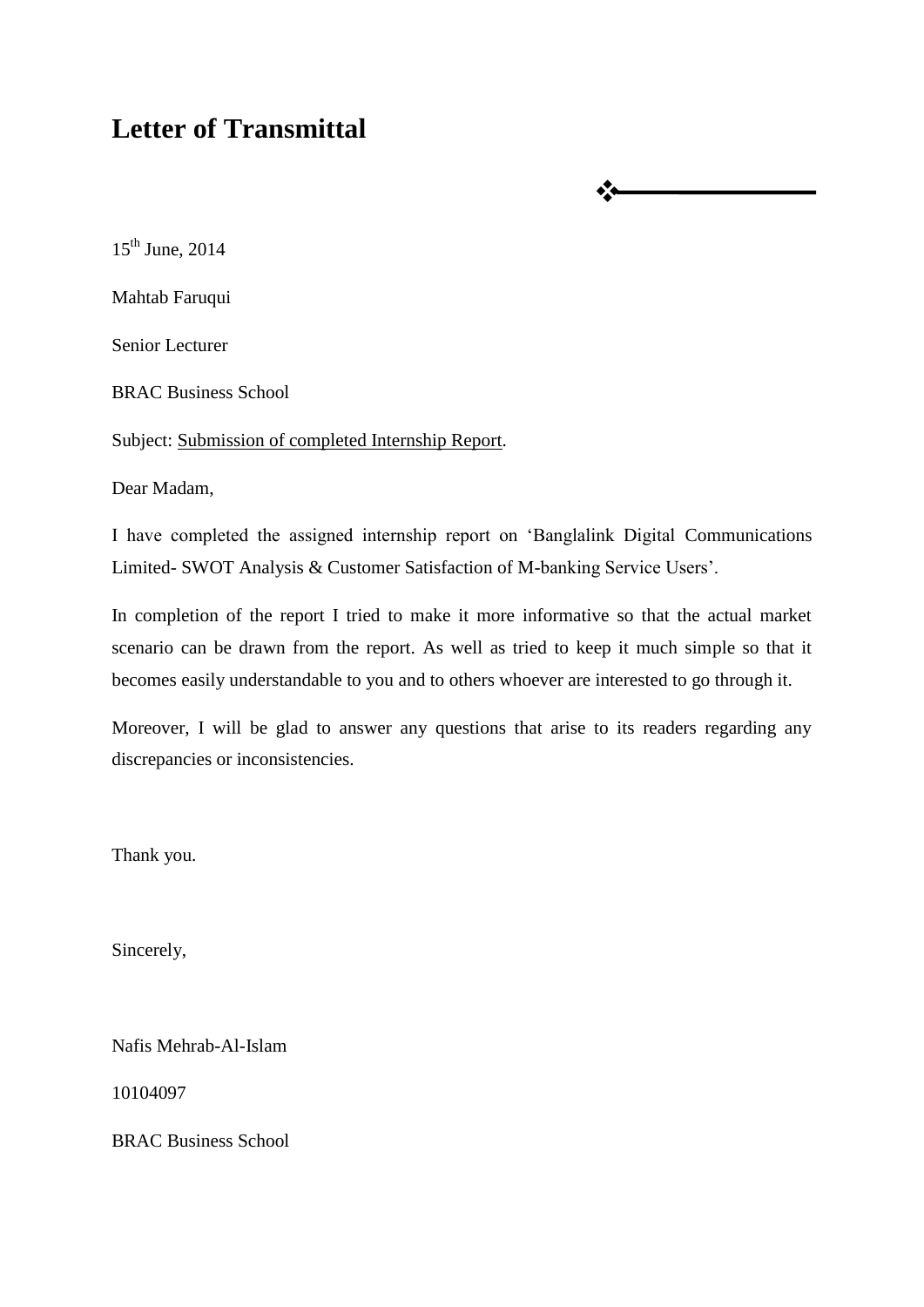### **Acknowledgement**

Above all, I express my gratitude and thanks to the Almighty, who aided me with strength, and gave me the wisdom and patience needed to complete this report.

∙∑÷

I would also like to thank the generous contributions of my supervisors at Banglalink Mr. Rashed Hasan, Manager; Mr. Quazi Shareq Zaman, Senior Executive; Mrs. Laila Farzana, Senior Executive of Mobile Financial Service department, for continuously supporting me with inspirations and believe.

Additionally, I would like to thank my advisor, Mrs. Mahtab Faruqui, Senior Lecturer, who believed that I could complete this report, upholding the standard and professionalism she expects. Her moral guidelines and joyful encouragement helped me to persevere.

At last, I thank my parents and other family members for their help, support and faith during the exasperating period of collecting resources and analyzing data for the paper.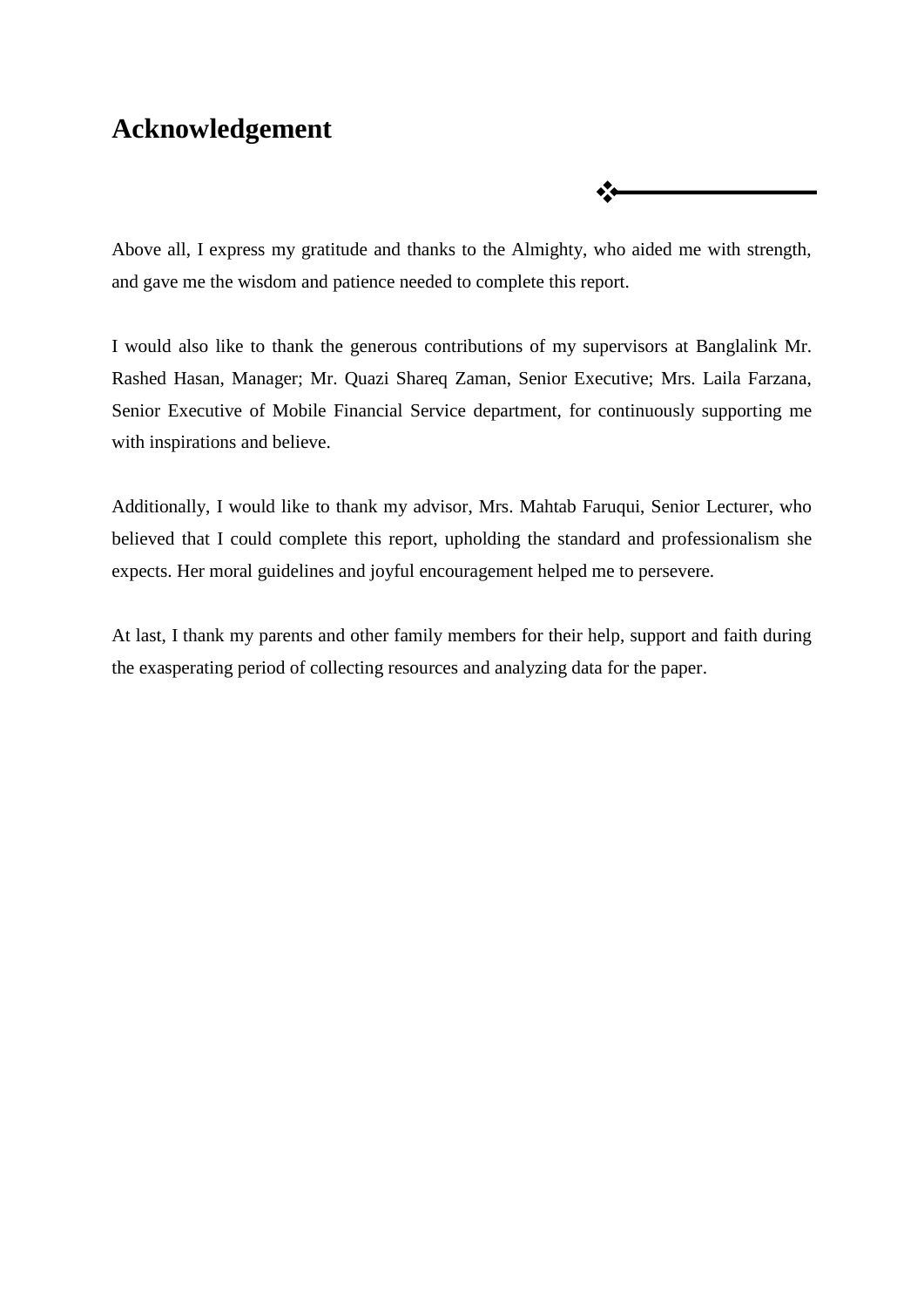#### **Executive Summary**

Banglalink Digital Communications Limited is the second largest telecom brand in Bangladesh. The company started their journey with a vision to spread the mobile phone to all aspects of people.

•∡

The report covers a broad dimension of topics. At the beginning of the report the author finds out the history of the company in Bangladesh. Under this topic it reveals how they acquire 'Sheba' telecom in the starting, the customer base, employees, the management system etc.

The second part of the report covers the author's job responsibilities at Banglalink in the period of Internship program. The functions are discussed elaborately so that anyone interested to go through the report could understand it easily.

The final part of the project aims to develop a SWOT analysis on the company. So that people could track down the real picture of the company. In other means it will also help the company to make strategies depending on the internal and external factors of influence.

Moreover, the project covers the customers' satisfaction of Banglalink MFS users. Hereby, the author used extensive tele-survey research to find out the factors influencing customer satisfaction. The analysis and data interpretation is based on excel functions; where pie chart, bar chart etc. are used for better and ease understand.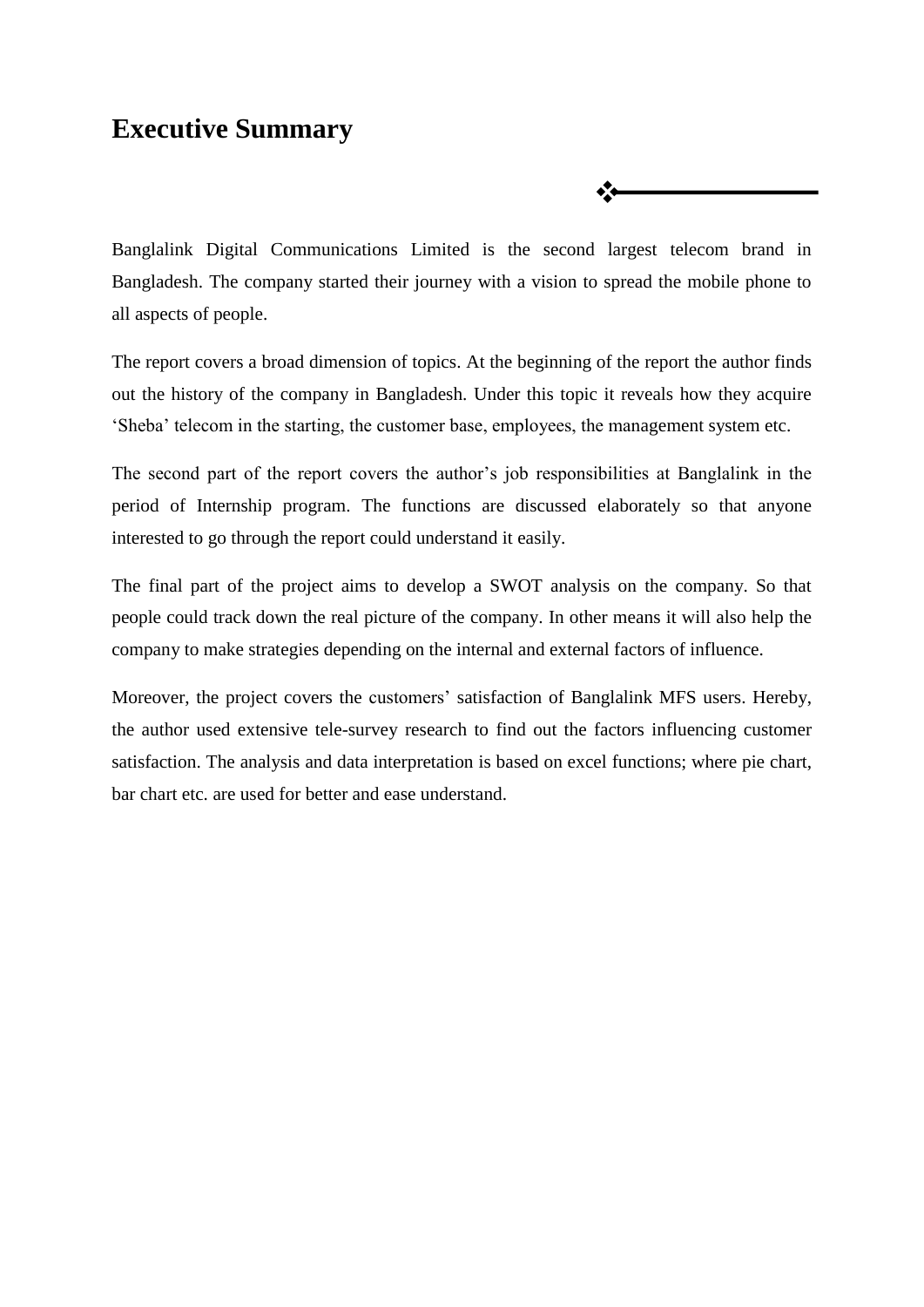### **Table of Contents**

|                                                 | <b>PAGE</b> |
|-------------------------------------------------|-------------|
| Introduction                                    | 01          |
| Origin of the Report                            | 02          |
| Objective of the Report                         | 02          |
| Methodology                                     | 02          |
| Sources of Data                                 | 03          |
| Limitations                                     | 03          |
| <b>Chapter 1</b>                                |             |
| <b>THE ORGANIZATION</b>                         |             |
| History of Banglalink                           | 06          |
| <b>About Banglalink</b>                         | 06          |
| New Slogan                                      | 07          |
| Present Ownership                               | 07          |
| Vision of Banglalink                            | 07          |
| Mission of Banglalink                           | 07          |
| <b>Core Values</b>                              | 08          |
| Management team of Banglalink                   | 09          |
| <b>Organization Chart</b>                       | 10          |
| Banglalink's Business                           | 10          |
| Products and Packages of Banglalink             | 12          |
| Services of Banglalink                          | 14          |
| Corporate Social Responsibilities of Banglalink | 15          |
| <b>Chapter 2</b>                                |             |
| <b>THE JOB</b>                                  |             |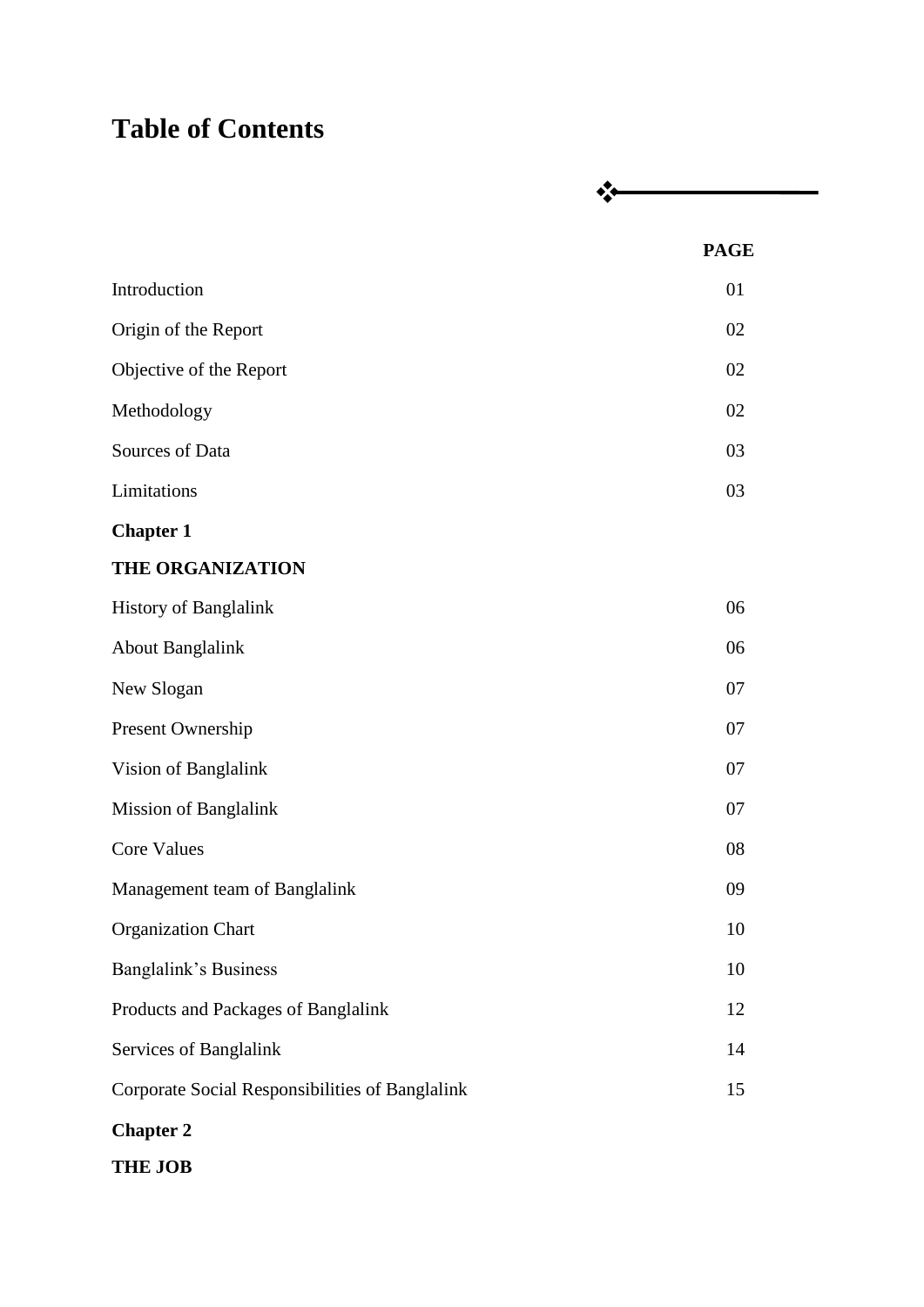| Internship Recruitment               | 18 |
|--------------------------------------|----|
| Orientation                          | 18 |
| Selection                            | 18 |
| Working hour, location and reporting | 18 |
| Marketing Department of Banglalink   | 19 |
| Organogram of Marketing Department   | 19 |
| Purpose of the Job                   | 20 |
| Specific Responsibilities            | 20 |

#### **Chapter 3**

#### **THE PROJECT**

| SWOT Analysis & Customer Satisfaction of M-banking Service Users |    |
|------------------------------------------------------------------|----|
| Reasons of the Project Topics                                    | 26 |
| Purpose of the Project                                           | 26 |
| <b>SWOT Analysis</b>                                             | 27 |
| <b>SWOT Analysis Chart</b>                                       | 31 |
| <b>Customer Satisfaction of M-banking Service Users</b>          | 32 |
| <b>Customer Satisfaction Definition</b>                          | 32 |
| <b>Service Quality Dimensions</b>                                | 32 |
| <b>Sample Selection</b>                                          | 34 |
| <b>Survey Method</b>                                             | 34 |
| Research Approach                                                | 34 |
| Findings, Analysis & Recommendations                             | 35 |
| Conclusion                                                       | 46 |
| References                                                       | 47 |
| <b>APPENDIX</b>                                                  |    |
| Questionnaire                                                    | 49 |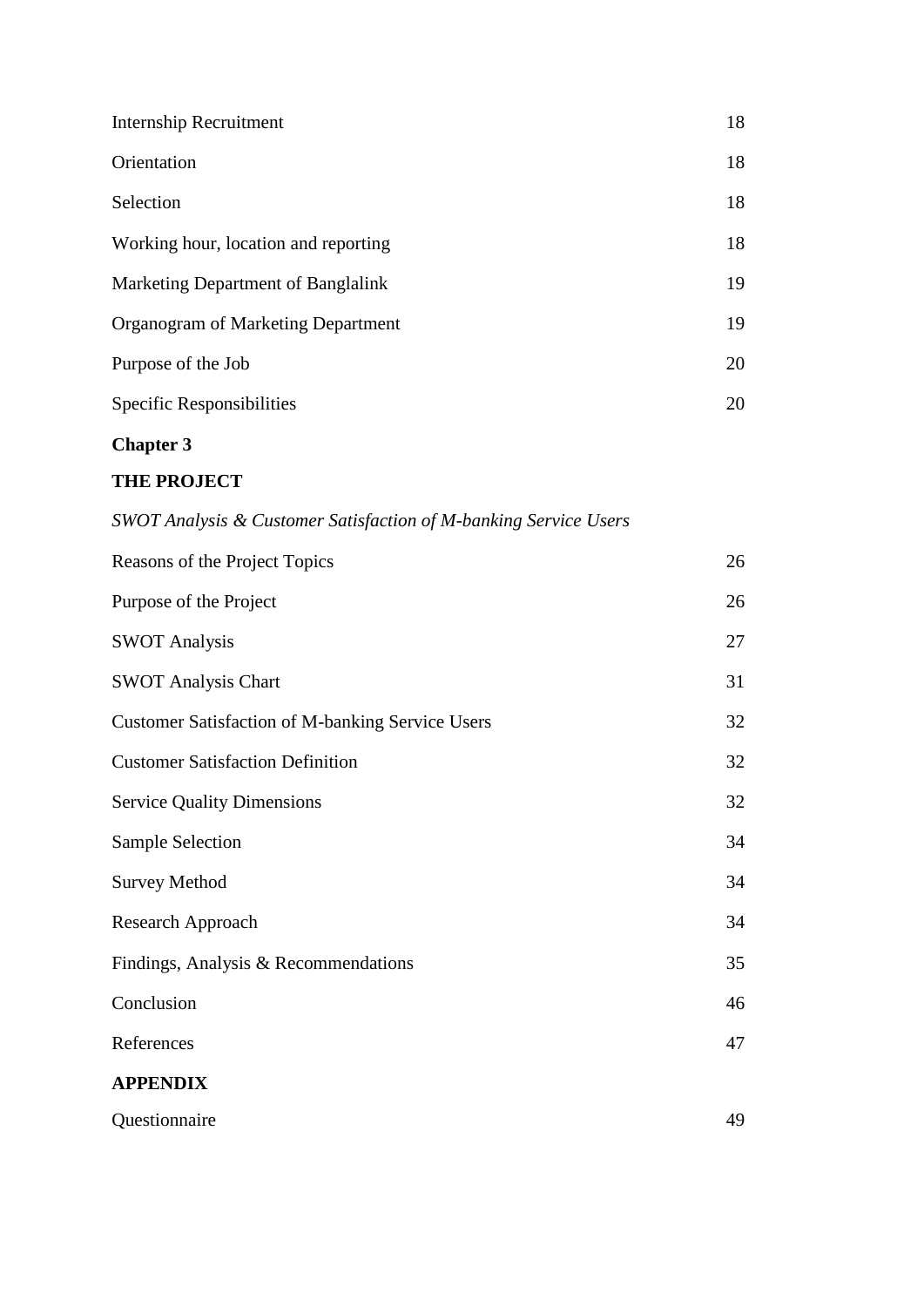### **Introduction**

The telecommunication sector during the last decade has gone through dramatic change. The way of communication, its device has been also changed. It was a time when we used land telephone lines which were costly though but this was the only way of communication. Internet connection was also then based on the TNT connection. During the era of 2000 with the advancement of technology GSM technology was introduced to the people for communications without the need of wire connection. And now there is 3G (third generation) connection available to customers for high speed internet access even in phones.

 $\ddot{\cdot}$ 

Also, a drastic change can be seen on the financial sector. A lot of Banks has been introduced to the sector in Bangladesh whereas before mostly government banks were there. Also the financial service got so much importance. The value proposition, quality service and customer oriented products were introduced for the sake of business. Latest services include internet banking, ATM, debit card, credit card etc..

The collaboration between the telecommunication sector and the financial sector brought a completely new dimension of financial services. In the year 2011 Bangladesh faced a new version of financial service which is mobile banking. The easiest way of money transfer and lot more. In this service facility customers could use their mobile phone numbers to hold or open an account and with the account they can transfer money to one another without physically going to the bank. The basic purpose of this service is to reach the unbanked population with appropriate financial services.

However the popularity of the service is remarkable. Within just three years it became \$83 million dollar market based on only the fees collected by the transaction and still growing. On the other hand with discovery a scope of employment is been created to lot of people.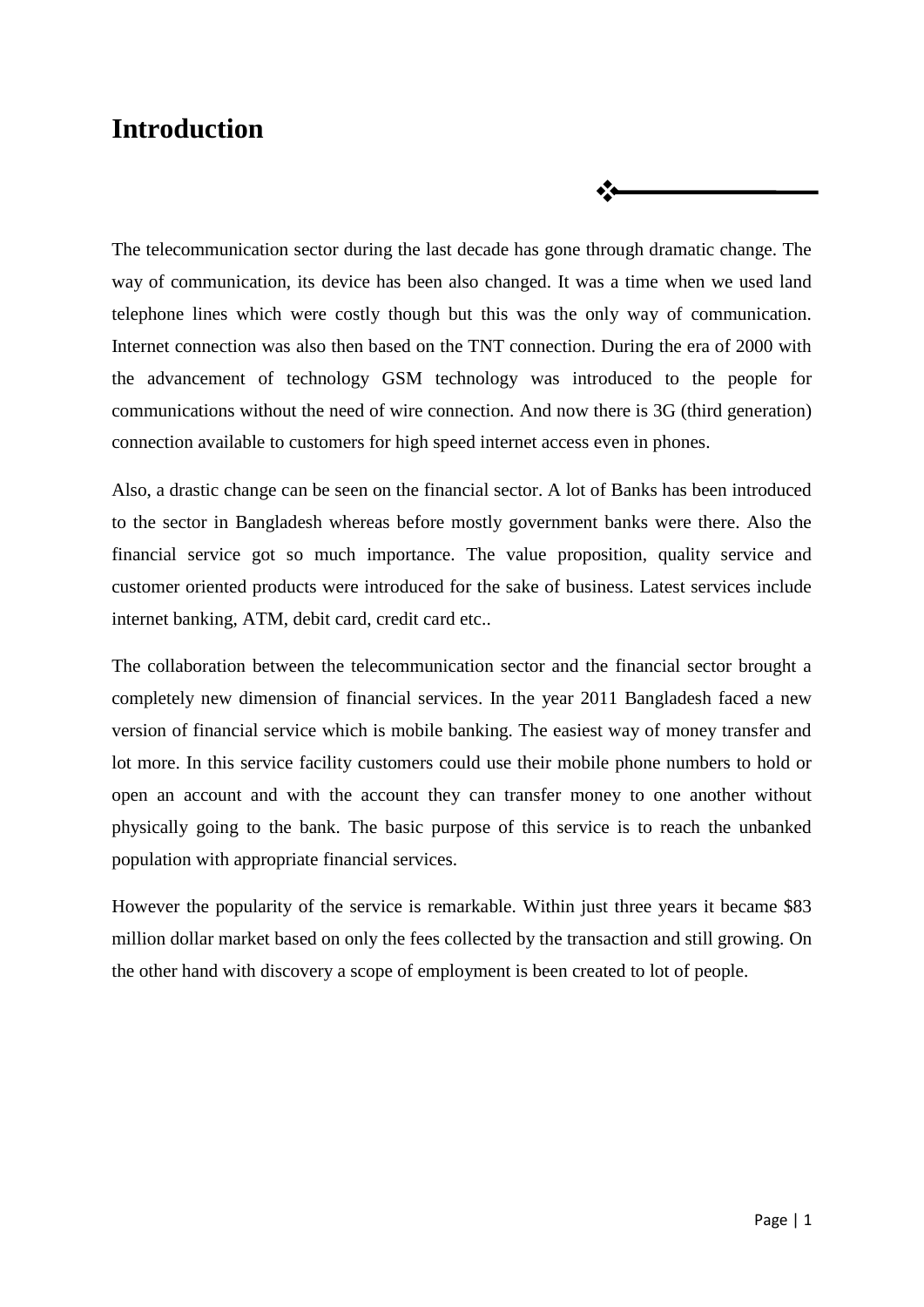#### **Origin of the Report**

This report is a requirement of the partial completion of the internship program of the students of the BRAC Business School (BBS). Upon the completion of four years Bachelor of Business Administration (BBA) program, in order to equip the students with a more practical experience of the corporate world for their development before entering it as graduates this internship has to be completed to earn the final four credits.

In accordance with the terms and conditions of the internship program, the author has completed the three month period of the internship at Banglalink Digital Communications Limited in Marketing department. As per guidelines given by the academic supervisor of the author, Ms. Mahtab Faruqui, Senior Lecturer, BRAC Business School, BRAC University.

#### **Objective of the Report**

The purpose of this project was to get a better understanding about the mobile financial services of Banglalink and finding out the customer satisfaction of its users. The more specific objectives of this report are as follows:

- $\ddot{\bullet}$  To know what mobile financial service is.
- $\uparrow$  To know how mobile financial service operate.
- $\overline{\phantom{a}}$  To learn who the service can be provided to
- $\ddot{\bullet}$  To learn the features M-banking.
- $\overline{\phantom{a}}$  To learn strengths, weaknesses, opportunities and threats of the company.
- $\ddot{\bullet}$  To learn the factors influencing customer satisfaction.
- $\overline{\phantom{a}}$  To learn complains about M-banking service and find solution.

#### **Methodology**

There are pros and cons of every approach to a report. However, as the report covered two broad topics according to the needs and appropriate justifications the author decided to use both qualitative and quantitative research approach.

To find out the SWOT analysis of the company the author did qualitative research to find out the external and internal factors. This is mostly done by the reports available online and also published by the company and its competitors.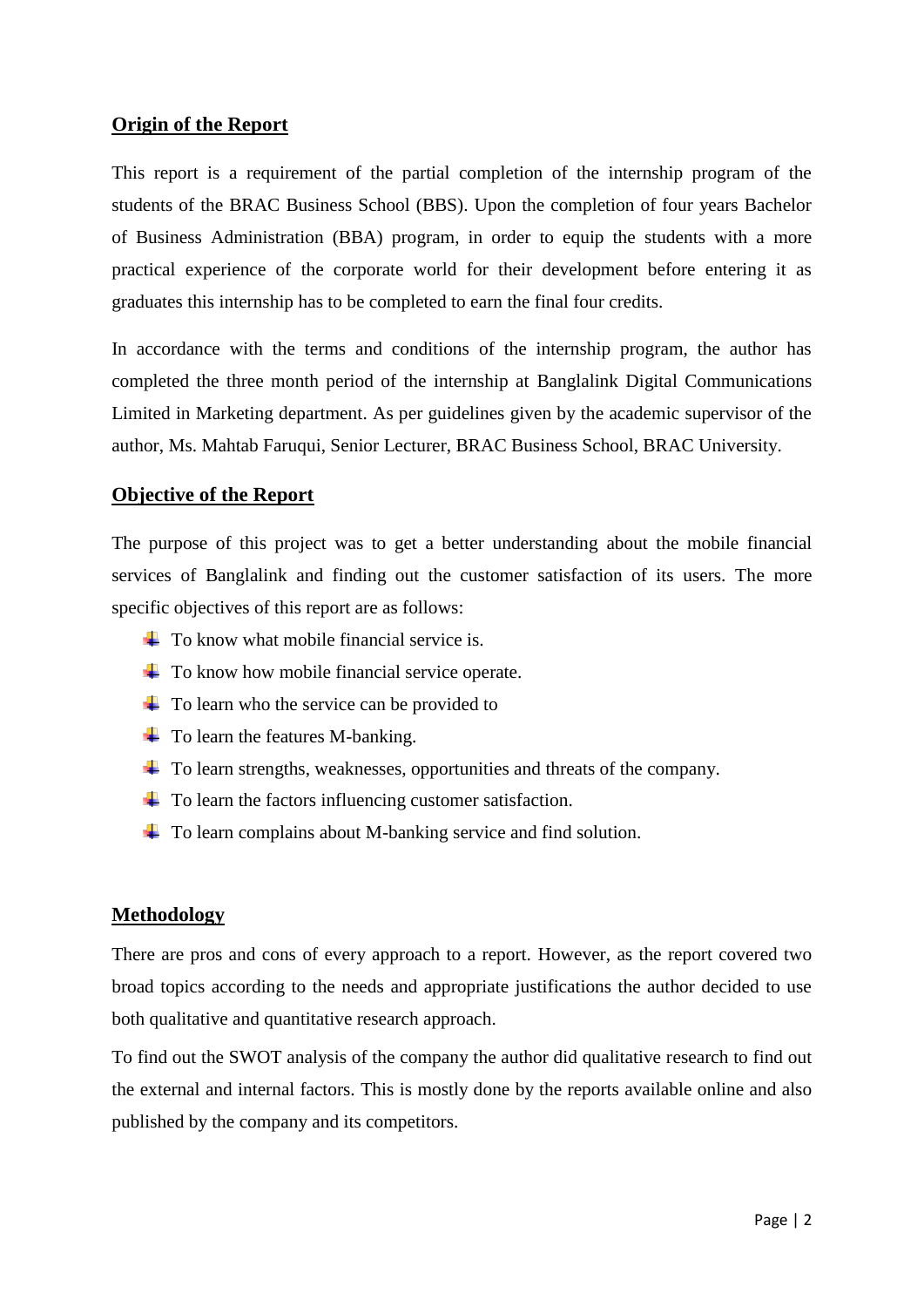Whereas the second part of the report is based on quantitative data analysis. This helped interpretations and findings of the data to be accurate to represent the current conditions and factors of customer satisfaction. The quantitative data was collected by a questionnaire designed by the author. The interpretations and analysis was done with the help of MS Excel functions. The author used, VLOOKUP formula, COUNTIF, FILTER, TABLE array, PIVOT table etc. for the analysis.

#### **Sources of Data**

In order to prepare a comprehensive and authentic report the author used both primary and secondary sources of data.

 $\overline{\text{P}}$  Primary Sources of Data

Although the project is primarily based on primary sources of information, the only such source of information for this report are the responses gathered from the filled out questionnaires. This is because the report is on a topic that is not pertaining to theoretical concepts or practical applications, but more on the side of knowing about the results it is obtaining.

 $\overline{\phantom{a}}$  Secondary Sources of Data

The secondary sources of information include the materials given to the author to understand its customers. During the internship program materials needed for the service also includes in here. Also the author used some internal information collected from the company with a promise to keep it confidential.

#### **Limitations**

There were some limitations faced in preparing and compilation of the report. The limitations are listed below

- $\ddot{+}$  The foremost limitation of the project was to conduct tele-survey. The author was given 100 phone numbers who have M-banking account. As a result personal interview was hard to take. And continuing with the tele-survey was time consuming.
- $\overline{\text{+}}$  As the questions were asked over phone so respondents fear lack of trust because they were not seeing the interviewer personally.
- $\overline{\phantom{a}}$  Conducting the survey over phone was costly.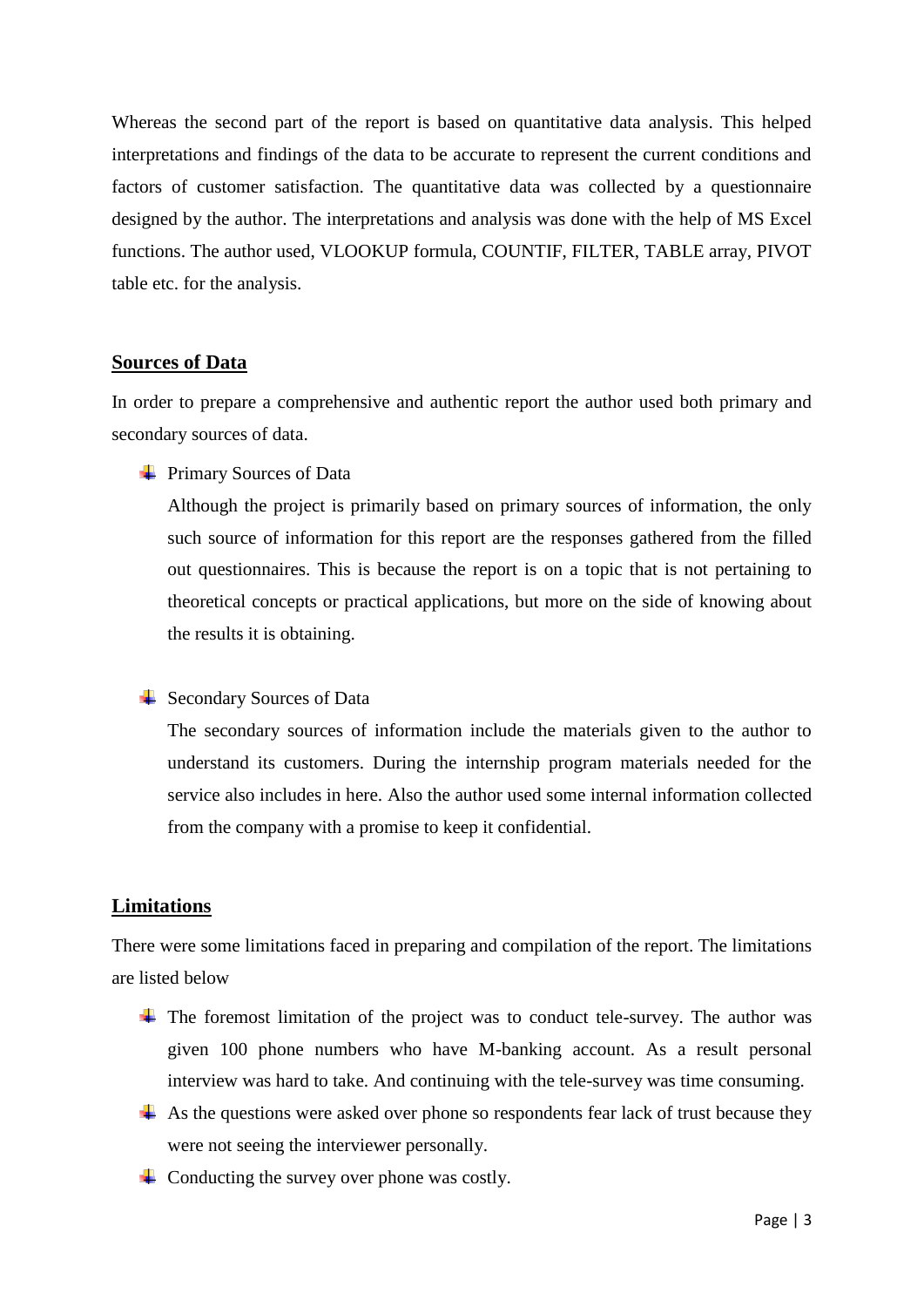- Most of the respondents were less educated as a result the author needed to ask the questions in Bangla and record them in English.
- **↓** Tele-survey caused time constrain during the survey.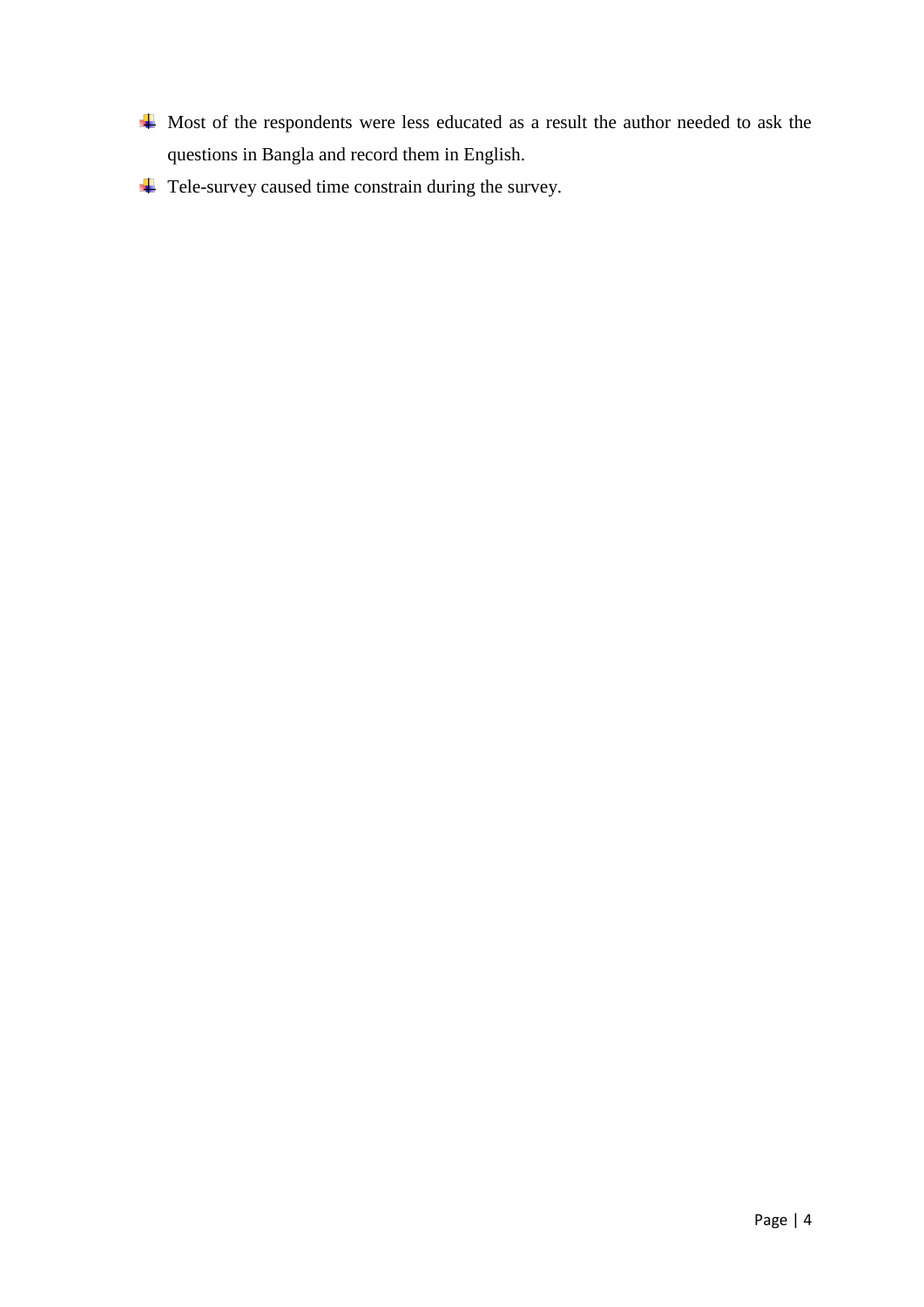## **Chapter 1**

**THE ORGANIZATION**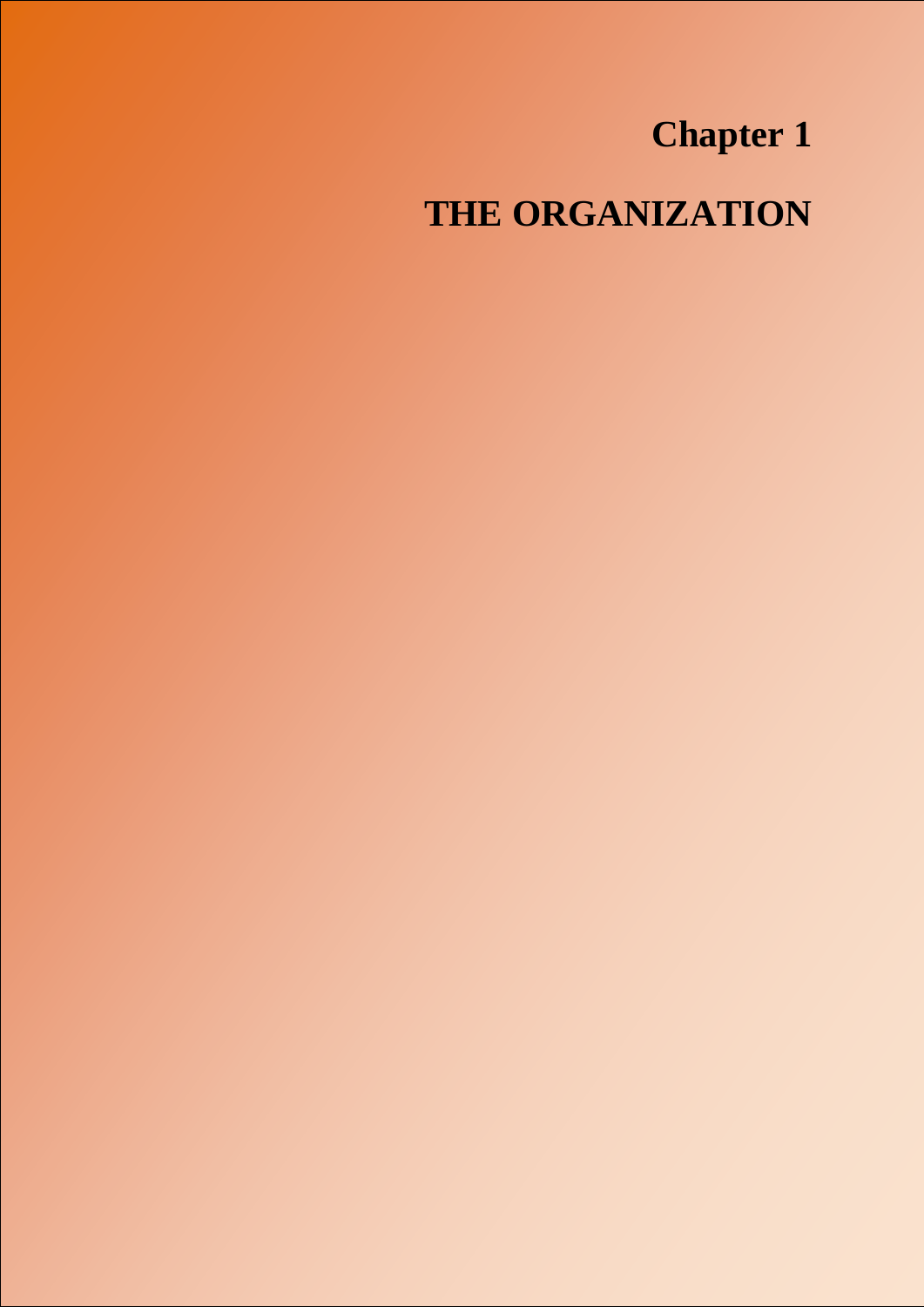#### **History of Banglalink**

In 1989, Sheba Telecom (Pvt.) Ltd. a joint venture of Bangladesh-Malaysia was granted license to operate in the rural areas of 199 upazilas. Upon obtaining GSM (Global System for Mobile) license in 1996 it expands its business to cellular mobile and radio telephone services. Suddenly in July, 2004 it was reported that Egypt based Orascom Telecom is set to purchase the TRI's (Technology Resources Industry, Malaysian partner) shares in Sheba for US\$25 million as Sheba had failed to keep the business potentials in Bangladesh due to disagreements between two partners. This purchase agreement was undercover as the joint venture agreement between ISL (Integrated Services Ltd., Bangladeshi partner) and TRI dictates that if any party sells its Sheba shares, the other party will enjoy the first right to buy that. Later on, Orascom could not finish the deal rather ISL pays the US\$25 million and bought the 100% ownership of Sheba.

However, in September, 2004 Orascom Telecom Holdings bought 100% ownership of Sheba Telecom with 59,000 user base for US\$60 million. Afterwards in February, 2005 it was rebranded and launched its services under the "Banglalink" brand with nationwide 15 years GSM license.

#### **About Banglalink**

Since Banglalink's launch in February 2005, its impact was felt immediately. Overnight mobile telephony became an affordable option for customers across a wide range of market segments.

Banglalink's success was based on a simple mission:

"bringing mobile telephony to the masses"

This was the cornerstone of its strategy. With this mission on hand Banglalink changed the mobile phone status from luxury to a necessity and brought mobile telephone to the general people of Bangladesh thus making a place in their hearts. The mobile phone has become the symbol for the positive change in Bangladesh.

The mission that is quite correctly attributed to Banglalink, has become the corporate positioning of Banglalink and is translated in their slogan "making a difference" or "din bodol". This slogan is not only applicable in the telecom industry, but also every other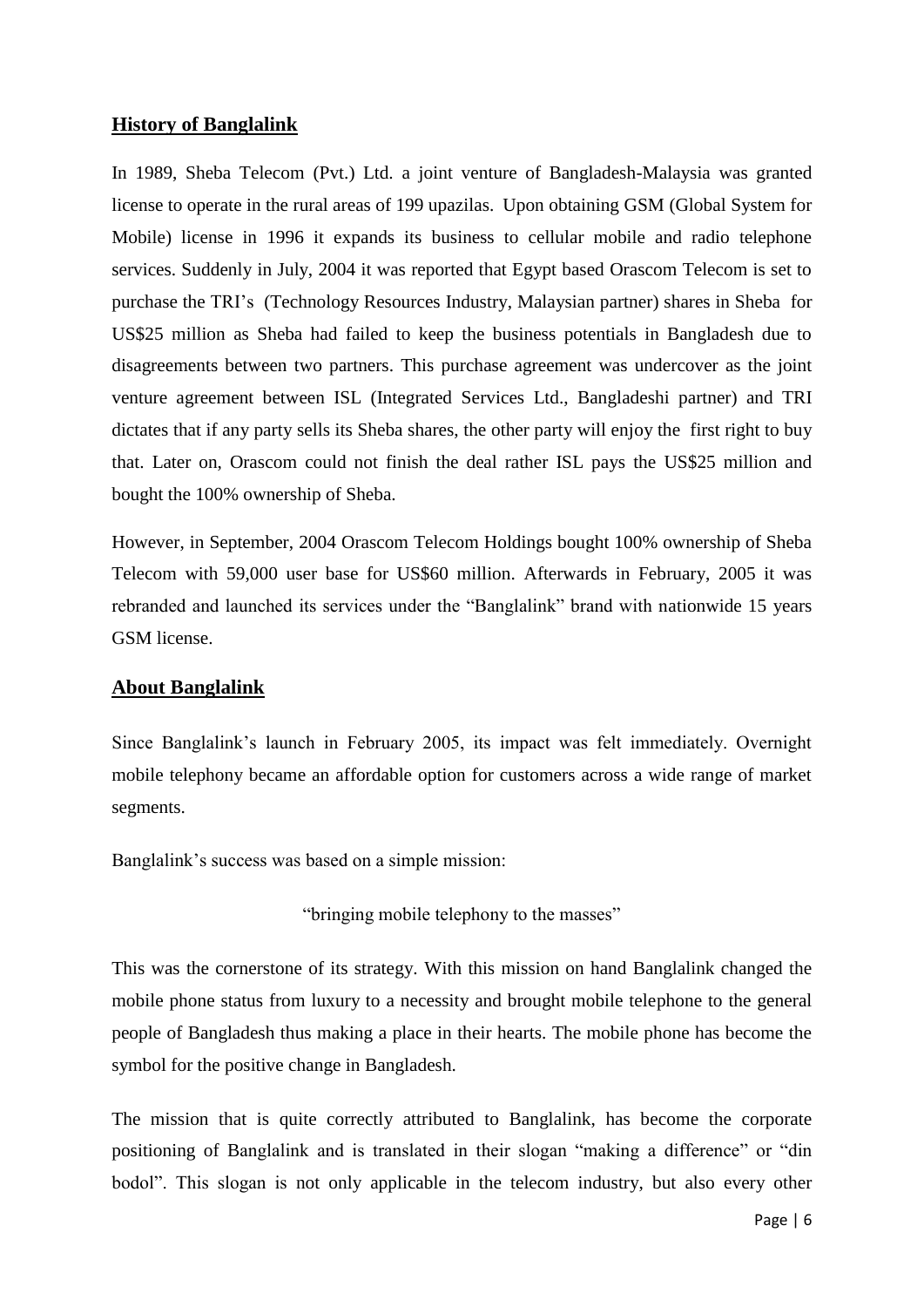aspects through its products and services, to the lives of its customers. This corporate stance of "making a difference" has been reflected in everything Banglalink does.

#### **New Slogan**

The telecom industry is fully saturated with different mobile operators. To keep hold of the market position and match with changing wave strategically, Banglalink has changed its slogan to "start something new" in October 4, 2013. The slogan was backed by the launch of 3G (third generation) mobile network.

#### **Present Ownership**

In April 2011, again there has been a change in the ownership of Banglalink. Previously it was fully owned by telecom venture Orascom Telecom Holding (now, known as Global Telecom Holding) but as of the date Vimpelcom Ltd. bought 51.92% shares of banglalink digital communications limited. Vimpelcom is one of the world's largest integrated telecommunications services operators providing voice and data services through a range of traditional and broadband mobile and fixed technologies in Russia, Italy, Ukraine, Kazakhstan, Uzbekistan, Uajikistan, Armenia, Georgia, Kyrgyzstan, Laos, Algeria, Pakistan, Burundi, Zimbabwe, Central African Republic, Canada and Bangladesh. Vimpelcom is headquartered in Amsterdam, the Netherlands and listed as an ad on the New York stock exchange under the symbol "vip".

#### **Vision of Banglalink**

'To understand people's needs best and develop appropriate communication services to improve people's lives and make it simple' – the strategic vision is developed with a purpose to saturate the whole telecom market. Make telephony available to mass people. Day by day Banglalink is expanding its business, establishing new networks, and connecting people thus building breezes towards successful vision.

#### **Mission of Banglalink**

Mission is a set of targets or tasks those are set by the organizational heads according to the market need and structure. Employees pursue those set of targets in order to sustain and compete in the market.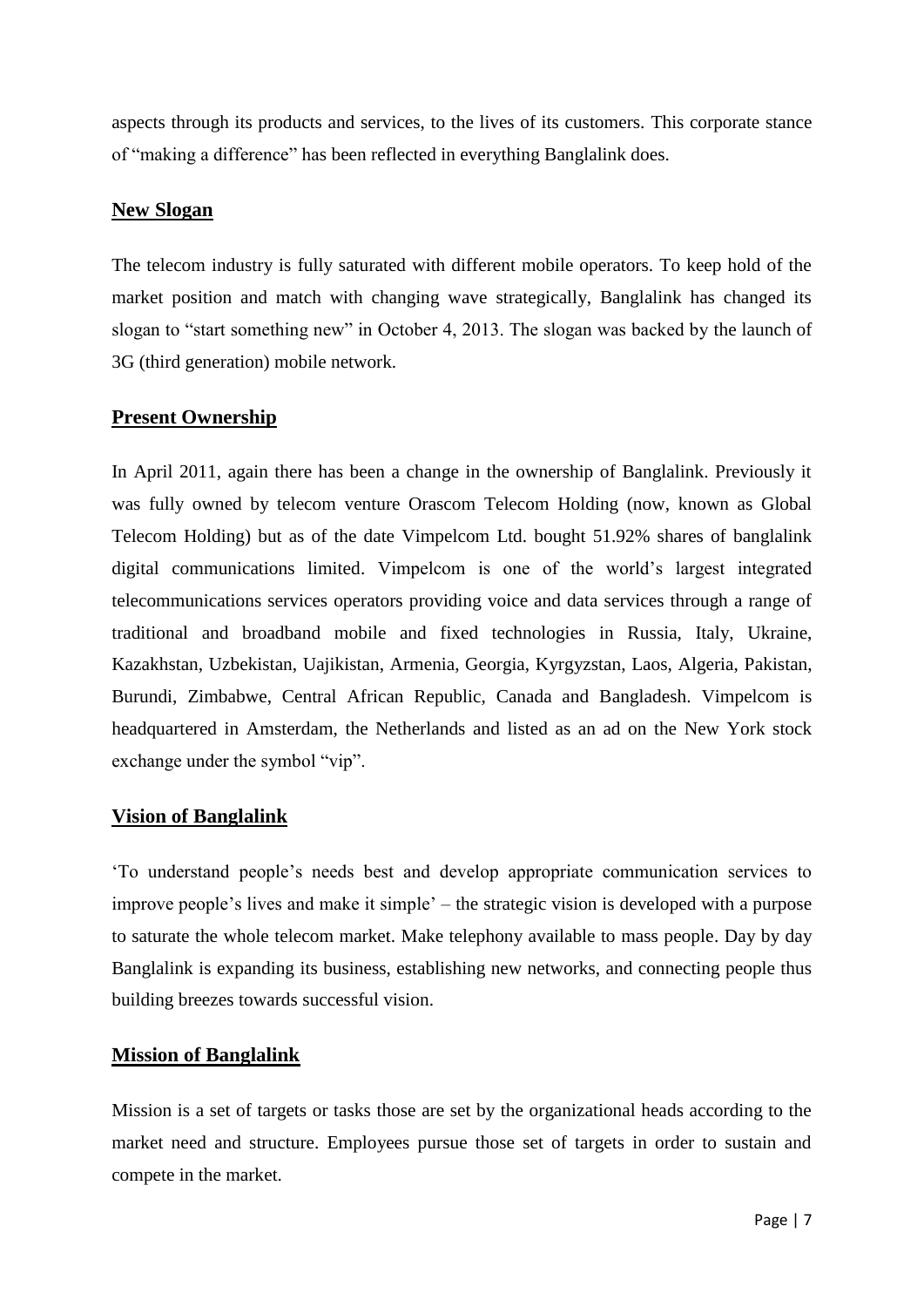Latest set of responsibilities of Banglalink are:

- Achieve a leading position in the Bangladesh mobile market in terms of net additions and ARPM (Average Revenue Per Minute)
- $\overline{\phantom{a}}$  Segmented approach in terms of products and services
- ↓ Delivering superior benefits in every purchase of the customers' experience (before, during and after sale)
- $\leftarrow$  Creating optimum shareholder value

#### **Core Values**

Banglalink has built four core values from the very beginning of their journey. From then to the end it encourages its employees to cultivate and carry forward the values into their day to day activities.

#### Innovative Reserves and Straight Forward

#### Justifications:

- Being open minded and flexible
- **Discouraging the false pride and** challenging the normal way to do things
- **Learning and adopting the best** practices from others
- Thinking of a situation from various points of view
- Willingness to try out different options while also considering how they affect the business

#### Justifications:

- Being honest and truthful
- Thinking locally regarding the situation at hand
- Communicating clearly and effectively and expecting the same from others
- **Listening actively and asking** questions to seek out and understand different views
- Sharing required information with stakeholders truthfully without hiding or making up any information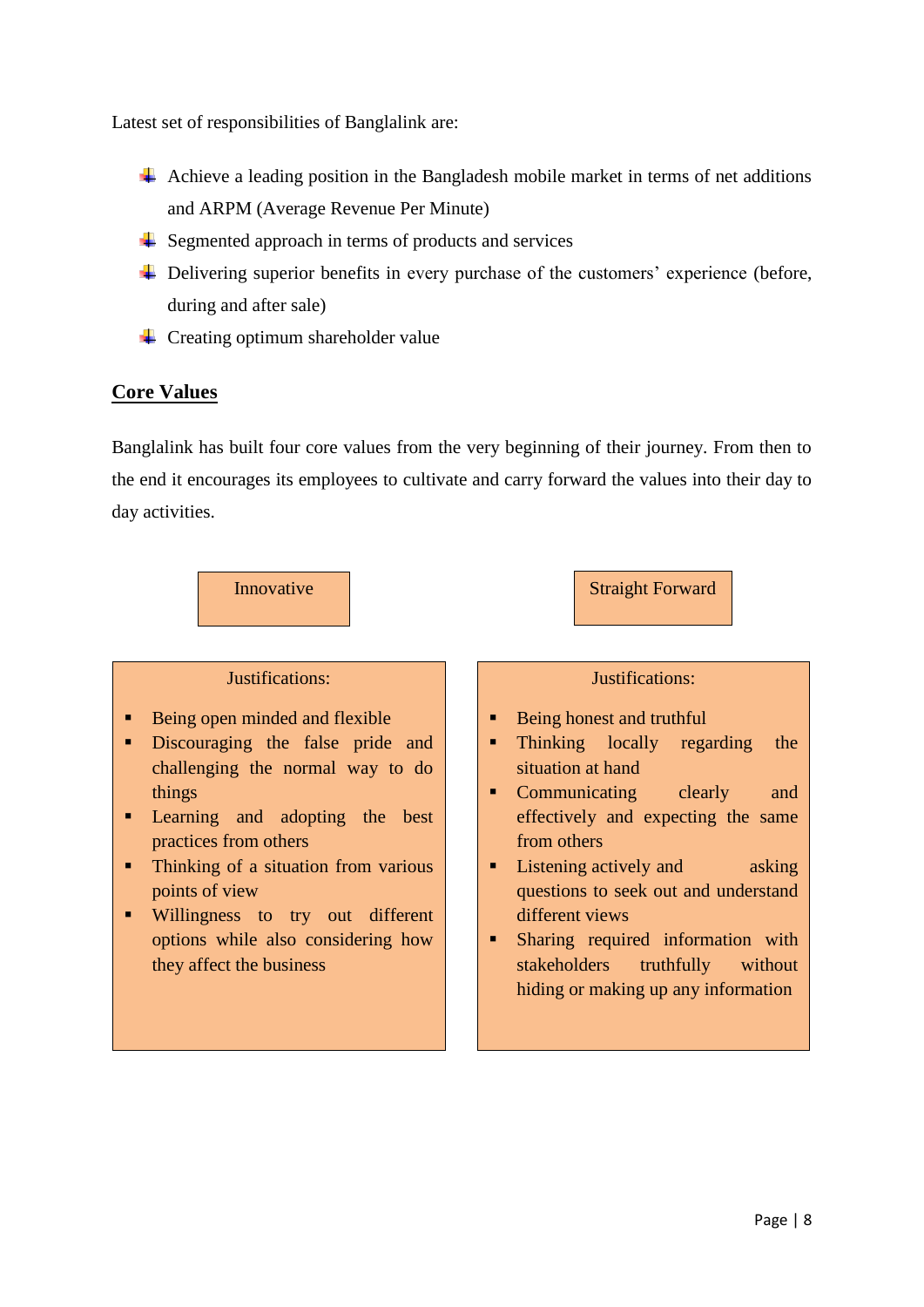#### Passionate

#### Justifications:

- **Strive to achieve goals**
- Believes in self and team's ability to achieve targets
- Drives for result
- Uses information or resources available in the best possible way to achieve targets
- If Is determined to reach the desired goal through trying out different options

#### Reliable

#### Justifications:

- Generating trust and reliability
- Being understanding and focusing on a solution that everyone can benefit from
- Delivering results within deadlines
- **Accepting** responsibility for successes and failures
- Making honest decisions based on facts and figures , not feelings or opinions

#### **Management team of Banglalink**

Chief Executive Officer Ziad Shatara

Chief Financial Officer Ahmad Y. Haleem

Chief Technical Officer Perihane Elhamy

Chief Commercial Officer Shihab Ahmed

Regulatory & Legal Affairs Director Zakiul Islam

Information Technology Director Nizar El-Assaad

Strategy & Business Planning Director Mahmoud Mohamed Hosny

**Company Secretary M** Nurul Alam

HR Director Riviera Ho Rathore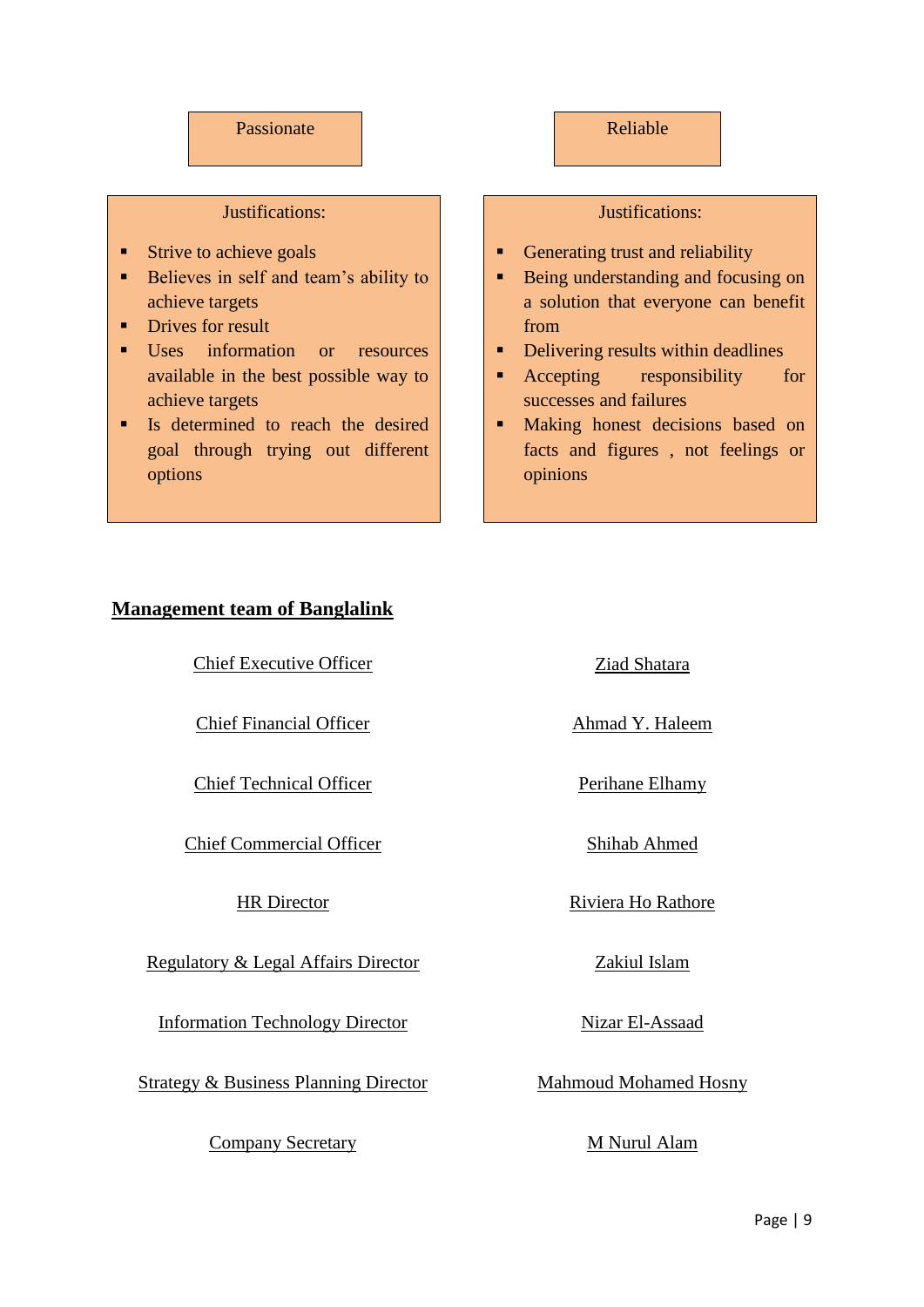#### **Organization chart**



#### **Banglalink's Business**

 $\triangleq$  Subscriber overview

Banglalink attained one million subscribers within ten months of its operation and three million subscribers in October 2006. In less than two years which is by December 2007, Banglalink overtook aktel (now named as Robi) to become the second largest operator in Bangladesh with more than 7.1 million customers. Banglalink currently has 27.07 million subscribers as of June 2013, representing a market share of 25.7%.

Banglalink's growth over the preceding years have been fuelled with innovative products and services targeting different market segments, aggressive improvement of network quality and dedicated customer care, creating an extensive distribution network across the country, and establishing a strong brand that emotionally connected customers with Banglalink.

 $\overline{\text{M}}$  Market Share based on Subscribers

The telecom industry of Bangladesh is saturated over four key players. Grameen Phone, Banglink, Robi and Airtel. The rest two Citycell and Tele Talk both have minimum market shares. In terms of sustaining in the market along with the position hold companies need to follow both aggressive and defensive marketing mechanism. The chart below will give a brief idea about the market share of the companies present.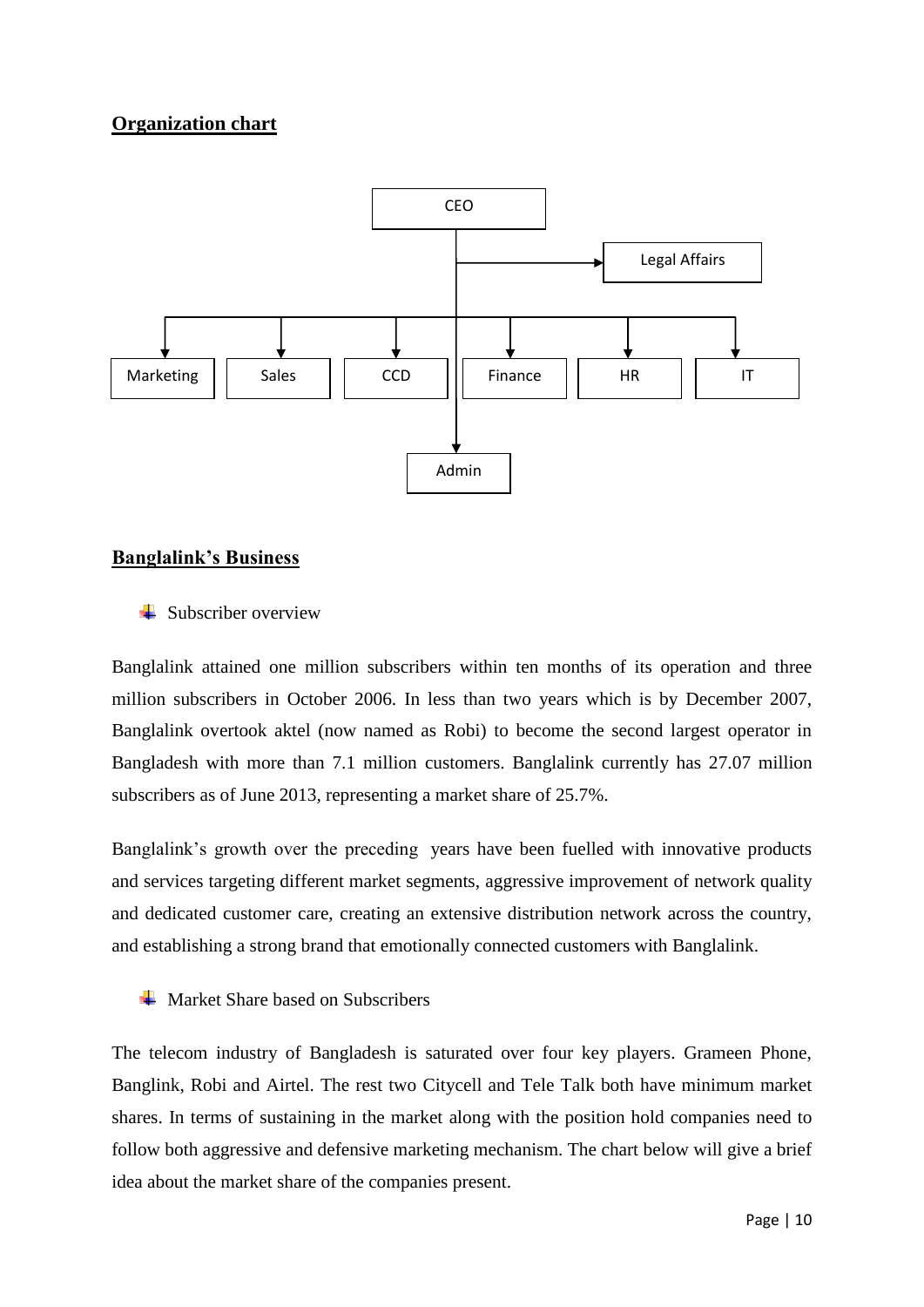| <b>Company Name</b>  | <b>Market Share</b> | <b>Logo</b>       |
|----------------------|---------------------|-------------------|
| <b>Grameen Phone</b> | 42                  | grameenphone      |
| <b>Banglalink</b>    | 26                  | banglalink        |
| <b>Robi</b>          | 22                  |                   |
| <b>Airtel</b>        | 7                   | airtel            |
| <b>TeleTalk</b>      | $\overline{2}$      | Tel<br>আমাদের ফোন |
| <b>City Cell</b>     | 1                   | <b>Citycell</b>   |

### **Bangladesh Telecom marketshare**

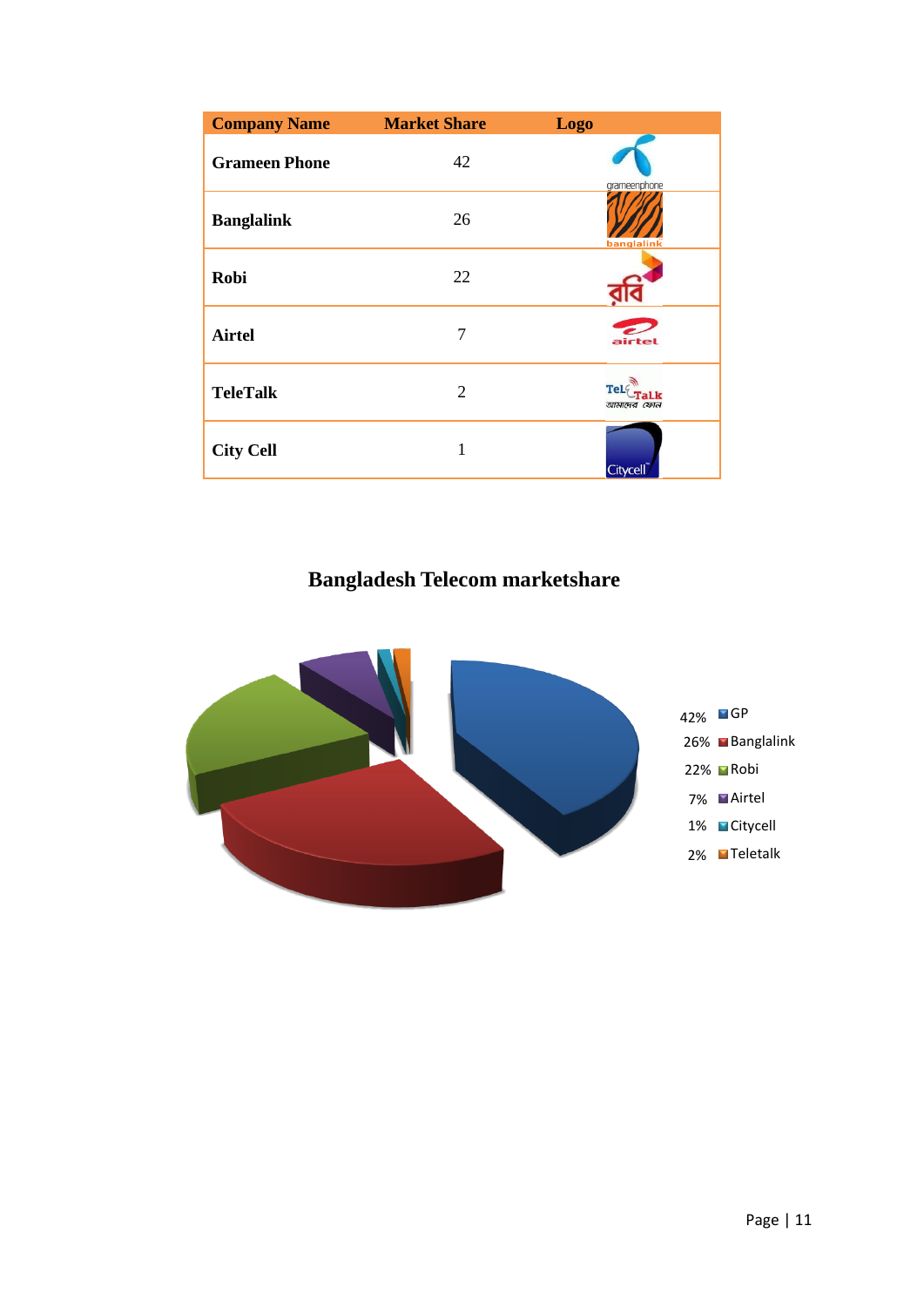#### **Products and Packages of Banglalink**

Banglalink currently offers one plan for all packages. Connections are provided through GPRS and all connections are standardize (T&T incoming and outgoing with NWD and ISD).

 $\overline{\phantom{a}}$  Pre-paid package

1) Banglalink Play: The package is especially designed for the young generation. To keep connected the package offers 16 fnf to all operators, the best rate 4.17 paisa/10 sec to a special banglalink number.

2) Banglalink Desh: It is one of the oldest packages still offered by banglalink and is available in the market. The package was launched with a slogan "Ek Desh Ek Rate". It has 3 fnf facility to any operator.

3) Banglalink Desh Hello: The name confers that it was redesigned from the desh package according to the market demand. It gives the lowest tariff with 4.17 paisa/10 secin one banglalink number and 10 paisa/10 sec in other operators.

4) Banglalink Desh Ek Rate: "Ek Rate" means constant rate. The package comes with 18.5 paisa/10 sec to any operator including banlglalink.

5) Banglalink Desh Ek Rate Darun: Only the call rate was changed in this package. Instead of 18.5 paisa in 'desh ek rate' it is 14 paisa/10 sec in this package.

6) Banglalink Desh 7 fnf: it has 7 fnf facility, with lowest call rate 10 paisa/10 sec. But the call rate change with different time slot.

7) Banglalink Desh 10 fnf: To accommodate large friend list banglalink presents this 10 fnf pack. Customers can enjoy 4.5 paisa/10 sec to a especial banglalink number and as low as 9 paisa/10 sec to other operator

8) 1 second pulse: The package charge only 2 paisa/ sec. This is introduced with the concept of customers will only pay as much as they talk.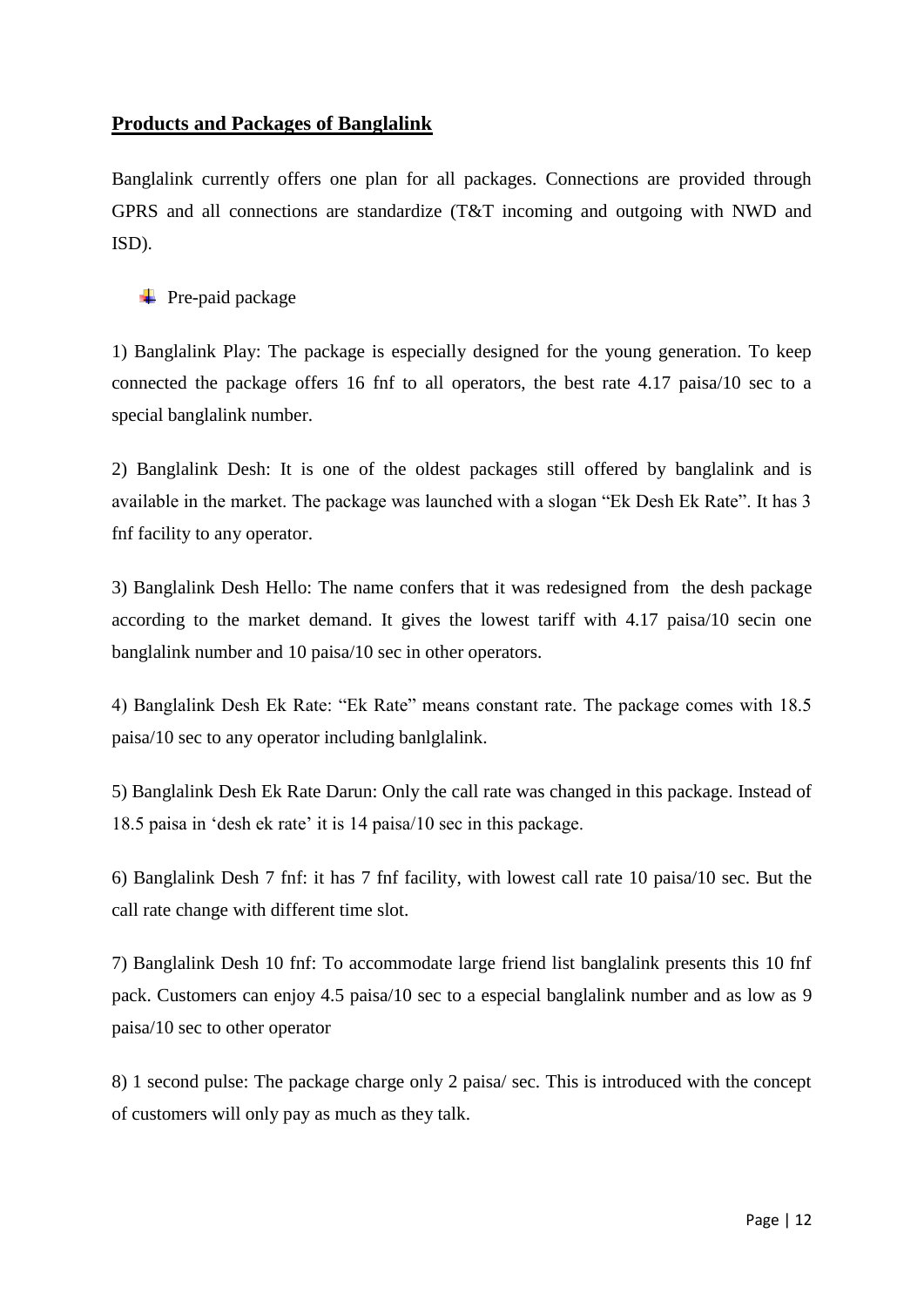9) Manik Jor: It is a peer sim pack. Which means customers need to buy two sims together to activate this service. Within those two numbers customers can talk at a very low tariff. The numbers are sequential of this pack. For example if one number has 23 in its last digit the other number will have 21 or 24 in its last digit.

 $\overline{\phantom{a}}$  Post-paid Package

Banglalink segmented their post-paid package into three criteria- i) for personal use ii) for business use iii) for corporate clients

1) Banglalink Inspire: Banglalink inspire brings special new features for post-paid subscribers with remarkably low call rates, along with the lots of fnf numbers and many other services and facilities. One can also reduce mobile expenses through loyalty discount program. The monthly loyalty discount amount is calculated based on customer's length of stay with banglalink and usage per month.

2) Banglalink SME: Banglalink sme package offers attractive tariffs and a complete package customized to suit the needs of small and medium enterprises. The package is designed such a way to flourish customers business by minimizing cost.

3) Banglalink Call & Control: This package comes with the benefits of post-paid packages but the usage patterns are most likely of pre-paid. Unlike other post-paid packages in this package customers need to recharge certain amount to actively use the sim.

#### **↓** ICON Package

ICON is a premium telecom brand in Bangladesh. The package is designed only for those customers who are very high users. Generally the minimum criteria to own the package is to expend 3500tk. Per month. This package have carry forward facility of all monthly freebies such as Minutes, SMS, Data and ISD talk time for 1 month or bill cycle. For example, if a customer uses 2000 minutes out of 3000 in February, for March, s/he will have free minutes of 4000 (3000 regular + 1000 carried forward). The ICON users get extra facilities in different aspects. Such as there are discount offers in hotels, airways, resorts, restaurents, mobile phones etc.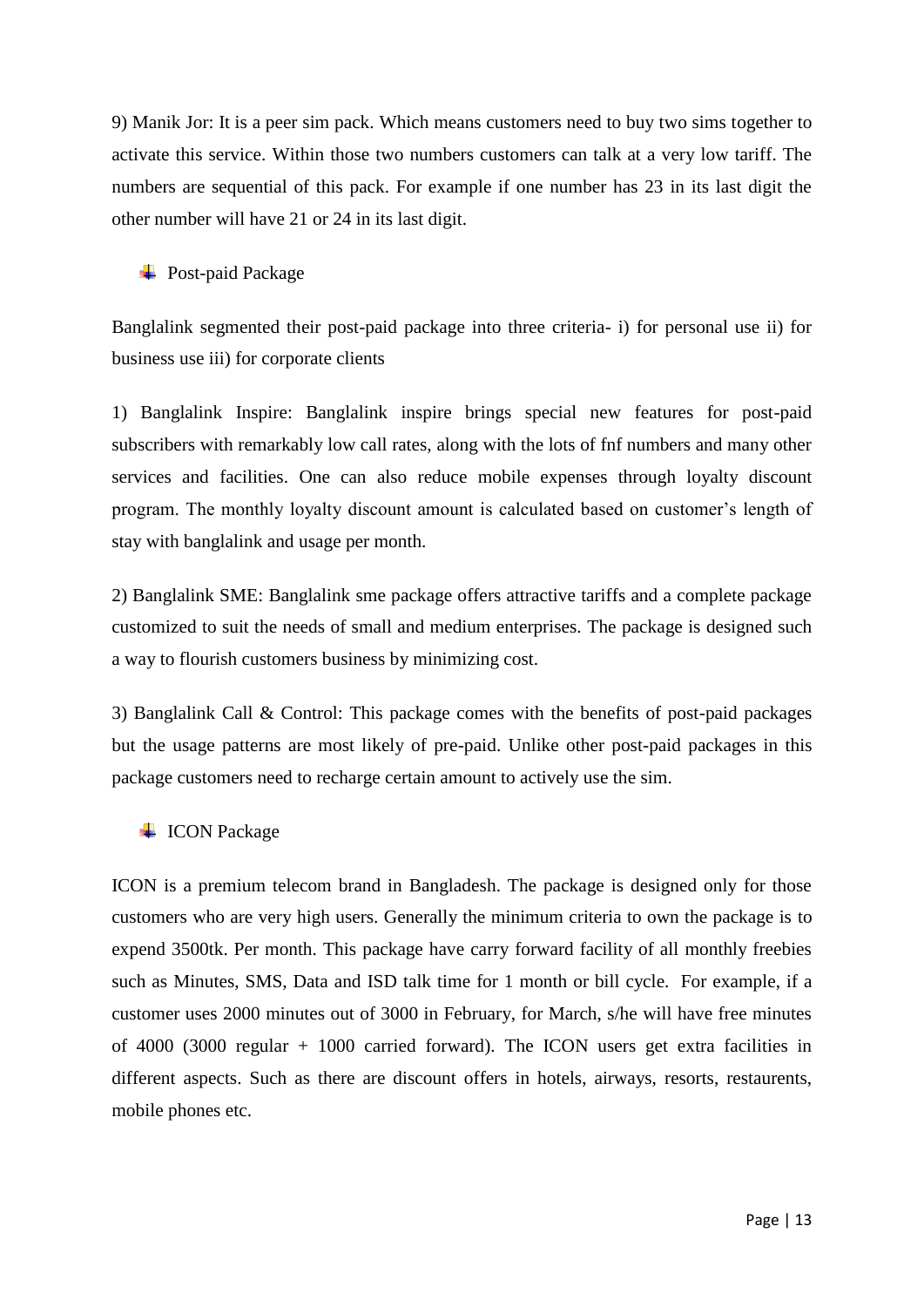#### **Services of Banglalink**

Banglalink services include 3G, VAS (value added services), banglalink internet, international roaming and mobile financial services. Among all these services below the first two will be discussed and the MFS will be coered next.

#### $\div$  3G

3G is the third generation mobile telecomunication technology which is faster and advanced than 2G technology. Recently banglalink has launched the service and covered the main districts which are Dhaka, Comilla, Chittagong, Barishal, Bogra, Khulna, Gazipur, Tangi, Munshiganj, Mymensingh, Narayanganj, Rajshahi, Rangpur, Sylhet,Tangail. Sooner the coverage will spread to the whole country. With 3G connections customers can browse faster than before, can do video call, there is also mobile TV service available in the service. To accumulate the 3G service customers do not need to change their sim card only they have to dial to  $*5000#$ 

#### $\overline{\phantom{A}}$  VAS

Banglalink has divided the value added services into three measures; information based serives, entertainment based services, call management services.

Information based VAS are: *wikipediazero, facebook on ussd, krishi news, travel guide, bibaholink, jobs link, islamic service, banglalink krishibazaar, banglalink emergency, blood bank, healthlink, banglalink jigyasha, i´info, railway junction, yellow pages, sms (text, quotes & jokes ...), international sms, namaz alert.*

To enhance the power of knowledge Banglalink provides the *wikipediazero* service for free. Now, customers can visit m.wikipedia.org or zero.wikipedia.org for free and can know whatever they want to. In addition to this service if customers use their handset's default facebook browser to only browse facebook they won't be charged for data usage.

Entertainment based VAS are: *banglalink local radio, priyo tune, bbc bangle, banglalink timer sms, friend finder, amar tune, song dedication, power menu, music station, voice portal, ring tones, logos, picture messages*.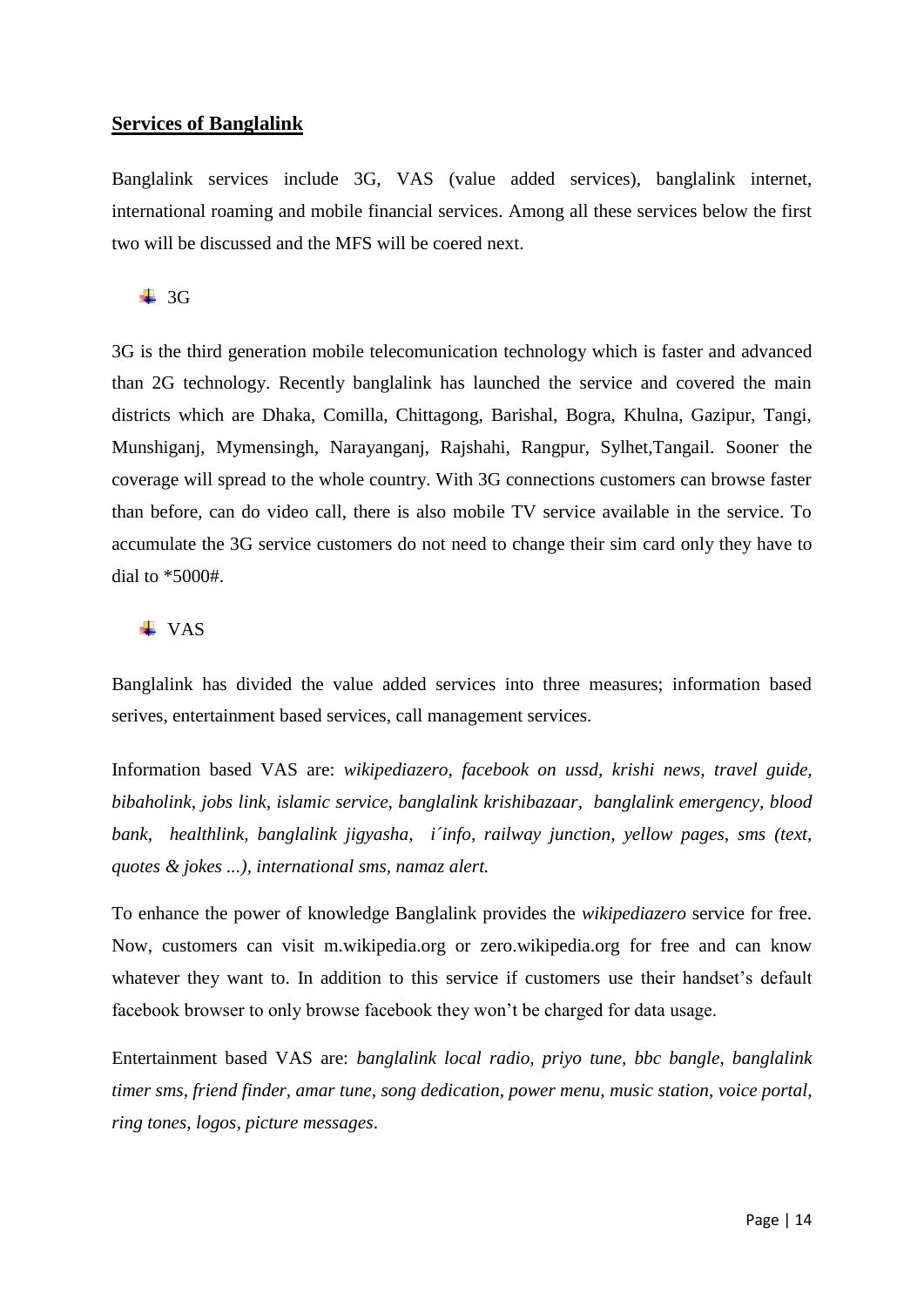Call management VAS are: *banglalink easy divert, voice message, call block, call me back, missed call alert, conference call.*

#### **Corporate Social Responsibility of Banglalink**

Banglalink is committed to play its role as a responsible corporate citizen to contribute in making a difference in the socio-economic development of Bangladesh. The company undertakes several projects each year for the welfare of community and preservation of the environment. Banglalink social activities include the following initiatives:

 $\perp$  Cox's bazar sea beach cleaning project and international coastal cleanup day

Since 2005, Banglalink has been cleaning world's longest sea beach, Cox's bazar. Under this project, 26 female workers clean the 3 km long beach 363 days a year in 2 shifts. In addition to that there is another team of 7 male workers who support to move all heavy dirt and rubbish from the beach. Banglalink has been truly making a difference in preventing environmental pollution at Cox's bazar beach and preserving the environment. Moreover, Banglalink is educating and generating awareness among the visiting tourists and encouraging them to join hands in making a difference. Also, Banglalink observes 'international coastal cleanup day' since 2005. Almost 500 volunteers from prominent universities, colleges and different organizations from Dhaka, Chittagong and Cox's bazaar joins hands to clean the beach-which makes this the largest voluntary initiative. Through this initiative, Banglalink seeks to make positive change and promote water pollution prevention efforts.

#### $\downarrow$  Donating blankets at orphanages

Since 2009, to help underprivileged children, Banglalink has taken this special initiative to distribute blankets among the orphan children of many orphanages around the country- which are in great need for it during winter season. In 2013 Banglalink distributed 5,000 blankets among the destitute children of 101 orphanages across the country. The districts covered were- Dhaka, Chittagong, Khulna, Rajshahi, Rangpur, Barisal, Narayanganj, Mymensingh, and Tangail.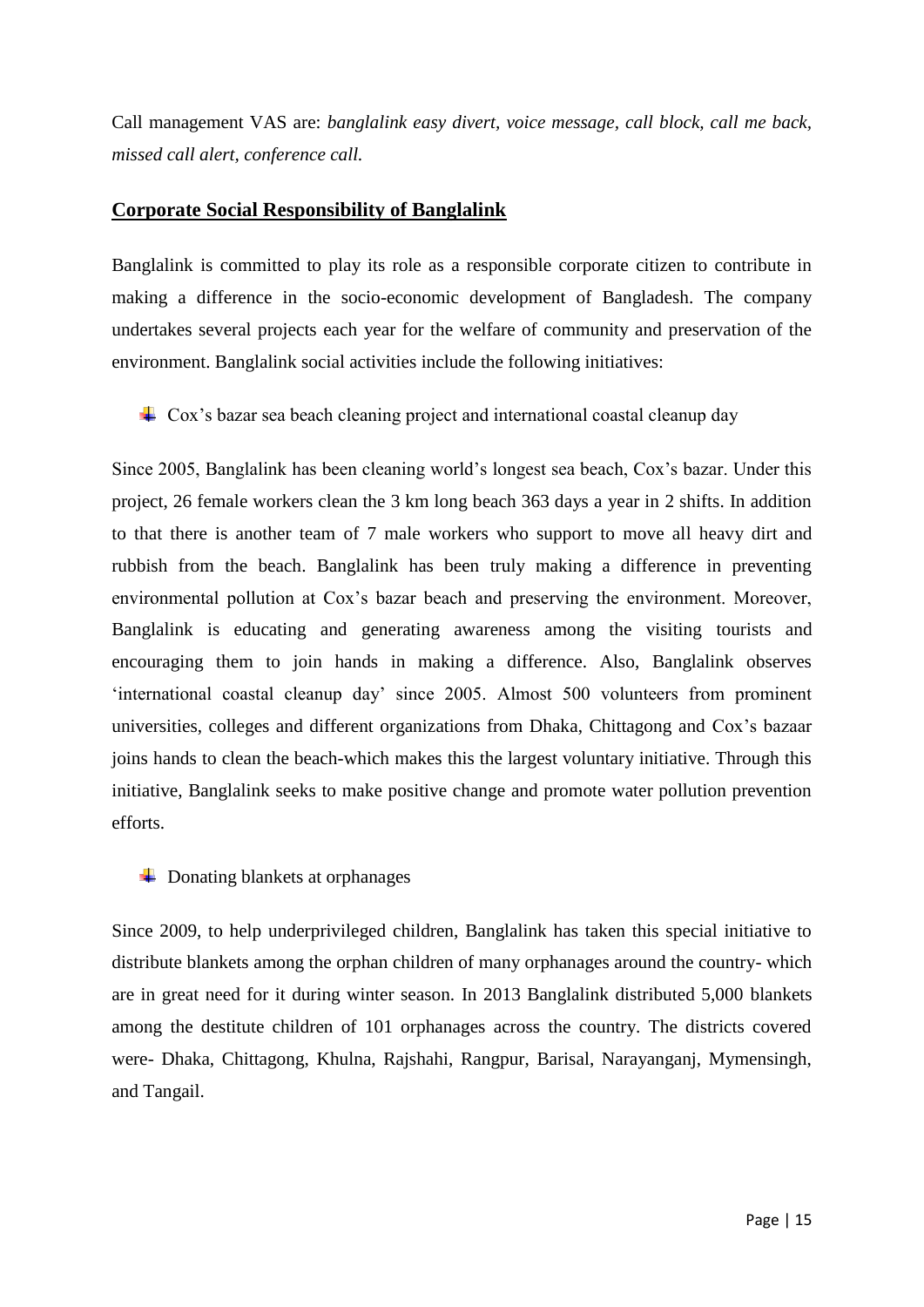$\div$  Special arrangements for hajj pilgrims at the hajj camp

Since 2009, Banglalink took several initiatives to provide free services to hajj pilgrims at hajj camp where they gather to depart for hajj. This includes arranging air-conditioned busses for pilgrims, water distribution zone, phone counter for making free phone calls, free charging units etc.

Water and Date distribution and iftar at orphanage during Ramadan

Banglalink distributed free water and dates for the fasting people who got stranded at major traffic points of selected metro cities around iftar time during ramadan. This social activitu is been introduced from recent years. Banglalink also took initiative of arranging regular iftar and dinner in different orphanages around the country. In 2011, the company provided water and dates to almost 85,000 people and iftar and dinner for more than 12,000 orphans of 123 orphanages across the country.

 $\perp$  ICT support for underprivileged children: computer lab set up

To remove the curse of illiteracy from society and to enlighten the students, Banglalink has successfully set up computer labs in 270 underprivileged schools at different parts of the country in 2011. The computer labs are equipped with pc, laptop, internet modem, multimedia projector, speakers and microphone. This is how Banglalink is making difference and in the process aiding the government in achieving its vision of 'digital Bangladesh'.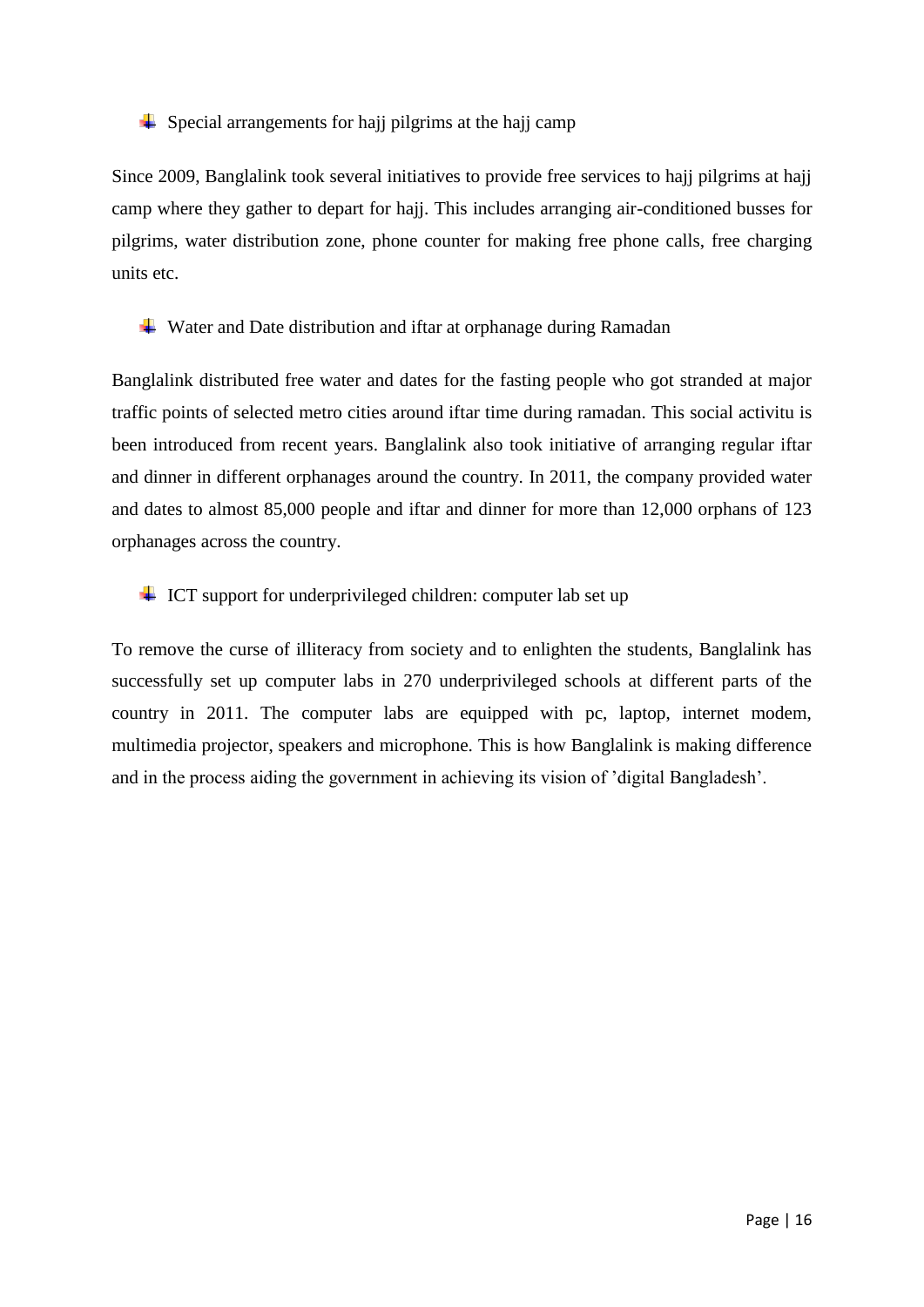**Chapter 2 THE JOB**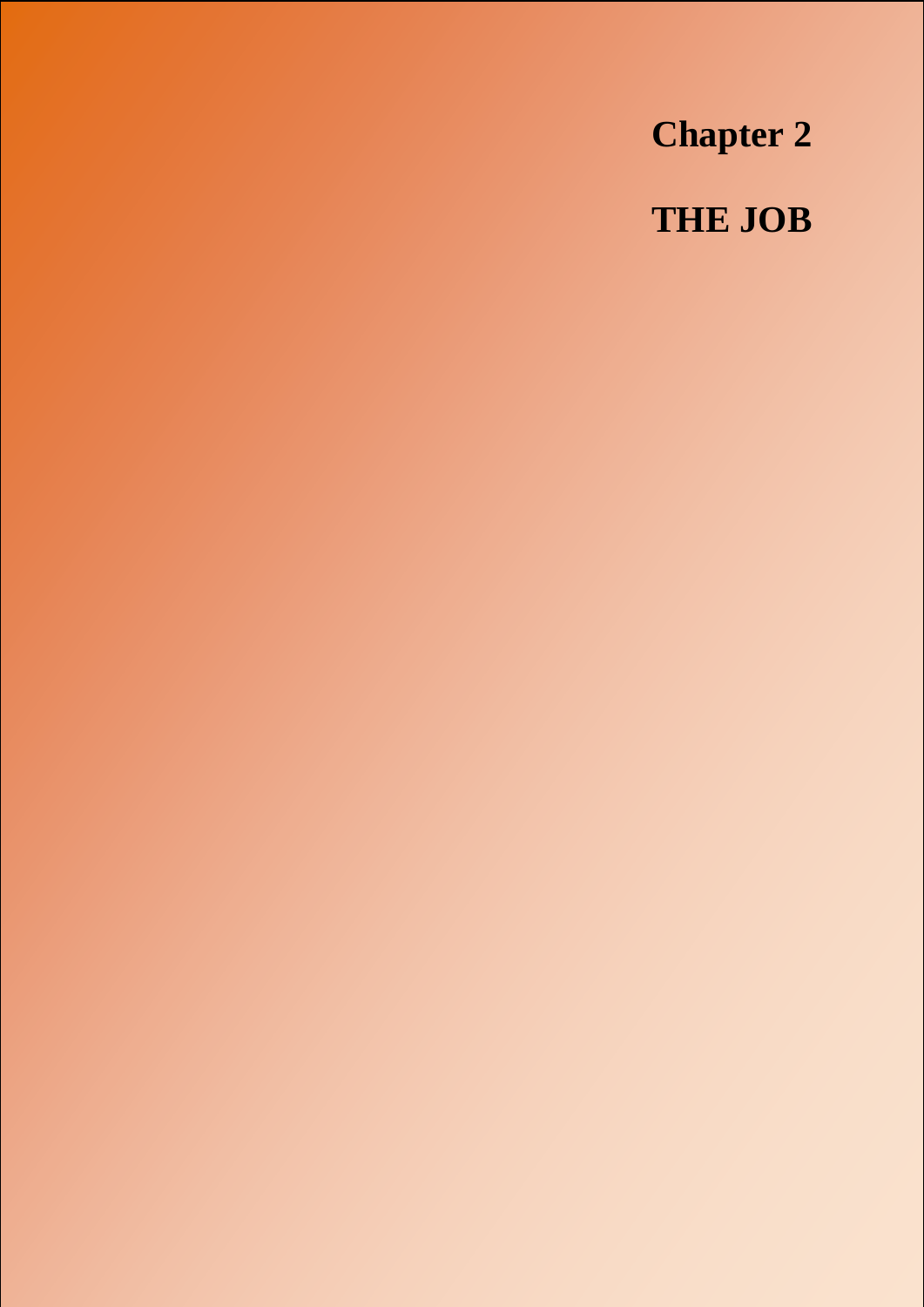#### **Internship Recruitment**

The intern recruitment session is based on 2 step process. Both the stages are one to one interview based. However, the HR department personnel take the first interview and if one passes the first session s/he is called to attend the second interview with the team members in which interns will be working.

#### **Orientation**

22 interns were selected at the time of my internship and they were assigned in different departments. On the first day of internship Banglalink HR team gives a whole day orientation session to the interns. On the day two sessions took place. First, the introductory part consists of the company overview and the history of it. Secondly, ice breaking session with the other interns and also talking about the work responsibilities side by side the entry procedures were conducted.

#### **Selection**

I fortunately got the opportunity to work as an intern in the marketing department under the mobile financial services (MFS) unit. The official date of joining was  $22<sup>nd</sup>$  of January, 2014. As the advanced internship program of Banglalink is a 3 months contractual agreement the official date of exit was 22nd of April, 2014.

#### **Working hour, location and reporting**

The working days were from Sunday to Tuesday. However, In terms of any political unrest situation the interns did not need to come to the office even if s/he lives near the office. However, the working hours in Banglalink are very flexible. Employees need to come to the office before 10:00AM and starting from their punch in time they need to be in the office for nine hours including one hour lunch time. But sometimes for work pressure or attending to meeting employees and interns also need to stay to the office to assist the task ahead. My duty was at the Banglalink head office situated in Gulshan-1, which is mostly known as 'Tiger's Den'.

However, my line manager was Rashed Hasan, Manager of MFS unit and my supervisor was Laila Farzana, Senior Executive of MFS unit. I reported to her during my internship program.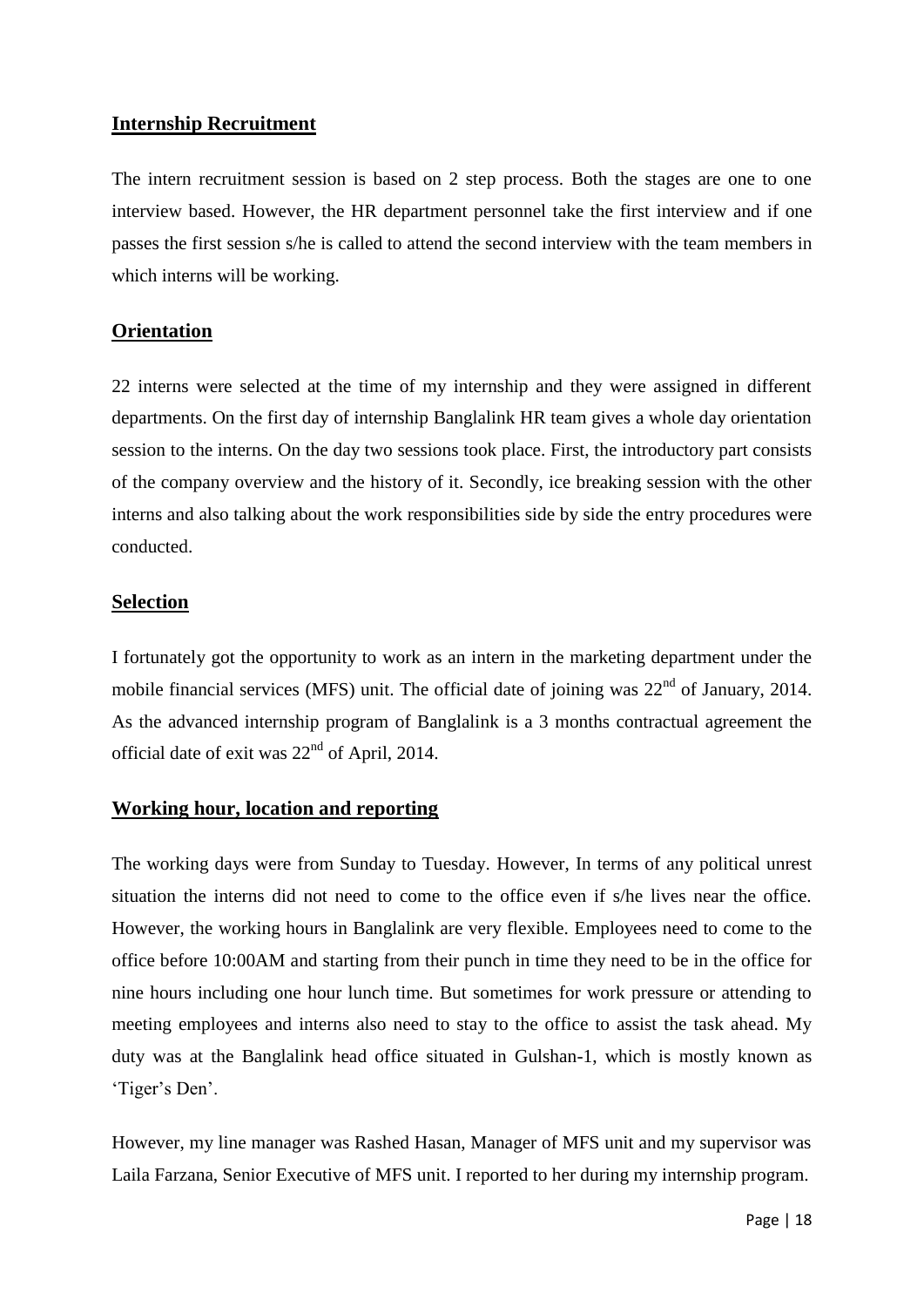Apart from the working schedule Banglalink has a very unique system of holidays for employees. They call it as 'bridge holiday'. For example: if for some occasion Monday is holiday then counting Friday and Saturday as government holiday Banglalink announces Sunday as a bridge holiday. And this holiday is mandatory for all the employees.

#### **Marketing Department of Banglalink**

The Marketing team consists of several units, which includes PR & Communications, VAS, Loyalty & Retention and International Roaming and Mobile Financial Services. The teams all report to Omer Rashid, the Marketing Director.

The Loyalty & Retention team is responsible for the designing of the special offers launched from time to time in an attempt either to increase customer base or to increase ARPU. The VAS division is responsible for the continuously adding valuable services to provide a complete solution to existing customers, for example, for making conference calling & ring tone/logo downloads possible. These two teams together are in charge of making the customers experience with our network more satisfying.

PR & Communication is responsible for designing and developing all promotional materials for the marketing of any new product/package and any other activities. They coordinate and work directly with the advertising agency and other vendors. While other companies have an entire department for promotions and branding, at Banglalink™ this division, consisting of only a handful of people is responsible for this task.

Mobile Financial Services unit consists of four members. This team is fully responsible for the mobile banking services-which is an arising market in the economy.

#### **Organogram of Marketing Department**

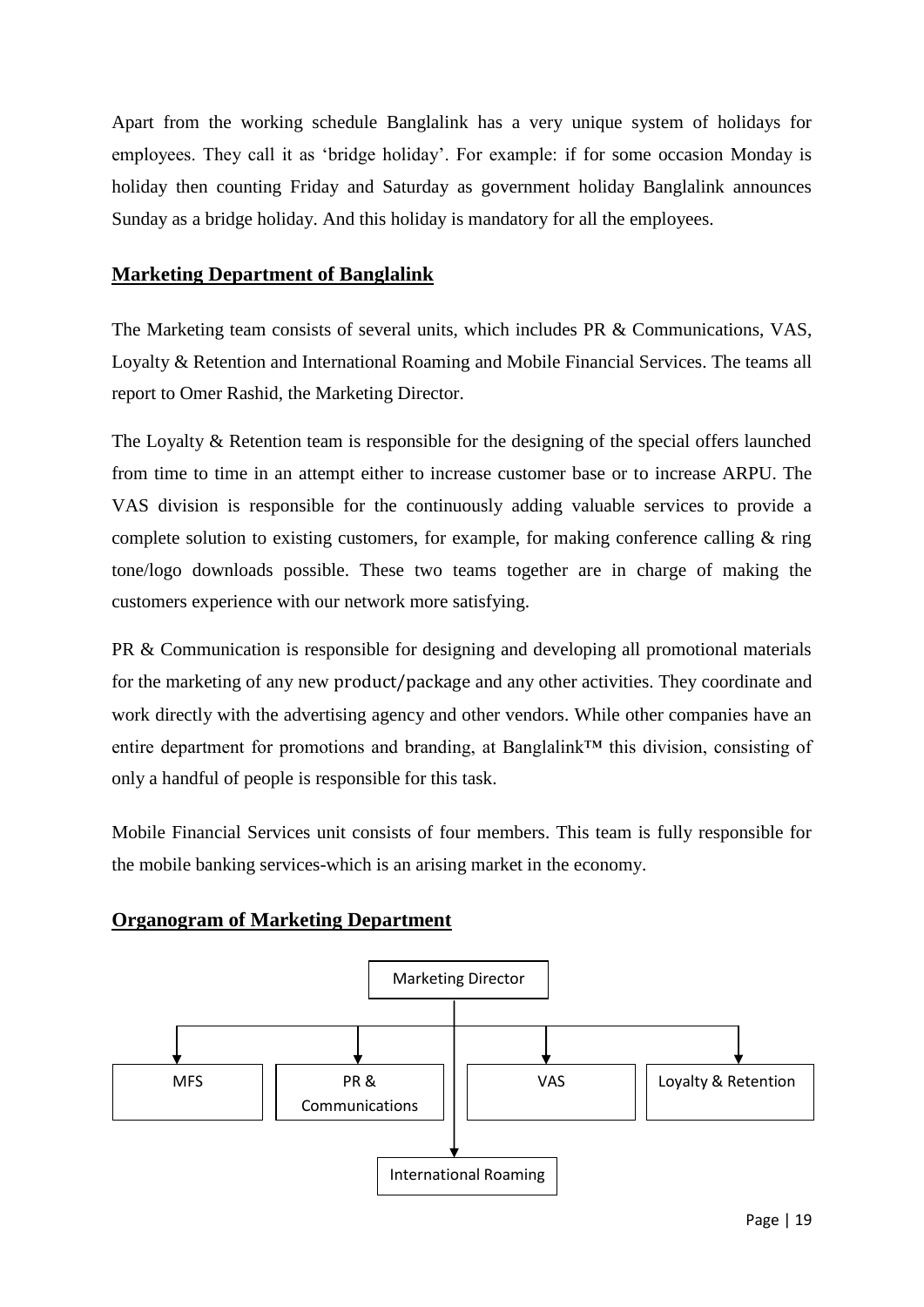#### **Purpose of the Job**

The job assigned to me was to give a clear idea of the existing market conditions of mobile financial services and to search for scopes in the market. On a daily basis how many revenue the MFS unit is generating in comparison to other operators. The data resources helped unit members to interpret the numbers and make exact strategic move in the market. In addition to this as mobile financial services are completely aligned with the banks involved the data resources helped to keep track of sales records from Banglalink's end to avoid any discrepancy with the partners involved in business.

#### **Specific Responsibilities**

The specific work responsibilities those were given to me are described in detailed below:

**↓** Dashboard Update

Dashboard is an excel file where all the MFS records- number of transactions, value of transactions, gross revenue, net revenue, cash-in, cash-out, number of registrations to wallet etc. are recorded. This was my primary or priority task. The task needed to be done on a daily basis. Every day morning I needed to update these files from different resources over internet. The websites I used to download these files are; mobiquity server, DBBL (Dutch Bangla Bank Ltd.) server. The access information of these sites was given to me. 'Mobiquity' is Banglalink's intranet server where every MFS transaction related details were saved. Furthermore, to update the Dutch Bangla Mobile Banking details such as, cash-in, cash-out, registration, third party (cash-in/out, registration) etc. we used DBBL website.

It was not only downloading the files. Downloading the files was the first phase. After the download, processing phase stars. Hereby I used 'pivot table' and 'vlookup' formula and other excel methods to find out the transaction numbers and values to fill up the table array (follow the first two lines of first paragraph). And this was needed to be done for each of the services of Banglalink MFS.

These works needed to be done before 10:00AM on office days and had to mail to my supervisor. Because the files were shared by the companies involved in MFS to cross-check the closing balance of last day and opening balance of current day also to confirm revenue sharing issues and avoid any data discrepancy.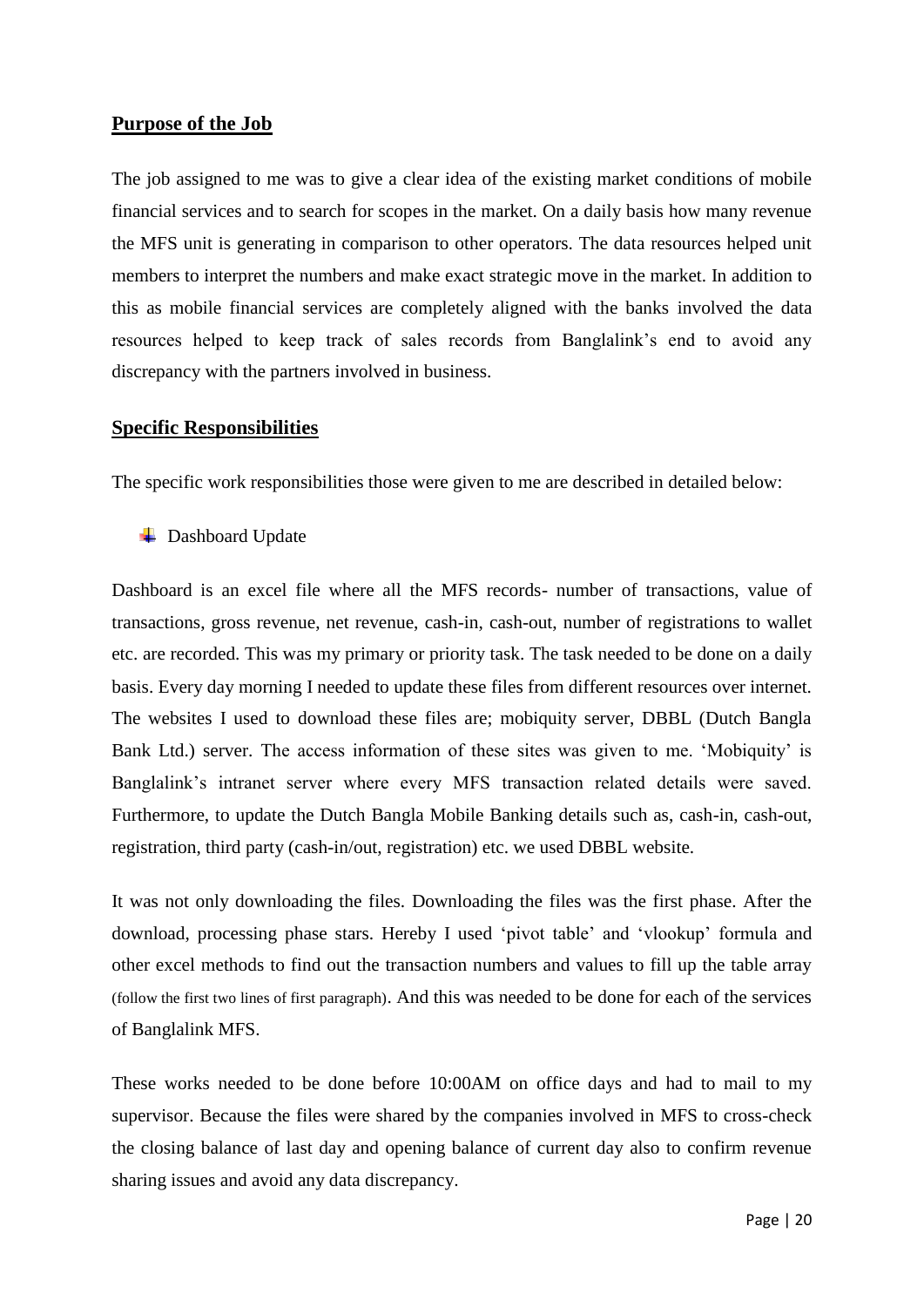#### $\overline{\phantom{a}}$  Attending meetings and write-up

As a part of the Banglalink MFS team I was always asked to attend different official meetings. Even in most times my supervisor used to tell me the meeting time and persons participating and my job was to book meeting room for the specific time period and inform the persons through email. Furthermore, when the meetings held with other company personnel I was responsible to receive them and lead them to the meeting room and take care of their reception. In addition to that, during the meeting time my duty was to take notes of the topics covered and finally what was the conclusion drawn. After the meeting based on the noted down points the MFS team discuss and find out the pros and cons.

However, according to the instruction of my supervisor I then prepare meeting agreements and give it to the supervisor.

 $\triangleq$  Communication brief of Banglalink-bKash

During the period of my internship Banglalink and bKash launched a customer acquisition program. The campaign duration was for one month and specifically in dates from  $15<sup>th</sup>$  of February, 2014 to  $15<sup>th</sup>$  of March, 2014.

The supervisor had given me the responsibility to handle communication brief of the campaign. According to the upper head members meetings I prepare a whole presentation on the campaign covering the topics who are the eligible customers, offer details, offer validity, offer activation process, offer activation notice, offer checking details and help line details.

In addition to that I also prepared some FAQs (Frequently Asked Questions) thinking from a customers' point of view. And add proper answers to the questions. This helped to reduce further works as when any campaign launches customers raise different questions regarding campaign and offers going on. Attachment of the FAQs with this campaign was successful as there were minimum queries from customers' due to available answers.

Both the documents were passed to the PR and Communication department for broadcast after my supervisor's review of the final work. This was important because the task was presented in front of the management team for approval of the campaign and also the same was broadcasted on air.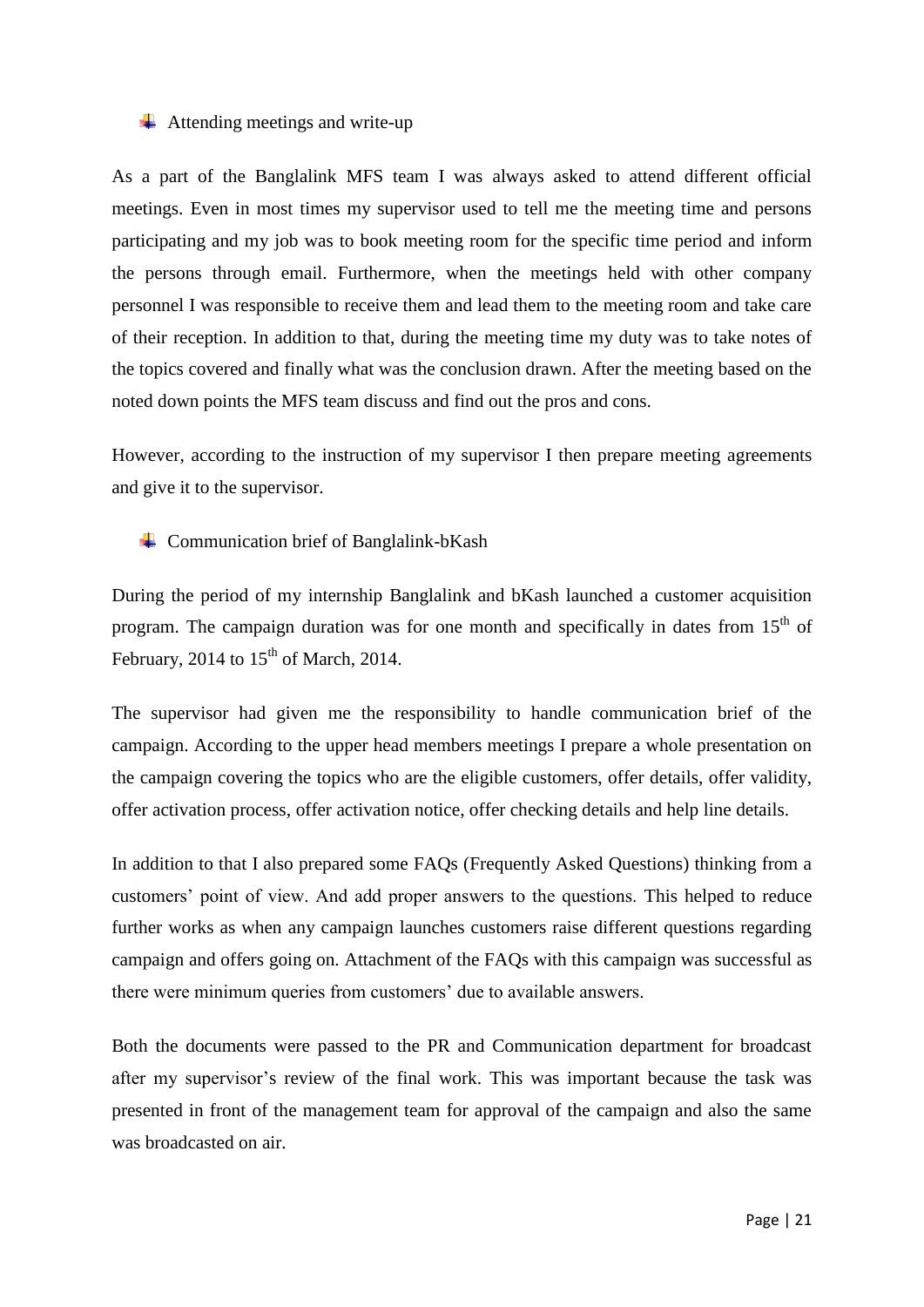#### $\div$  Prepare presentation slides for management professionals

In any company to expand the business or to offer something new into the market working units need to take approvals from the higher management. Here they need to proof the potentiality of the sector for investment. This is necessary as the company invests a lot and if the investment does not return much it becomes a question of sustainability.

In the period of internship the MFS team was planning to expand the mobile financial services by signing up agreements with two other banks. The two banks are IFIC (International Finance Investment and Commerce) bank and UCBL (United Commercial Bank Ltd.).

To propose the task to the management team for approvals it is necessary to light up the positive sides of the expansion and the potential room of the sector. Thus, the task of preparing a presentation on the 'MFS Bangladesh' was given to me.

In purpose of preparing the presentation my supervisor gave a report to me named 'Pi Strategy Consulting & CGAP of World Bank Research'. I was asked to read the whole report written over Mobile Financial Services Bangladesh topic and then find the key factors that could be presentable and must proof the potentiality of the sector. I was successfully able to do so and in the presentation slides highlighting factors such as revenue prospect of MFS, transaction mode, customers' beliefs etc was included.

 $\downarrow$  Official visits and keeping liaison

A lot of times I needed to go to different organizations for different work purposes, sometimes just to make sure strong connections and build trust.

However, the first visit was to DESCO for collecting the agreement deed of Banglalink. The agreement deed is a contract paper with DESCO for the bill paying services of Banglalink. It defers from service to service. Banglalink deposits a certain amount of money in Trust bank as security money for the electric bill payments through Banglalink numbers. Whenever customers pays their electricity bill over their phone using Banglalink bill pay service the exact amount is deducted from the security deposit, thus it works. At the beginning of the year the security money is deposited to the bank account and when the money is deposited a clearance certificate is send to DESCO from the bank as an assurance.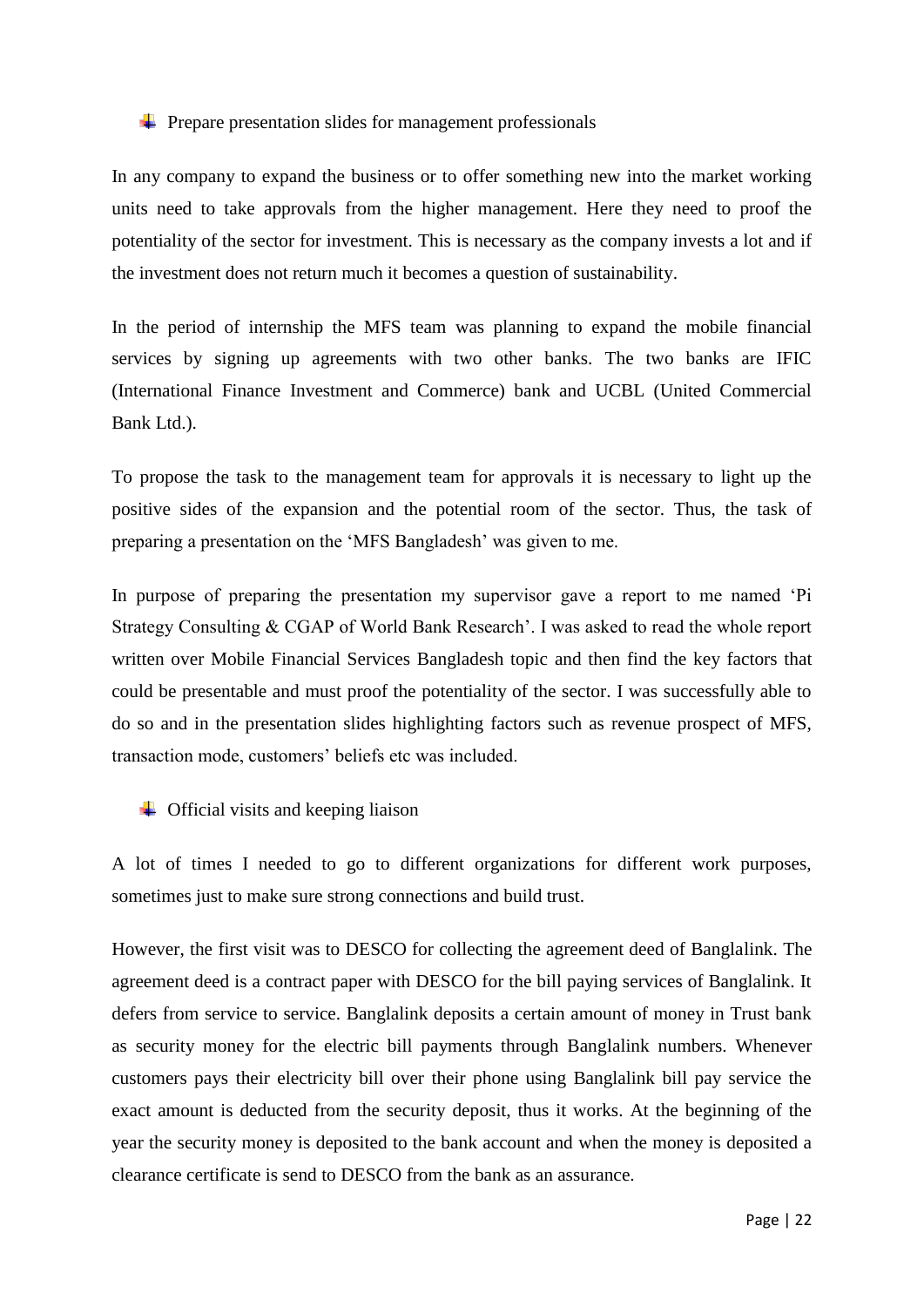During the launching of UCash several times I went to UCBL head office for giving sample sim, problem solving regarding service facility. Moreover, I went to BPDB (Bangladesh Power Development Board) to deal with some paper works for signing new area bill collections, pass away working progress reports, fixing meting times with the Director of BPDB etc.

#### $\overline{\phantom{a}}$  Other Scheduled Responsibility

One of the advanced internship program requirement is that all the interns should pass last five working days of their internship with corporate sales dept., icon dept., customer care dept. and with call centre people to get to know the functions. Specific date and department to work with, is informed by the HR department.

Corporate clients are not regular customers. They are basically different organizations. On the basis of how big the organization is and the number of sim they occupy the corporate sales department is divided into three units, i) large scale ii) medium scale iii) small scale.

Large scale unit deals with the group of industries. Big companies especially those which have bi plants, factories etc. fall under this unit. PRAN RFL is Banglalink's biggest corporate client. Per month it generates around 10 million tk. Revenue for Banglalink.

Medium scale unit deals with especially the banks, companies with average customer base, NGOs etc. Pharmasia Ltd., Matrix Sweater Ltd. etc are examples of small scale clients.

Small scale unit deals with small customer base companies. Generally the companies which requires 100 or 200 sims.

I was assigned with a corporate sales team which look after different organizations situated in the Gazipur zone. On the day, visited two organizations situated at Rajendropur, Gazipur. During the visits, Pharmasia Ltd. which is a newly acquired company had some problems with the network. The purpose of the visit was to personally listen to the corporate client problem as it helps to retain customer trust in a way that Banglalink is there for its customers. We ensured the customer that the problem has been forwarded to the technical team and soon the problem will be solved.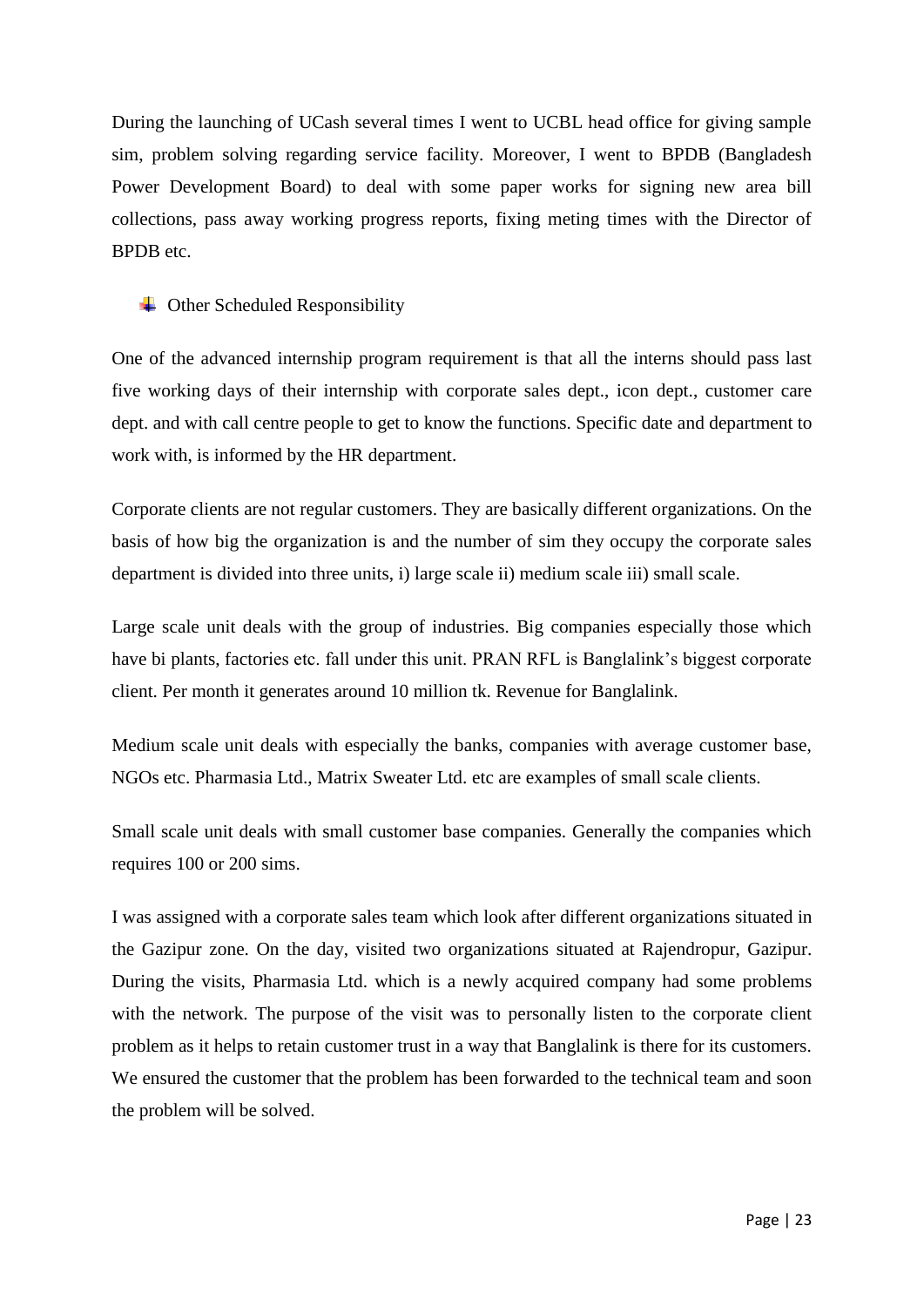The second visit was to a new corporate customer who ordered around 100 thousand sim. This visit disclosed the factors needed to be a valid corporate client. Hereby we checked the whether the company has trade license or not, do they have any fixed asset, the reliability of the business plan etc among these criteria none of them were satisfied by the company as a result the deal was canceled.

On the day with the icon department, basically we were given ideas about different icon products available in market. Important information could be included here are; only those who have monthly expenditure over Tk.3500 on mobile phone bills are eligible to be an icon. icon sim are only available at specified Banglalink care centre. Apart from those icon members enjoys different discounts and loyalty bonus on restaurants, hotels, airplane tickets, super shops etc.

Banglalink has a 24x7 call center service for handling customer complains. Currently it has two call centers. One situated at Mohakhali, Madona Tower and the other one at Gulshan-1. In addition another call centre will be opened soon in Chittagong.

CCD (Customer Care Department) deals with the care centre, where customers physically come with problems. Care centers are noted as zonal points in official terms and with 20 zonal points one zone is created. The zonal head looks after the zonal points. Here by employees of care center are strictly ordered to be well behaved and helpful. Because, only in this regards customers receive an idea about the organization. To maintain this high quality service CCD maintains strong selection criteria and also provides various trainings on behavioral patterns.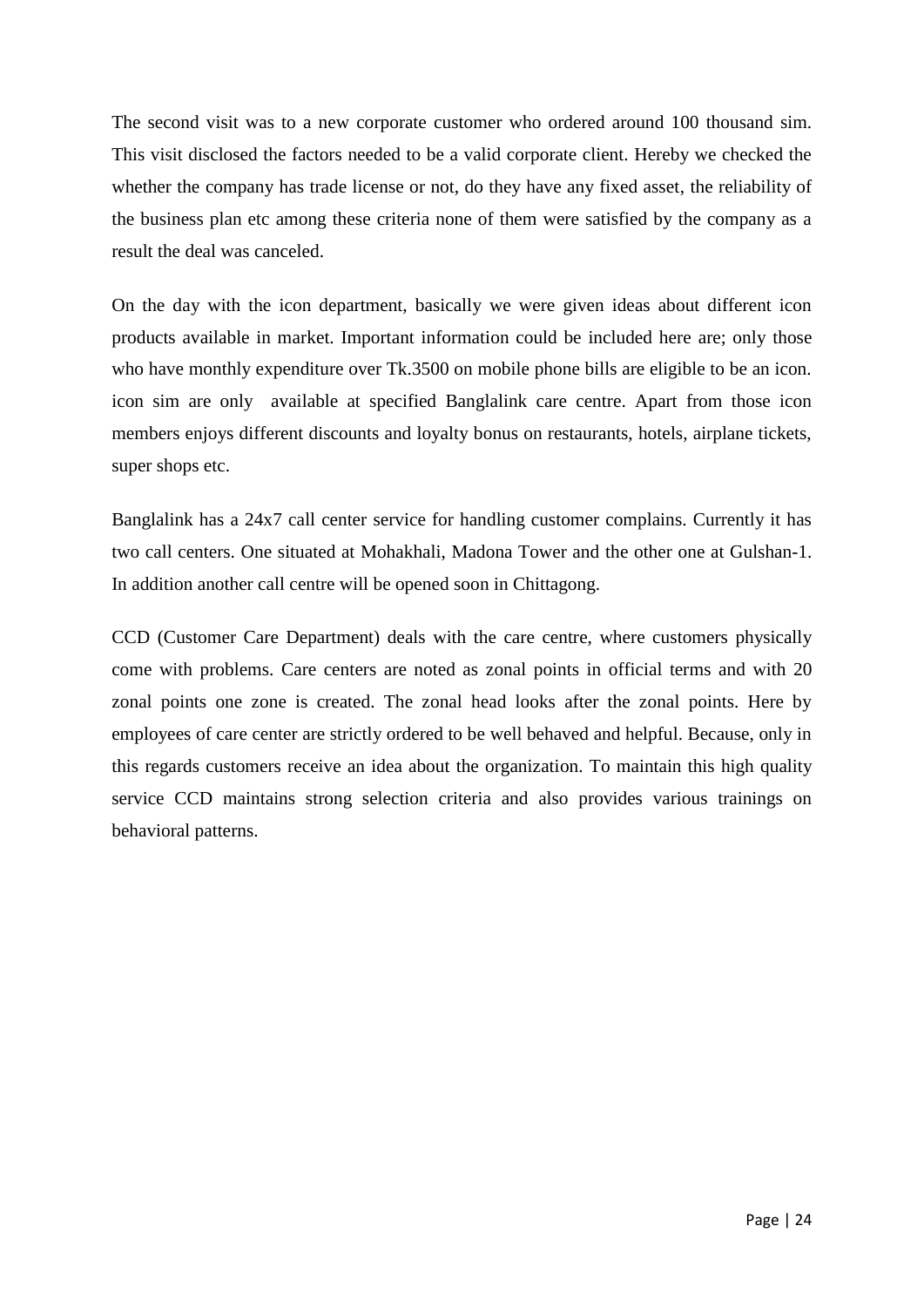### **Chapter 3**

## **THE PROJECT**

*SWOT Analysis & Customer Satisfaction of M-banking Service Users*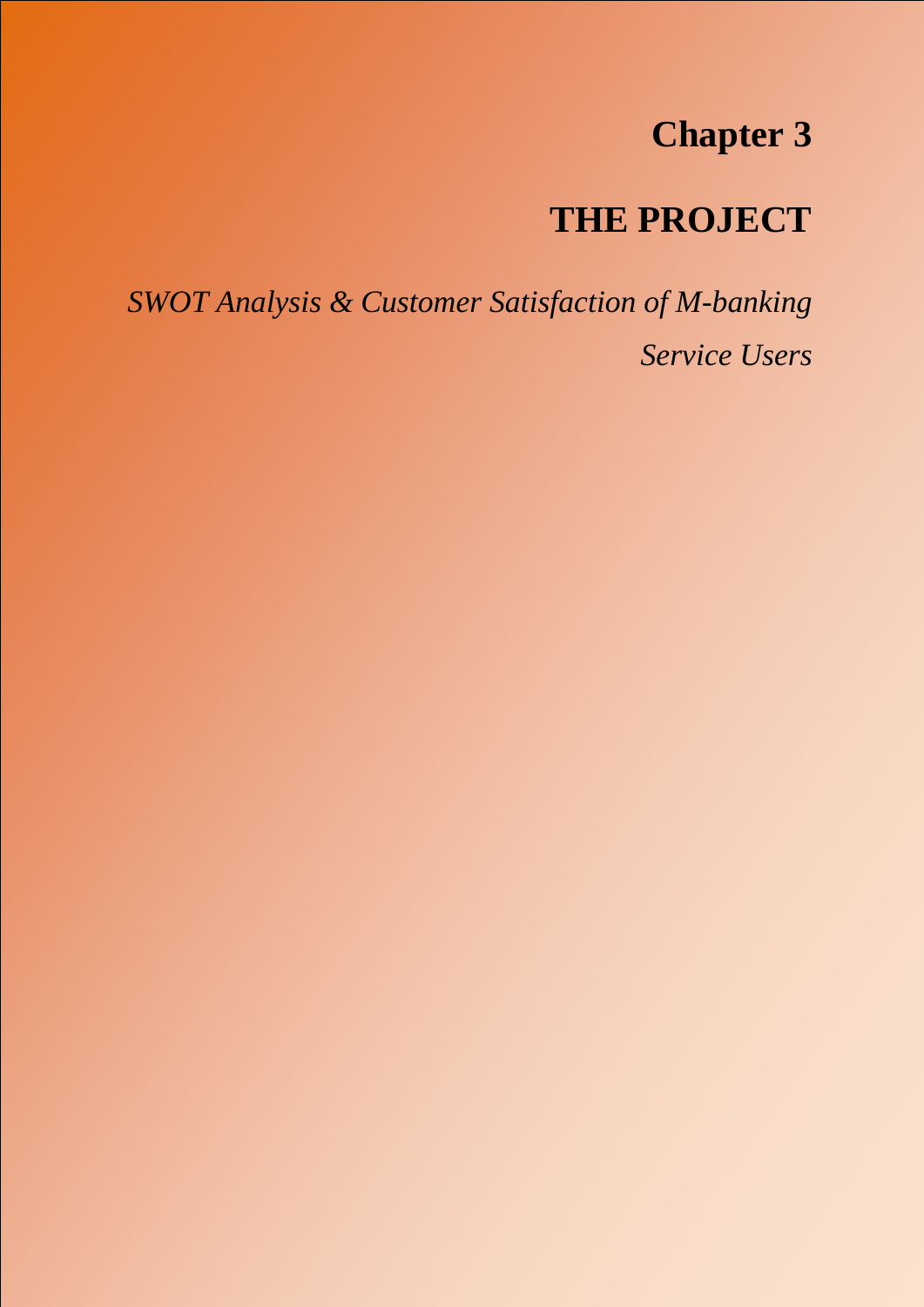The project assigned for the internship program is divided into two broad topics. First part will be focusing on the SWOT analysis of Banglalink. On the second part it will reveal customer satisfaction of Banglalink M-banking service users.

#### **Reasons of the Project Topics**

SWOT analysis helps us to know the company strengths and weaknesses. As well as it also gives the opportunity to find out new fields of investment. The analysis also discloses threats from the competitors. Through this analysis we could actually figure out the position of the company in market amongst its competitors.

M-banking Service is a recent service that has been introduced just three years back. As a result it is still a growing sector. With each day banks are coming with new financial services and mobile operators are engaged to provide mobile financial services. As a consequence the research report on the customer satisfaction will help the organization to put its prime focus on relevant fields for improvement and make the sector more profitable. Apart from these reasoning the author was assigned to the particular department which is MFS, so it clearly defines the reason of topic choice.

#### **Purpose of the Project**

The purpose of the project is to give a clear idea about the organization with reference to the SWOT analysis. The first part will answer about the company image, reasons behind popularity, the areas of improvement, competitors' strength etc.

Along with this, the second part finds out the customer satisfaction of m-banking service users of Banglalink through reluctant tele-survey research. It will help the organization to find out key factors of customer satisfaction, reasons of dissatisfaction, customer needs and demand, areas of improvement etc. So that, the company can understands the true market conditions from customers' point of view.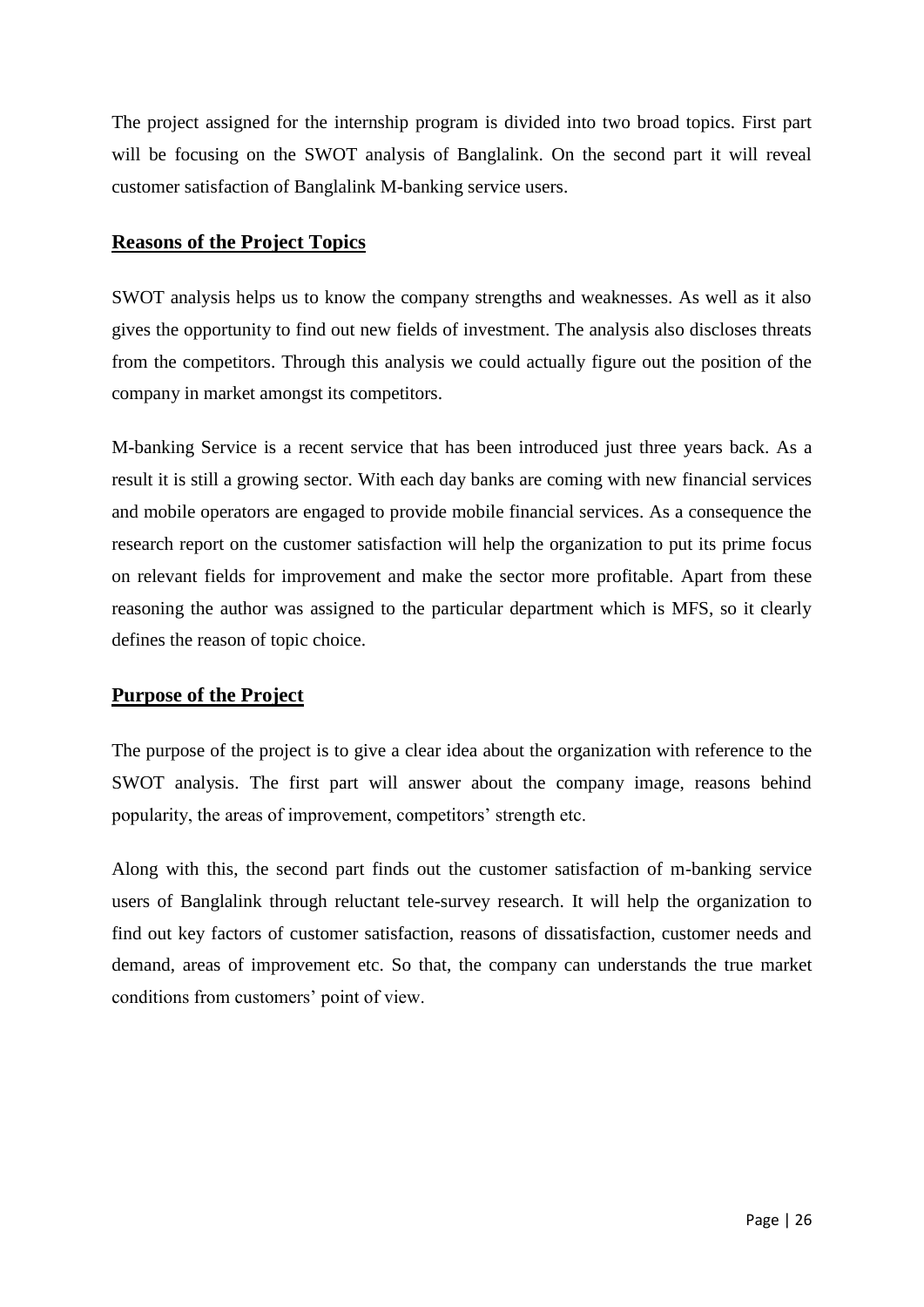#### **SWOT Analysis**

SWOT analysis is a tool that identifies the **s**trengths, **w**eaknesses, **o**pportunities and **t**hreats of an organization. Specifically, SWOT is a basic, straightforward model that assesses what an organization can and cannot do as well as its potential opportunities and threats. The method of SWOT analysis is to take the information from an environmental analysis and separate it into internal and external issues. Among the four strengths (S) and weaknesses (W) are internal issues where as opportunities (O) and threats (T) are external factors. Once this is completed, SWOT analysis determines what may assist the firm in accomplishing its objectives, and what obstacles must be overcome or minimized to achieve desired results. Below in a sequence SWOT analysis of Banglalink is described-

∙∑≁

 $\blacktriangle$  Strengths (S):

The foremost strength of Banglalink is the current market share it owns. Approximately it has now a market share of 27%.

Secondly when the company started their business here, had an existing positive image of the largest Egyptian telecom giant Orascom. It helped them to achieve a higher market share at the invade time. Moreover, recently the sixth largest telecom venture Vimpelcom took over 51% of Banglalink share which results as an added advantage.

Innovations in service and customer focus business policies are also considered as its prime potency.

Asia pacific region is a price sensitive market. Banglalink without making any changes to the trend serves its customers with New and attractive Pre-paid alongside Post-paid packages in a cheap rate.

Banglalink's office environment is considered as the most effective place to work for; has added power to its strength.

Effective decision making abilities are also another significant factor that enables them to survive the cut-throat competition of the industry.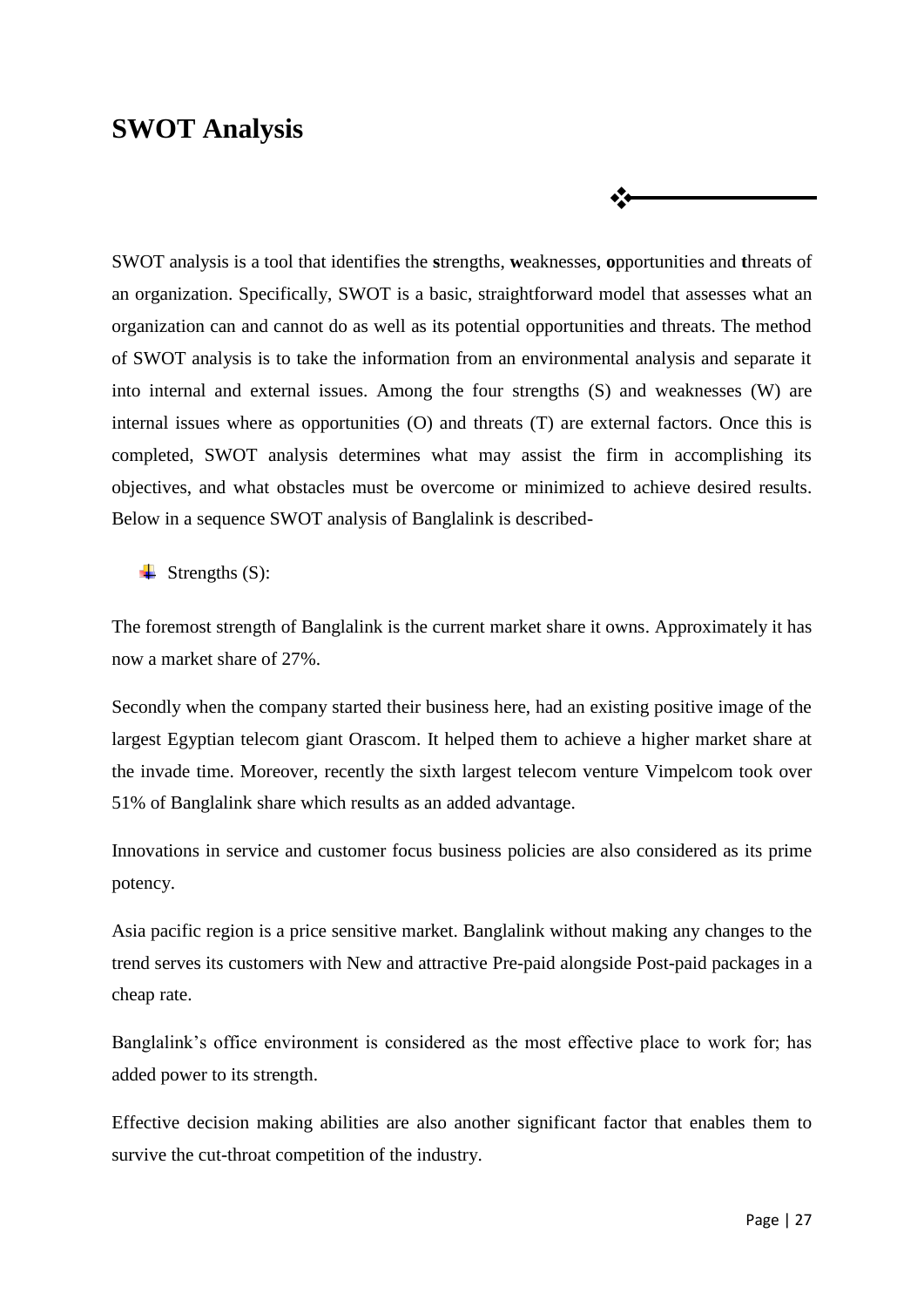Vast opportunities of financial support enable to extend its operations.

Low call rate provider regarding its competitor could be another strength of its.

Banglalink's aggressive marketing policy with systematic strategic approach makes it a strong body.

The large network coverage and good media partners helps Banglalink to reach its customers more fluently than any other.

 $\blacktriangleright$  Weaknesses (W):

The most troublesome weakness of Banglalink is its network. Though it has a higher range of network coverage all around Bangladesh yet it lacks of the signal strength. However, compare to villages and rural areas in towns it is better. The reception is clear when people are out of doors but it becomes worse when inside of doors.

Bureaucracy has entered into the management system of Banglalink. The new management is trying to create a system where each individual is responsible and accountable for his duties. While it is a good idea, it has also created a bottleneck at the administrative & financial level, where work gets stuck and stays stuck until all papers are properly signed and taken care of.

Banglalink do not hunt for young talents. Though its human resource department is one of the best but they have a policy of hiring experienced people. In a way it can be seen as a positive move but if compared with its competitors they are pulling young talents out of market so that they can get the new ideas of young professionals and according to that make proper packages to grab the youthful generation market. Alongside with young blood they are getting energetic, enthusiastic and self driven employees.

Banglalink entered into the market with the acquisition of 'Sheba' telecom. Before 'Sheba' telecom had a bad market reputation due to some conspiracies as a result it ended up selling all its market shares to Banglalink. However, some people may still hold off the sights and for this Banglalink might still suffer if not lot but a little.

Banglaink failed to identify the difference between developed market and developing market. For example, back in 2007 when GP already captured the market within the age group of 30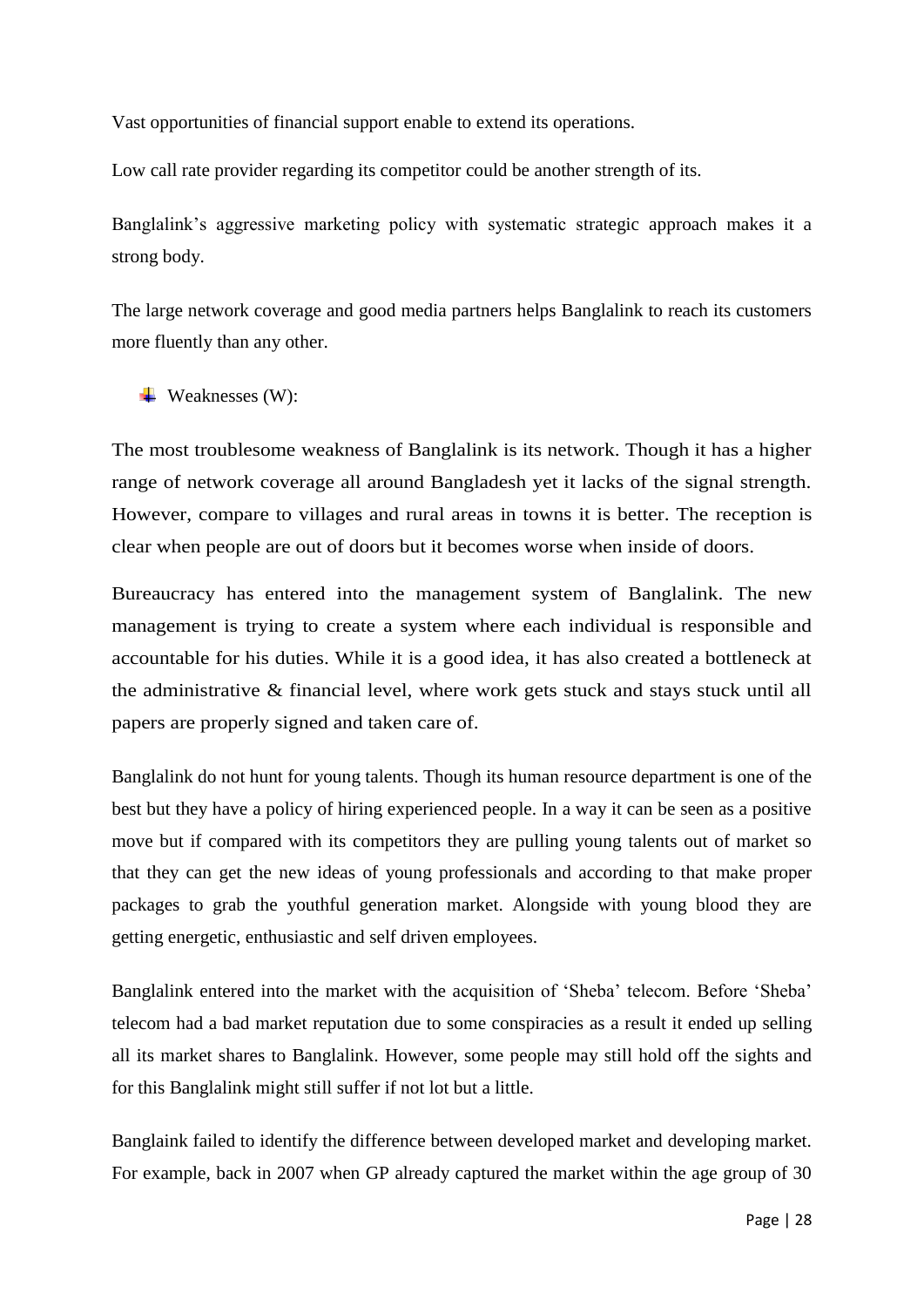to 50 years Banglalink neglecting the concept of targeting youth generation started their marketing campaign for the same age group as GP. Though they were able to capture some of the market shares but instead of doing that targeting young's would be more profitable.

 $\triangleq$  Opportunities (O):

Improvements of network in the rural areas could help Banglalink to sustain their existing customers as well as to grab new ones.

The Mobile Network Operators has saturated the telecom market. Still there are emerging markets evolving every year. Banglalink need to develop new market strategies to grab those markets especially focusing on the youth generation as it's the most profitable sector of income.

Recently Vimpelcom has bought 51% shares of Banglalink thus becoming its mother company. Banglalink could fund financial facilities from this mother company for reinvestments into different sectors.

There is always chance for new product development to capture new market. Especially MFS is booming and growing sector in Bangladesh which can be taken as path to earn profit.

Also, with the new acquisition of Mother Company Banglalink can go for rebranding themselves. It will work as an intensifier among the customers' mind and also would be helpful to settle a strong brand image into people's brain about Banglalink.

 $\leftarrow$  Threats (T):

The first potential threat to Banglalink is from another MNO, Robi. Robi is a joint venture company between Axiata Group Berhad of Malaysia and NTT DoCoMo Inc. of Japan. It commenced operation in 1997 as TeleCom Malaysia International (Bangladesh) with the brand name 'Aktel'. In 2010 the company was rebranded to 'Robi' and the company changed its name to Robi Axiata Limited. Recently Robi with its rebranding started aggressive marketing and captured a notable amount of market share. Banglalink need to put some thought immediately otherwise could fall apart.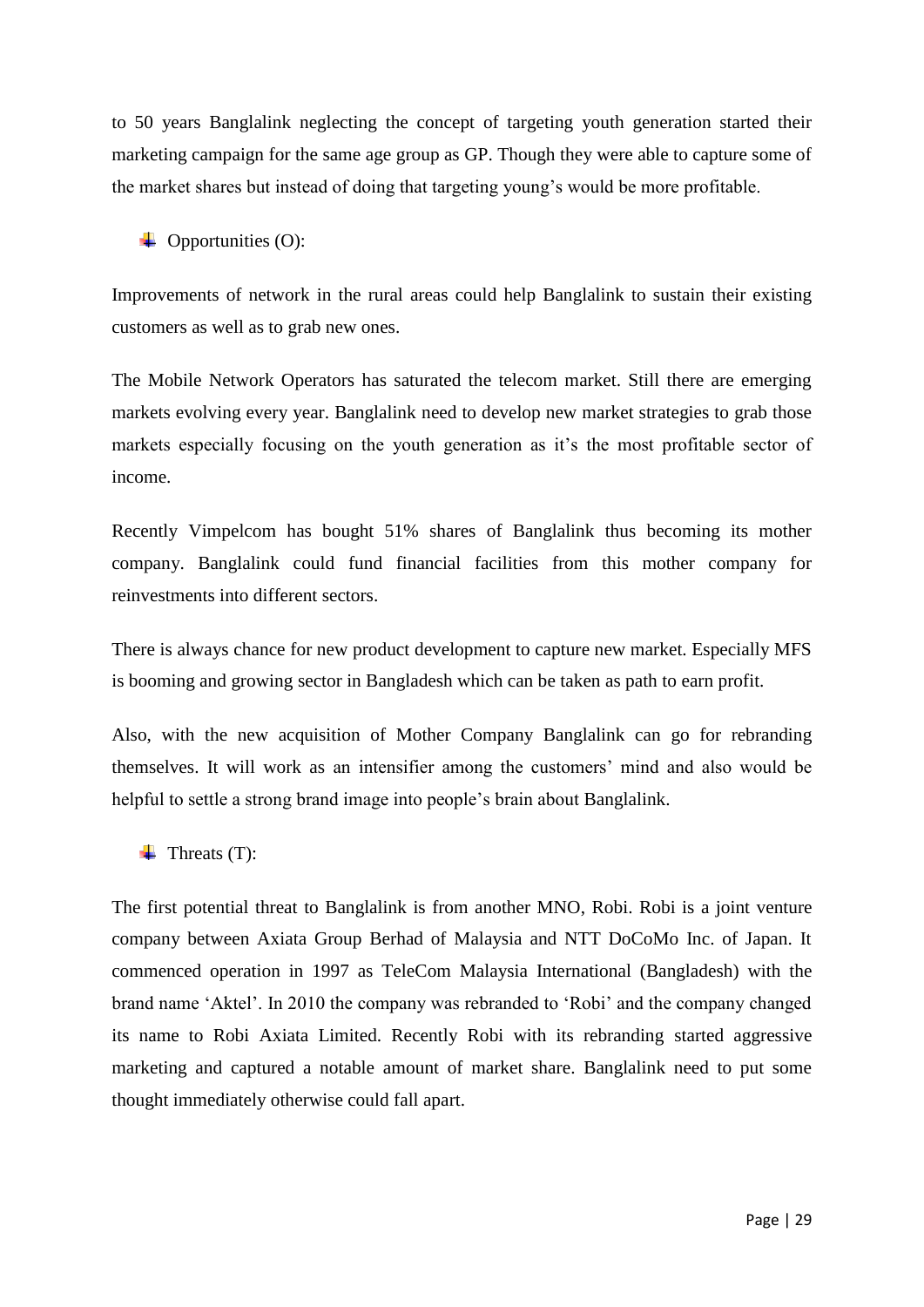Though Banglalink started the low call rates in the telecom market and put an end to Grameen Phone's eight years of high call charges yet it has fired back to them with more competitors into the market.

Banglalink is already facing competitions from Airtel with low call rates. Moreover, there is still chance of new investment in this sector. As a result it should develop new strategies from now on for the coming future.

Another mild threat could be from the land phone operators. Bangladesh Government has given prior concern to BTRC (Bangladesh Telecommunication Regulatory Commission) to look over the sector and bring it back to business.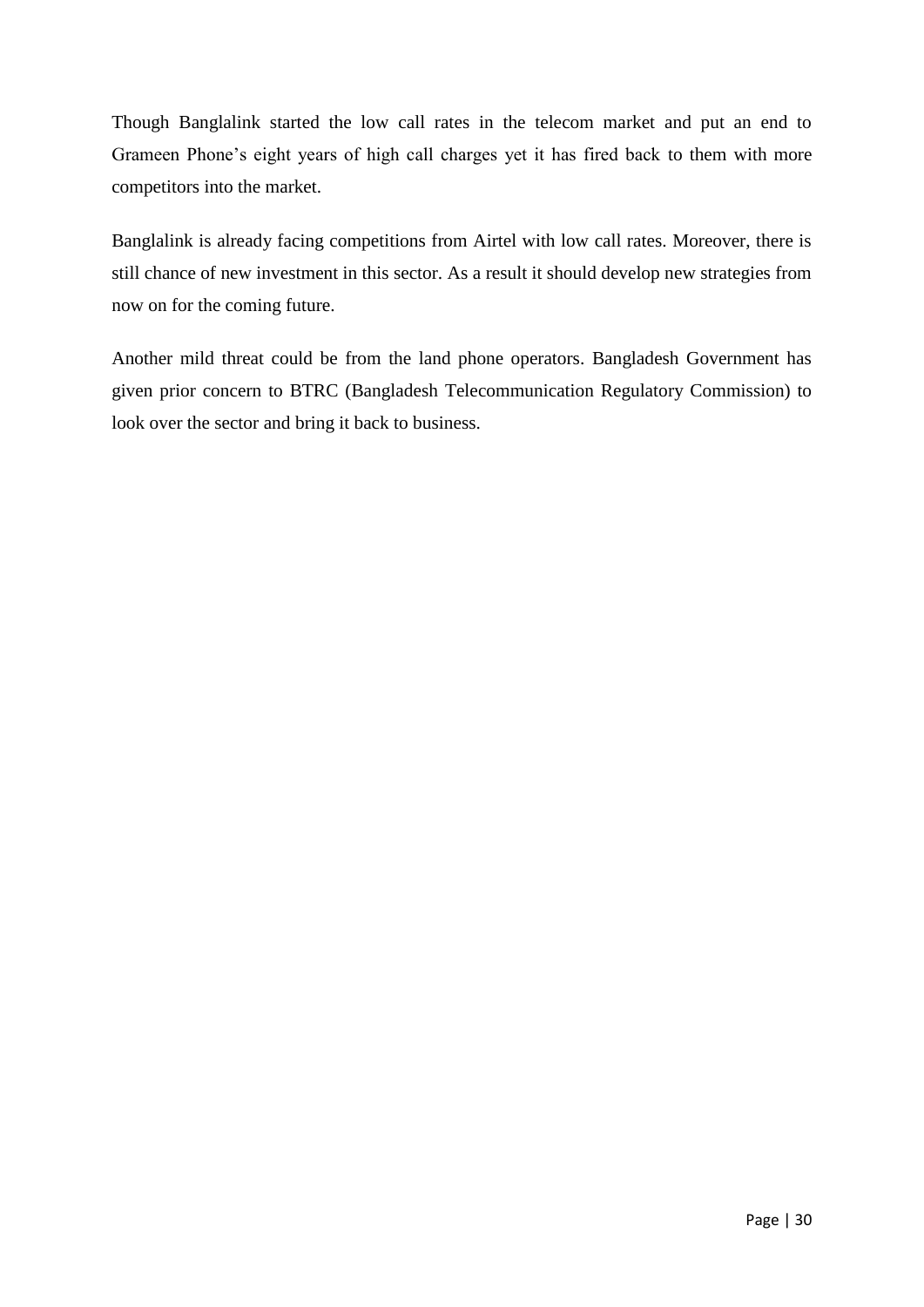#### SWOT Analysis Chart

- Current Market Share
- Positive image of Mother Company
- Innovative and customer focus business policy
- Cheaper call rate
- Office environment
- $\blacksquare$  Effective decision making

Large network coverage

**•** Opportunity of financial support

#### Opportunities (O) Threats (T)

- Rural area network improvement
- **Emerging market**
- **Reinvestment through financial** support
- New product development
- Rebranding

#### Strengths (S) Neaknesses (W)

- Network signal strength
- **Bureaucracy in management** system
- Lack of young talents
- Past bad reputation
- Failure to define differences among developed market and developing market

- Robi recent notable market share
- $\blacksquare$  High competition of price
- New competitor
- Land phone operator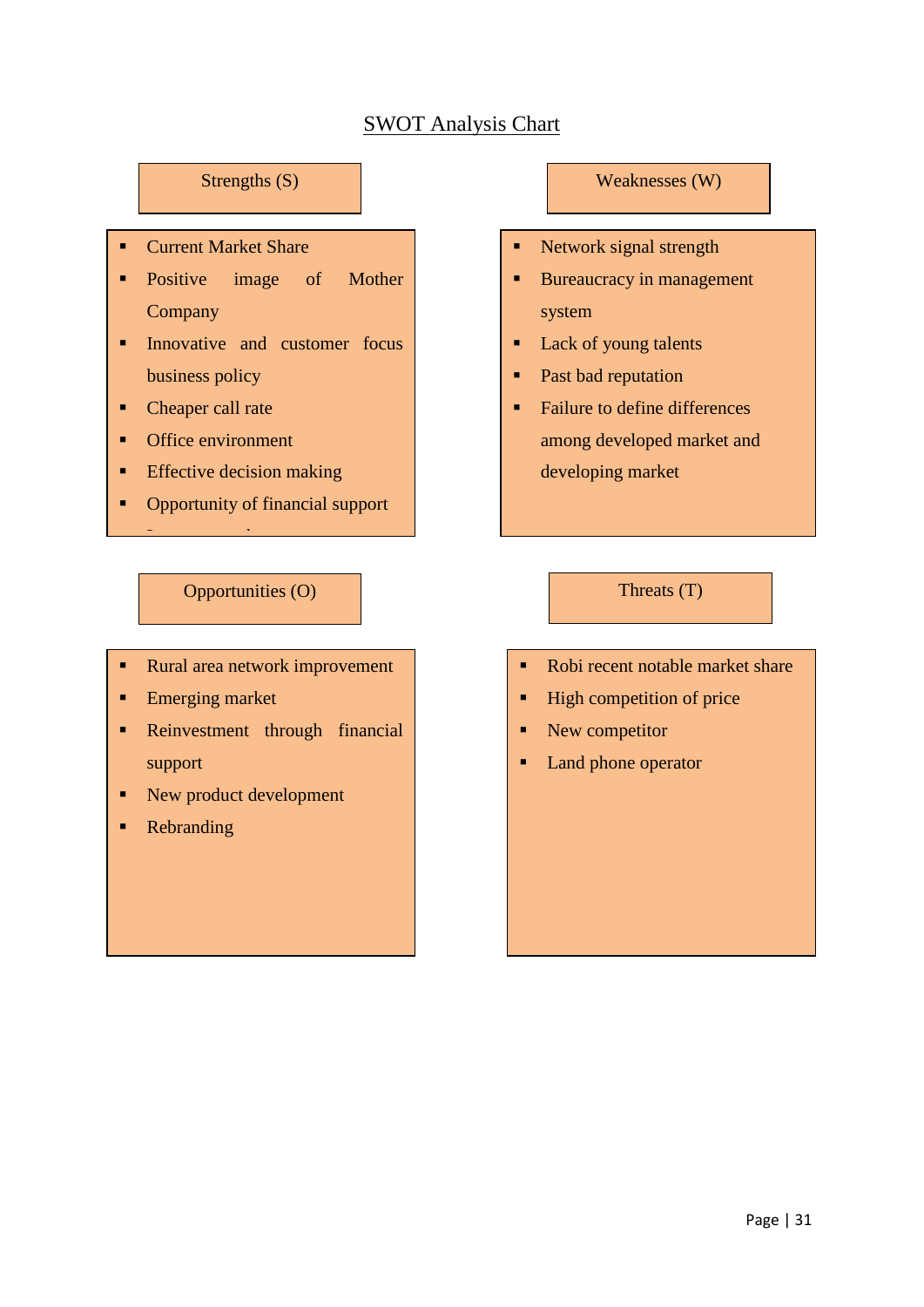### **Customer Satisfaction of M-banking service users of Banglalink**

The research conducted will reveal the satisfactory level of M-banking service users of Banglalink. Before approaching to the main research and its findings it is important to know some factors that will be used in research.

 $\ddot{\cdot}$ 

#### **Customer Satisfaction Definition**

"Satisfaction is the customer's fulfillment response. It is a judgement that a product or service feature, or the product or service itself, provides a pleasurable level of consumptionrelated fulfillment"

Customer satisfaction totally depends upon the perceived value of a service or product. The perceived value depend on the service experience and the quality of the service. So, it can easily be determined that perceived service quality is a component of customer satisfaction. Customers are satisfied when their perceived value of service fulfills their needs and expectations.

From the above paragraph a conclusion can be drawn that the determinants of service quality is the driven force for customer satisfaction. This indicates if a service fulfills the dimensions of service quality it can achieve satisfaction from customers.

#### **Service Quality Dimensions**

Customers perceive quality in a dimensional way and researchers have found five dimensions that consumers focus on for quality assurance, they are-

 $\overline{\phantom{a}}$  Reliability: is the ability to perform the promised service dependably and accurately. In its broadest sense, reliability means that the company delivers on its promisepromises about delivery, service provision, problem resolution and pricing.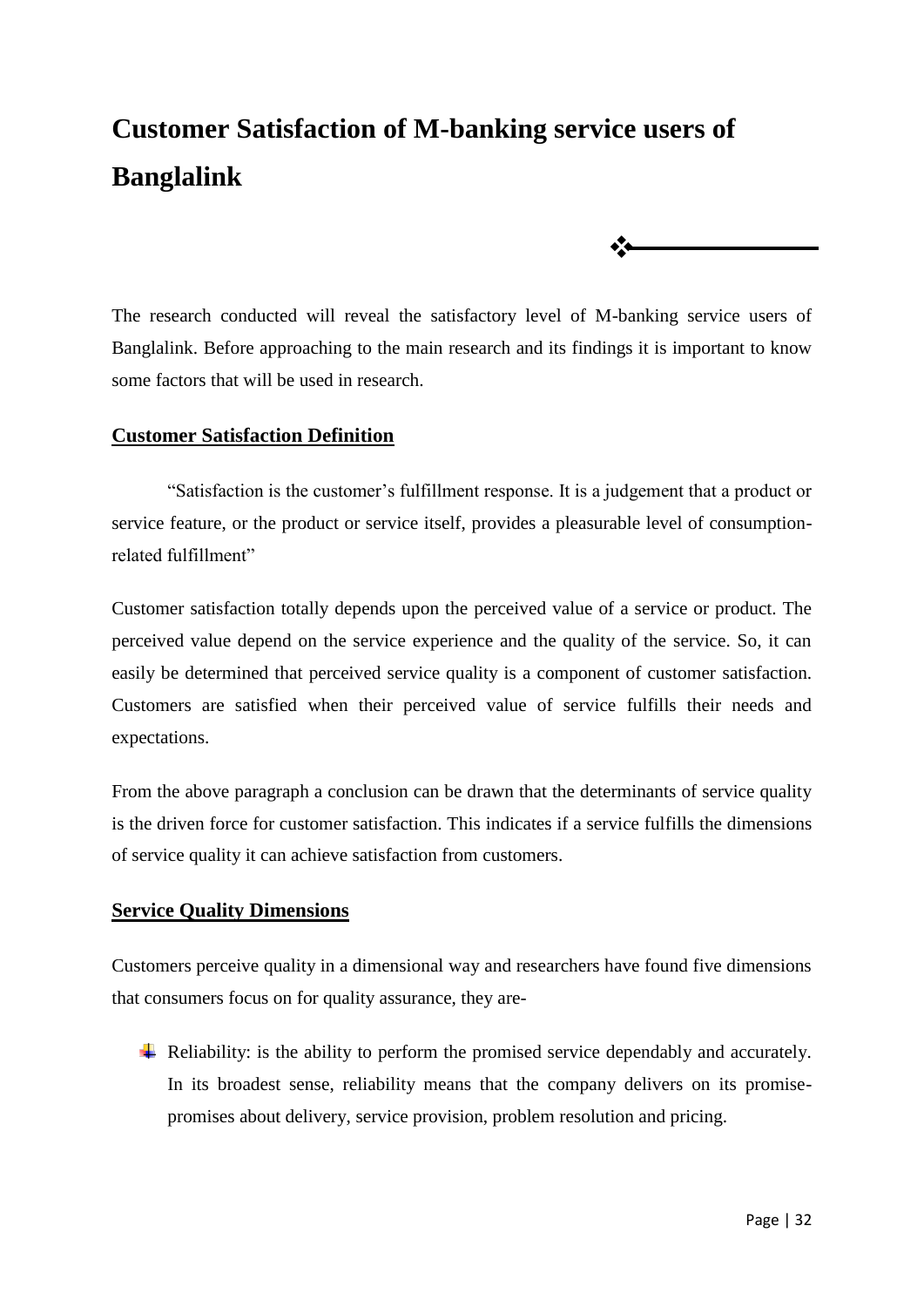- Responsiveness: is the willingness to help customers and provide prompt service. Responsiveness is communicated to customers by the length of time they have to wait for assistance, answers to questions, complaints and problems. To truly distinguish on responsiveness, companies need well-staffed customer service departments as well as responsive front-line people in all contact positions.
- Assurance: is defined as employees' knowledge and courtesy and the ability of the firm and its employees to inspire trust and confidence.
- $\pm$  Empathy: is defined as the caring, individualized attention the firm provides its customers. The essence of empathy is conveying, through personalized or customized service, that customers are unique and special. It is mostly preferable for small companies with limited customer base.
- $\pm$  Tangibles: are defined as the appearance of physical facilities, equipment, communication materials, advertisements and billboard stuff etc. All of these provide physical representations or image of service that customers will use to evaluate quality.

Among the five dimensions 'Empathy' is not used for the research as because it is not appropriate for the company. The definition clears the reasons. Empathy is more applicable to the companies which have a small customer base or have the facility of customization. Hereby, firstly Banglalink has a huge customer base of MFS and secondly there is no customization option available for the customers. Even there is no option for customization for Banglalink, as it does not own the service; Banglalink only provides the network to banks for their M-banking services.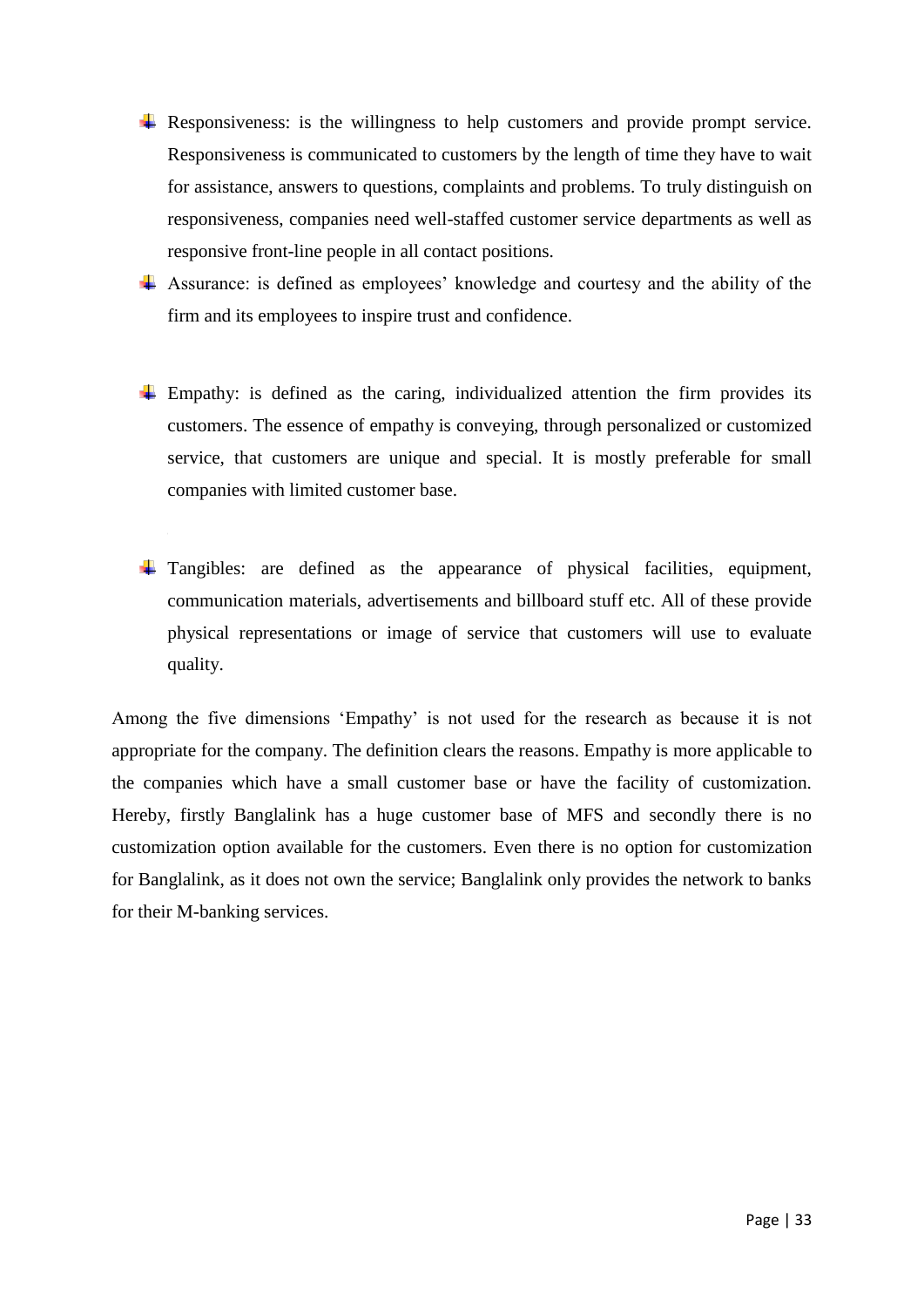#### **Sample Selection**

The author decides to conduct a quantitative research for the project. In order to get the most unbiased investigation under way, the author decides to approach respondents with a random sampling method. This will give each member of the population an equal chance of being selected for the survey. In order to do so the author collected 100 active Banglalink numbers from the MFS team who have valid registration for the M-banking service. This is to because the purpose of the report is to find out the satisfaction of customers who are using M-banking services of Banglalink.

#### **Survey Method**

The author chooses to do tele-survey. As finding the customers and interview them personally was a very hard task and time consuming. During the tele-survey there were 16 questions to be asked to the respondents. At the starting of the interview the purpose of the questions was properly cleared to the respondents and also asked for their permission to proceed. However, before going to the survey the questions were pre-tested with 5 random customers who fit the requirements to fill it out. In order to make it more easy for the customers to understand and answer it, the zone of tolerance illustration was included in the questionnaire.

#### **Research Approach**

The research is completely based on quantitative data. The findings of the questionnaire are allotted with the help of MS Excel where different functions like VLOOKUP, PIVOT table, COUNTIF, IF, Pie Chart, Bar Chart etc. are used to interpret data. On the report only the final values are put to interpret.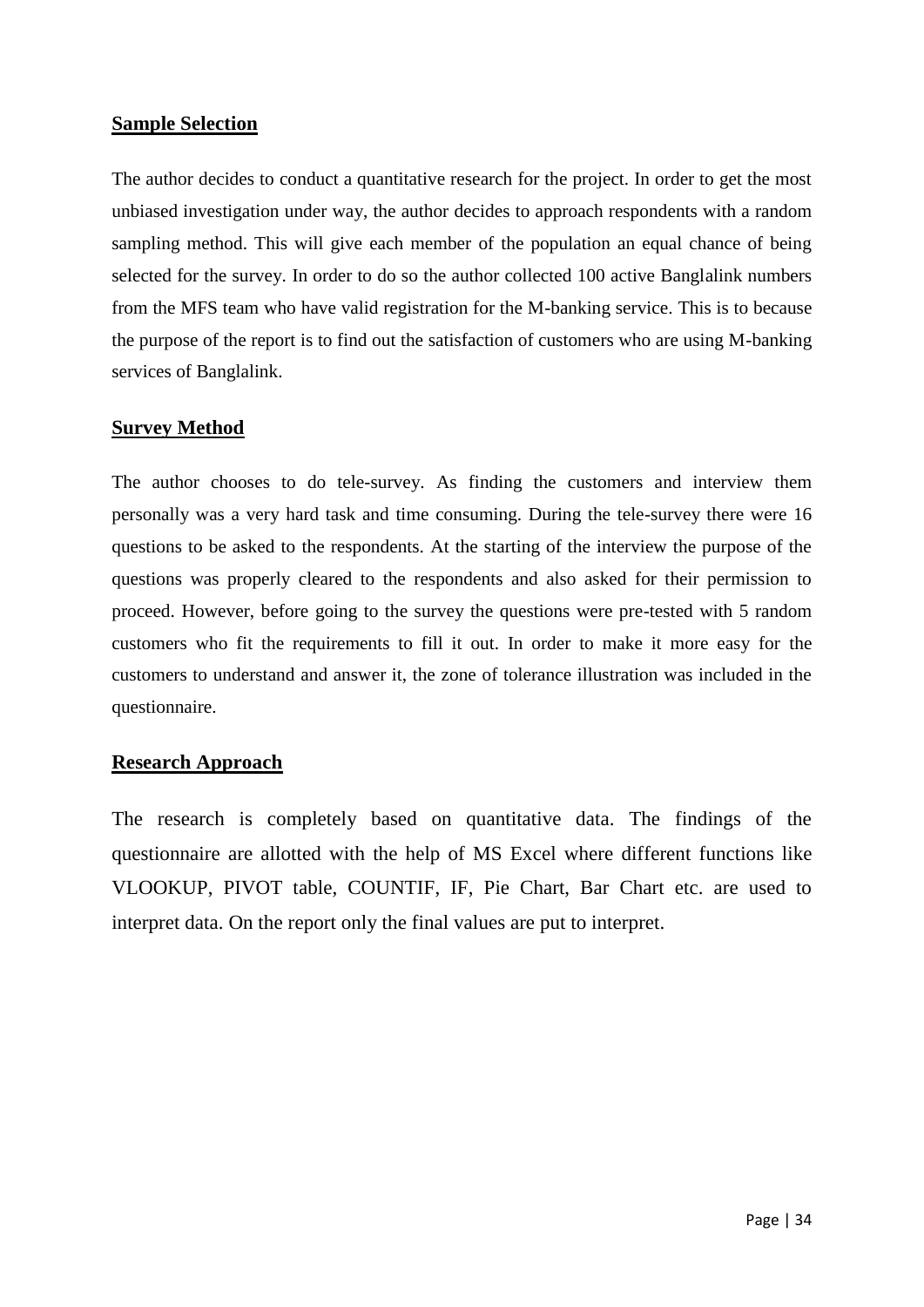#### **Findings, Analysis & Recommendations**

(accumulating questions  $2 \& 5$ )

#### Age of Customers

| Class           | Frequency | Average |
|-----------------|-----------|---------|
| $20 - 30$ years |           |         |
| $31 - 40$ years |           |         |
| $41 - 50$ years | 33        | 37      |
| $51 - 60$ years |           |         |

#### Figure: 3.1

Profession of Customers

| Class                | Frequency      |
|----------------------|----------------|
| Rickshaw puller      | 17             |
| Farmer               | $\overline{7}$ |
| Boutique owner       | 3              |
| <b>Health Worker</b> | $\mathbf{1}$   |
| General Store owner  | 3              |
| Tea stall owner      | 13             |
| Govt. clerical job   | $\overline{4}$ |
| Garments worker      | 24             |
| Govt. service holder | 8              |
| Private jobs         | 3              |
| <b>Business</b>      | $\overline{2}$ |
| Small business       | 9              |
| Student              | 6              |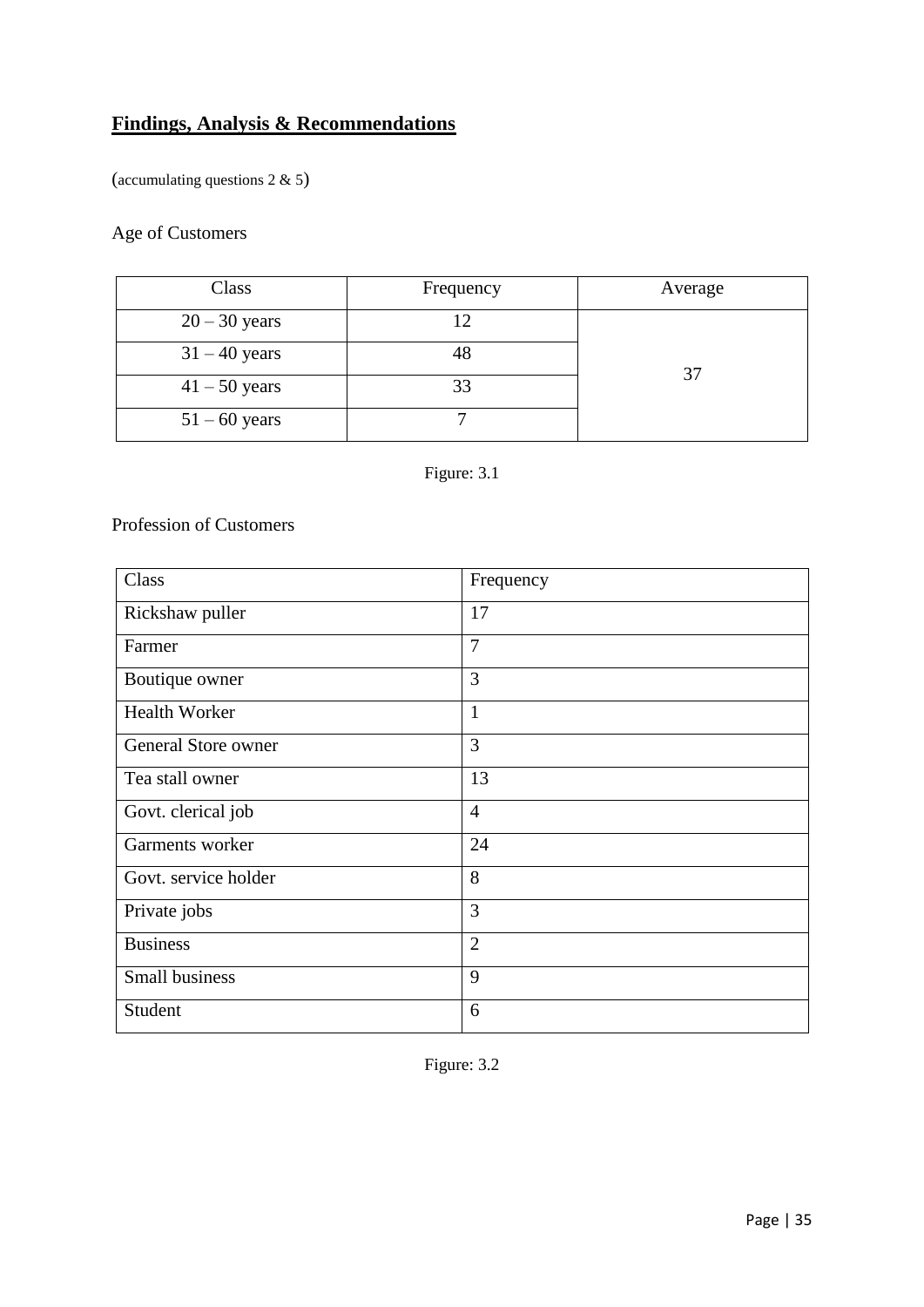#### Classification of Profession in terms of income

| Lower                                                | Income (Rickshaw puller, Farmer, Comparatively Higher Income (Govt. service |
|------------------------------------------------------|-----------------------------------------------------------------------------|
| Boutique owner, Health Worker, General Store         | holder, Private jobs, Business)                                             |
| owner, Tea stall owner, Govt. clerical job, Garments |                                                                             |
| worker, Small business, Student)                     |                                                                             |
| 87% of the respondents                               | Only 13% of the respondents                                                 |

From figure 3.1 the age difference of customers is been classified into four categories with a point difference of 10 years. Where as in figure 3.2 it has been shown about the professions they are doing and later in figure 3.3 according to their level of income the whole respondent was divided into two categories.

The conclusion can be drawn over here that the average respondents' age is 37 years and around 87% of the respondents are low earners which may indicate of lower educational qualifications. On the other hand minimal 13% respondents are well earners and qualified enough.

#### **Recommendations**

- $\overline{\phantom{a}}$  Banglalink can introduce different campaigns in collaboration with the M-banking service providers in different university areas, corporate houses etc. It will help them to capture customers from different class and background. This in case will develop a more diversified portfolio of customers. Collaboration with the service providers will help Banglalink to cut cost for the campaign.
- $\overline{\phantom{a}}$  Especial offers can be designed for the corporate houses. For example salary disbursement of employees through M-banking can be an innovative way to capture new market.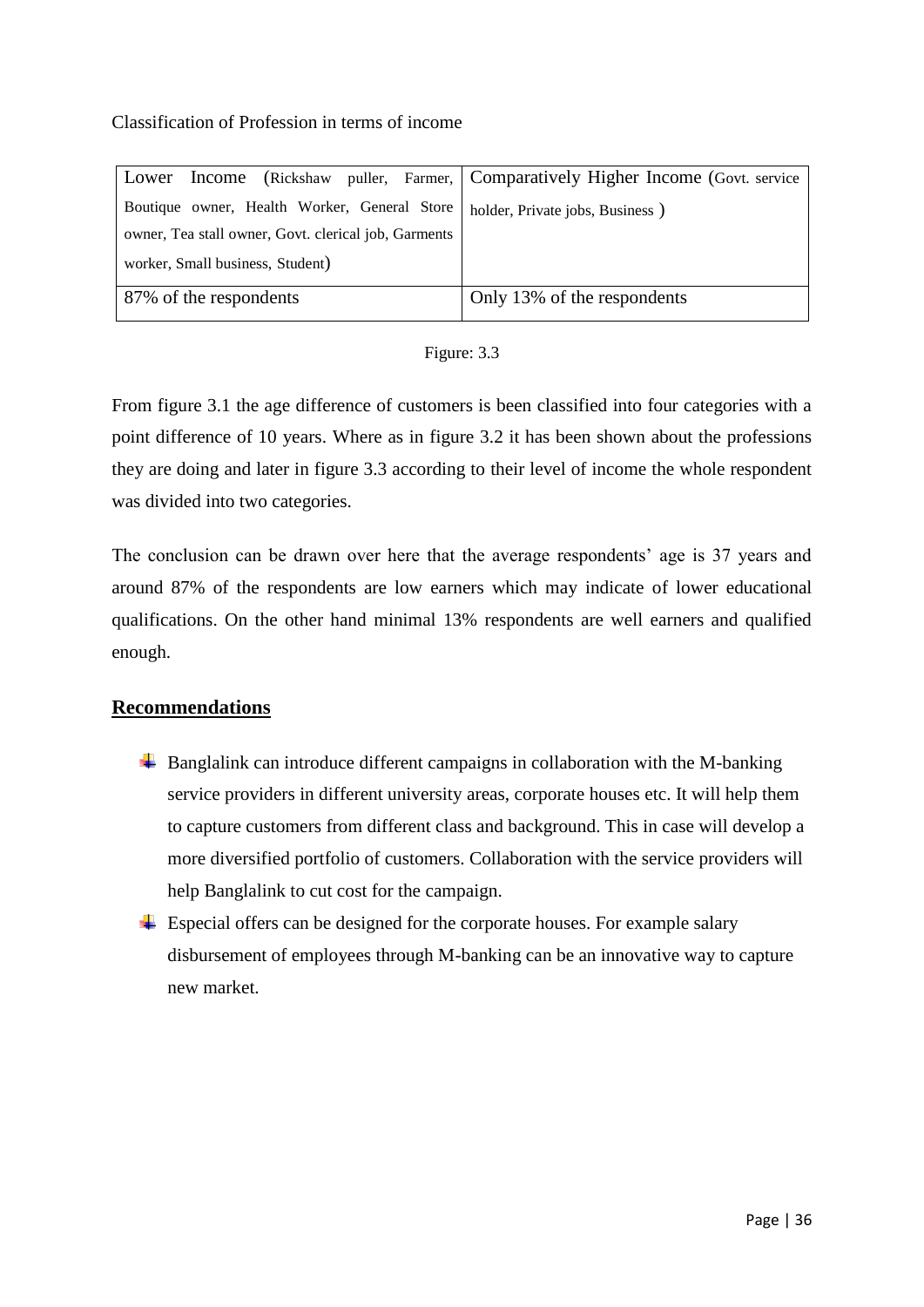#### (accumulating questions 6,7,8 & 12)

![](_page_43_Figure_1.jpeg)

Figure: 3.4

#### Preferred M-banking Services

|                            |              | DBBL             | bKash            |                | UCash My Cash MCash OK Cash |                  |                  |
|----------------------------|--------------|------------------|------------------|----------------|-----------------------------|------------------|------------------|
| Current M-banking Services | <b>DBBL</b>  | 23               | 11               | 3              | $\overline{0}$              | $\overline{0}$   | $\overline{0}$   |
|                            | bKash        | $8\,$            | 19               | 3              | $\overline{0}$              | $\overline{0}$   | $\overline{0}$   |
|                            | <b>UCash</b> | 5                | $\mathfrak{Z}$   |                | $\overline{0}$              | $\mathbf{1}$     | $\overline{0}$   |
|                            | MY Cash      | $\boldsymbol{0}$ | $\boldsymbol{0}$ | 5              | 0                           | $\boldsymbol{0}$ | $\boldsymbol{0}$ |
|                            | MCash        | 3                | $\mathbf{1}$     | $\mathfrak{Z}$ | $\boldsymbol{0}$            |                  | 0                |
|                            | OK Cash      | $\boldsymbol{0}$ | 1                | 3              | 0                           | $\overline{0}$   | 1                |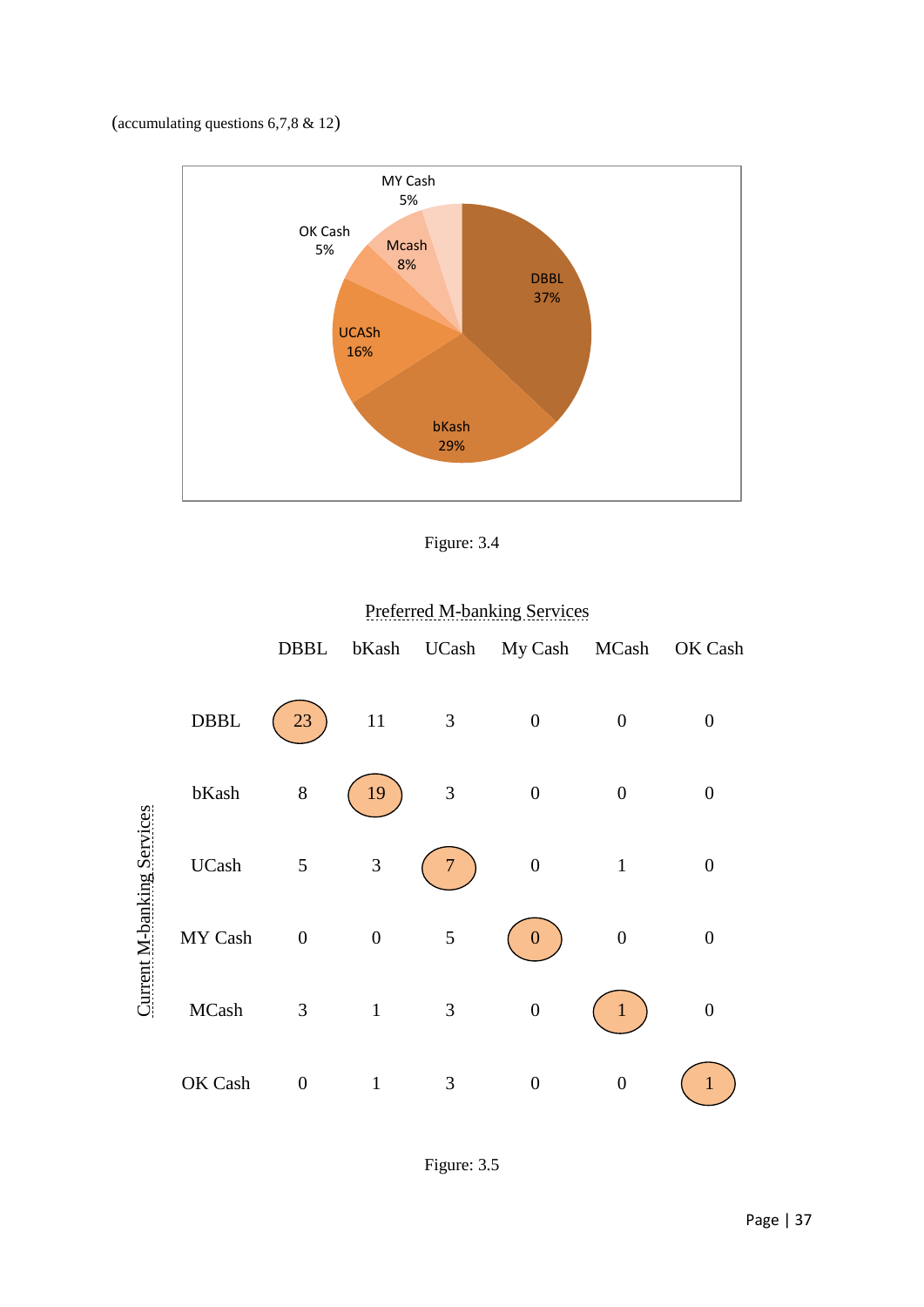![](_page_44_Figure_0.jpeg)

| Figure: 3.6 |  |
|-------------|--|
|             |  |

![](_page_44_Figure_2.jpeg)

![](_page_44_Figure_3.jpeg)

Banglalink currently have six M-banking services available to consumers. Names are, DBBL Mobile Banking (a service of Dutch Bangla Bank Ltd.), bKash (a service of BRAC Bank), UCash (a service of United Commercial Bank Ltd.), My Cash (a service of Mercantile Bank Ltd.), MCash (a service of Islami Bank Bangladesh Ltd.) and OK Cash (a service of Trust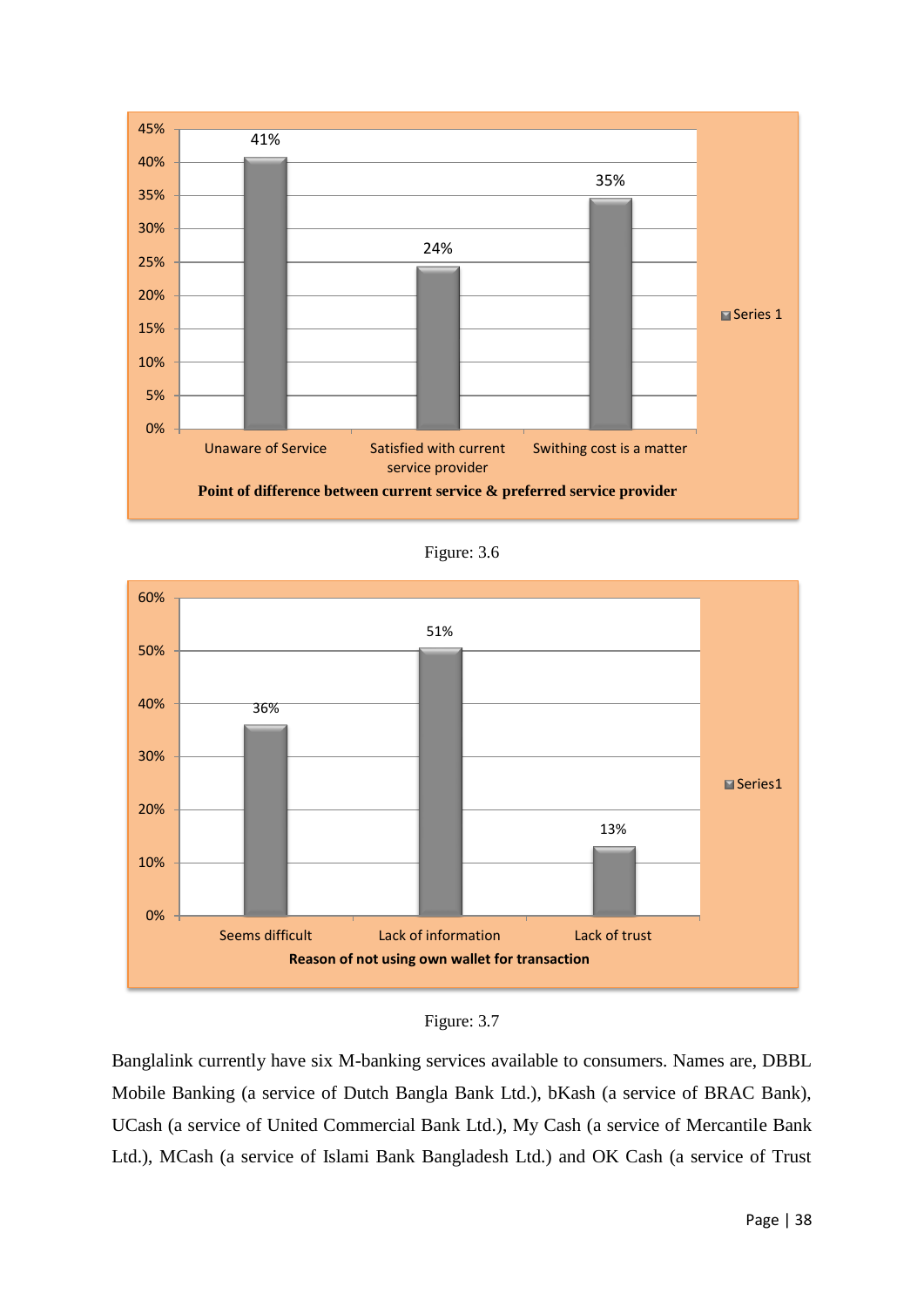Bank Ltd.). Among these six services from figure 3.4 DBBL user percentage is 37%, bKash 29%, UCash 16%, My Cash 5%, MCash 8% and Ok Cash 5%. These data percentage are calculated only based on the 100 respondents of the research.

Figure 3.5 finds out the differences between customers' current and preferred services. From the chart  $(23+19+7+0+1+1 = 51)$  Respondents are using their preferred services and other 49% prefer one service and using the other. This could indicate, Banglalink yet incapable to connect customers to their preferred services. The only reason here is the lack of proper communication to its customers because the preferred services are available but customers are not aware of it. This creates a poor tangibility impression of the company.

Figure 3.6 reveals the reasons behind the gap between current service and preferable service. The percentage is calculated based on the 49 respondents whose current service provider does not match with the preferred service provider. Among the 49 respondents 24% are satisfied with the present service provider though they have a preference but still won't change as it seems almost the same to them. 35% of them say there is a switching cost which matters. To shift to a new service provider will again cost them in financial terms and also processing trouble. But 41% surprisingly said that they are unaware of the service providers. This means even though Banglalink have these service providers with them but the customers did not know Banglalink does have the services. Tangibility of service establishes by proper communication with its customers, advertisement, physical evidences. These tools are used to make customers more knowledgeable about the company where Banglalink surely lacks of.

The percentages in figure 3.7 are calculated on 83 respondents as 17 of them use their own wallet. From the chat, 13% of the respondents lacks of trust to make transaction from their own wallet. 36% seems it difficult to do and 51% of them do not know how operate transactions from own wallet.

#### **Recommendations**

- TV commercials only focusing the Bangalink M-banking services. Advertisements could also include other financial services of MFS.
- Encourage both own and third party agents to inform customers about new services and features. Make quarterly training arrangement for the agents so that they become for informative.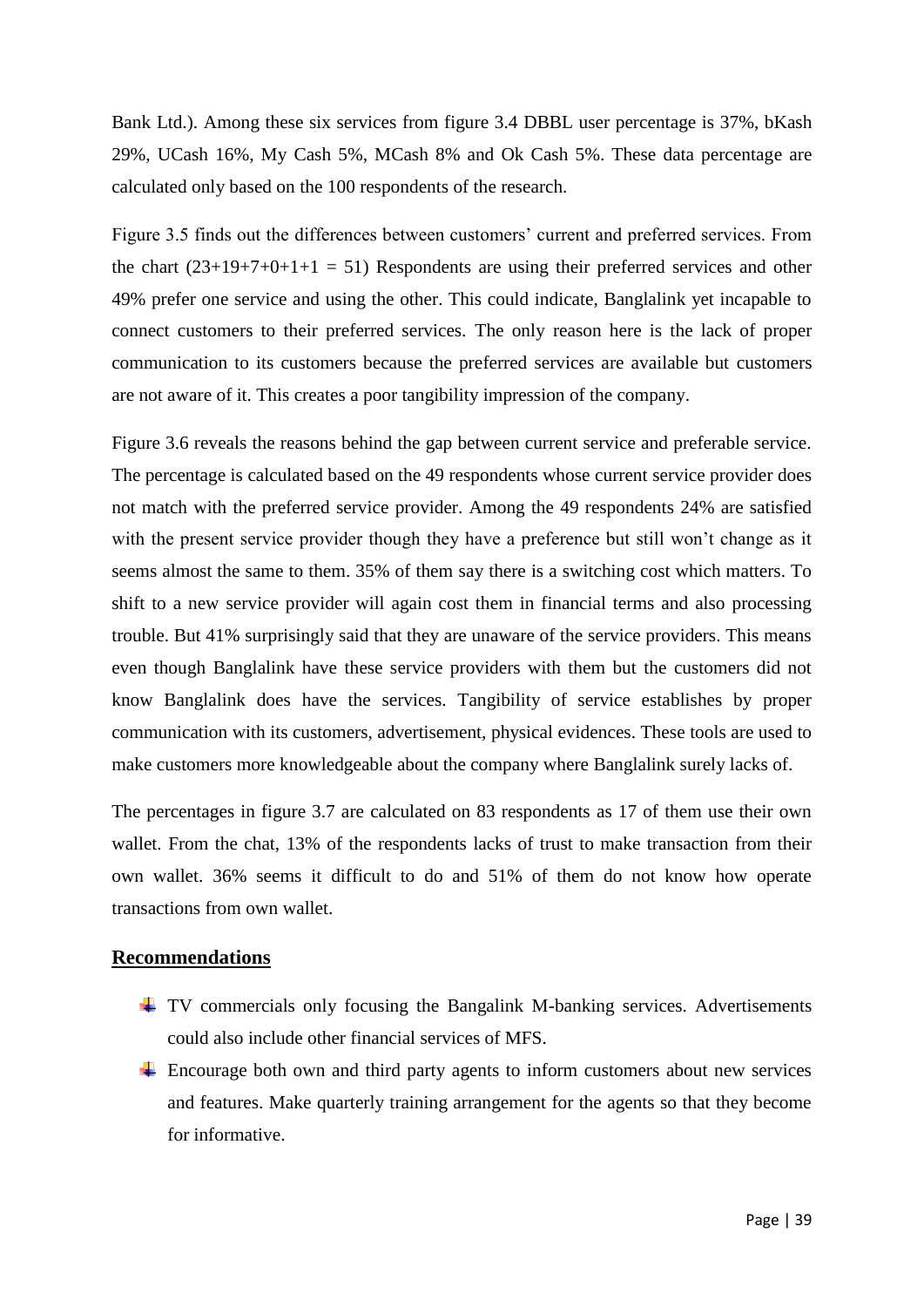(accumulating questions 9, 10 & 11)

![](_page_46_Figure_1.jpeg)

Figure: 3.8

![](_page_46_Figure_3.jpeg)

Figure: 3.9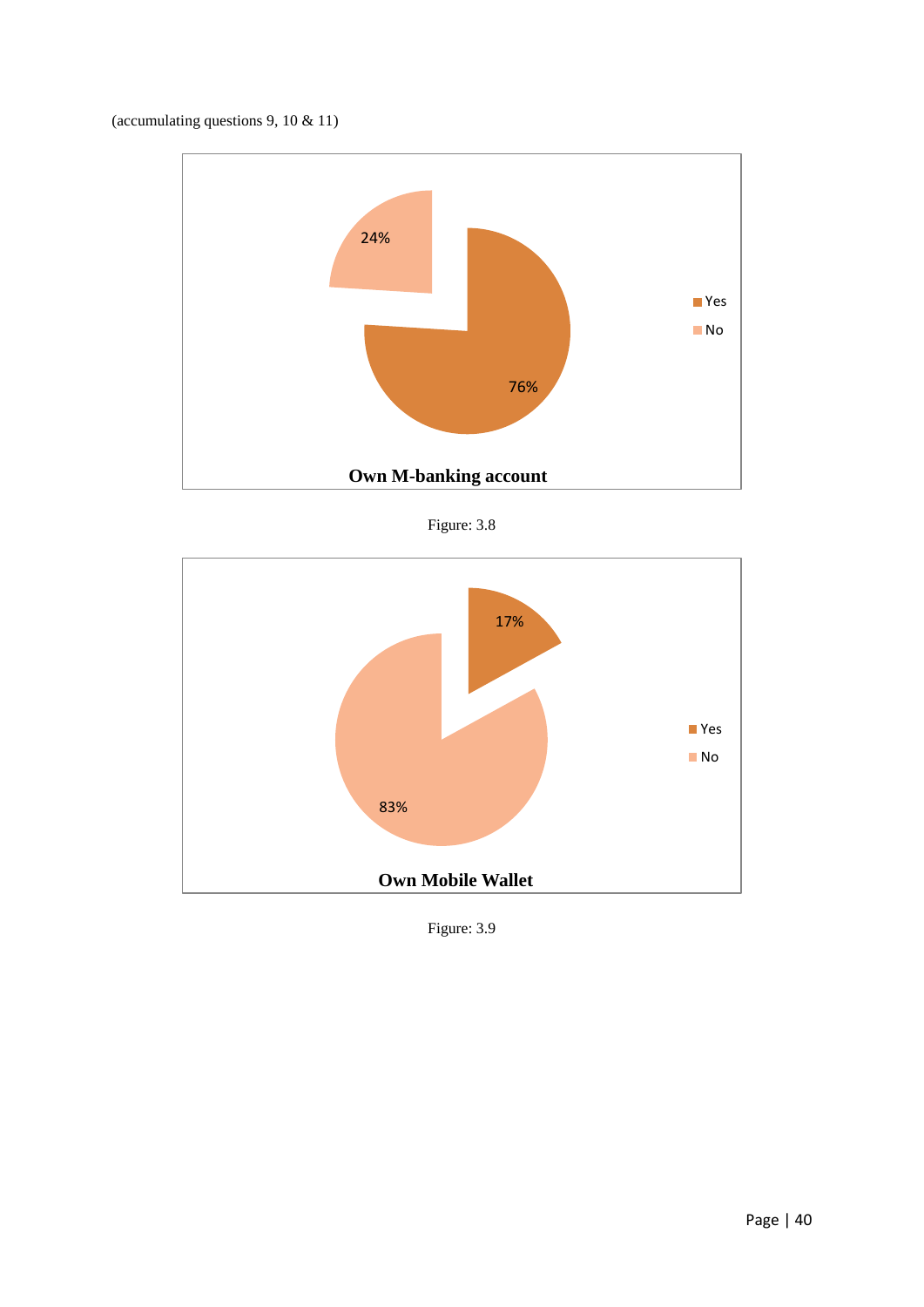![](_page_47_Figure_0.jpeg)

![](_page_47_Figure_1.jpeg)

Figure 3.8 indicates the number of mobile banking account holder. As a growing market the number figures are good enough to justify the service popularity. Around 76% of the respondents have their own account with different service provider and rest 24% do not have mobile banking account but they do use mobile banking services for money transfer by the agents.

Figure 3.9 finds out the percentage of own mobile wallet users among the 100 respondents. Surprisingly, the percentage of mobile wallet user is low compared to the expected level. Mobile wallet is basically a virtual account of customer. When a customer opens m-banking account, with the respective number s/he gets a wallet or account number where s/he can keep money and transfer money by themselves. Only 17% of the customers use their own mobile wallet for transactions where as a huge number of 83% takes the help of agents for money transfer.

Figure 3.10 extracts the mode of transaction preferable to customers. The calculations finds out that 63% of the customers prefer agent to agent money transfer. The reasons, they have a higher level of confidence and trust on the Banglalink as well as service provider's agents for money transfer. Another reason found was it seems less complicated when using agents to transfer money. Certainly Banglalink successfully fulfills the assurance criteria of the service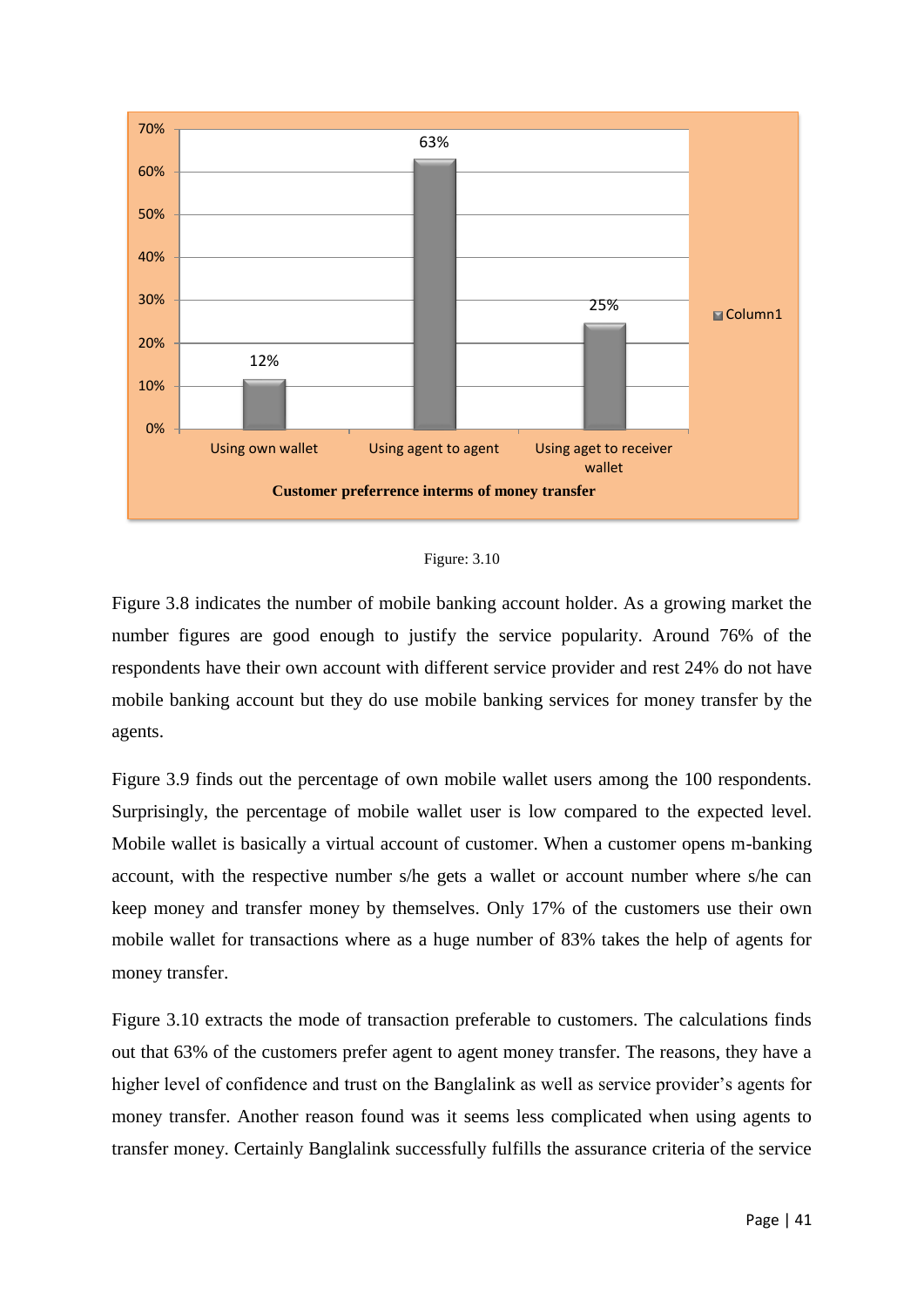quality as their employees' are able to build a door of confidence and trust among the customers with knowledge and proficiency.

#### **Recommendations**

- $\pm$  17% of the customers who have their own mobile wallets even though among these 12% prefer using their own wallet.  $(63+25) = 88%$  of the customers still depend on the agents for m-banking service. As a result customers are not actually receiving the whole benefit of the service. Agents do not encourage customers to use their own wallet because with every transaction they receive certain commission. The temptation of making more profit is causing loss to the customers as a consequence the actual purpose of the service is not served. Banglalink should introduce monitoring technique to solve the problem.
- $\overline{\text{+}}$  To make the customers more knowledgeable Banglalink can also give free SMS to its MFS customers informing about the procedure to use own mobile wallets and its benefits.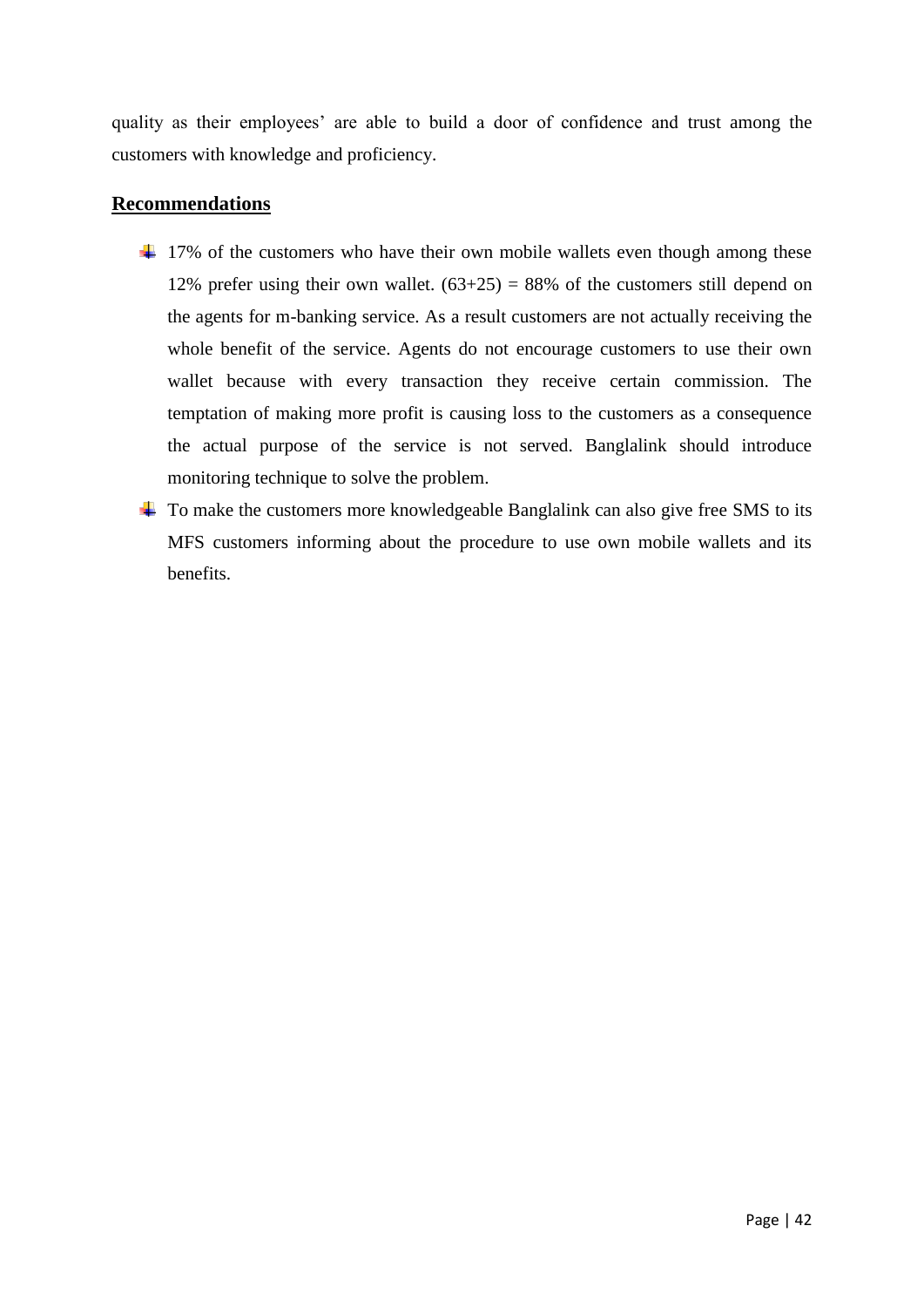![](_page_49_Figure_0.jpeg)

![](_page_49_Figure_1.jpeg)

Figure: 3.11

![](_page_49_Figure_3.jpeg)

Figure: 3.12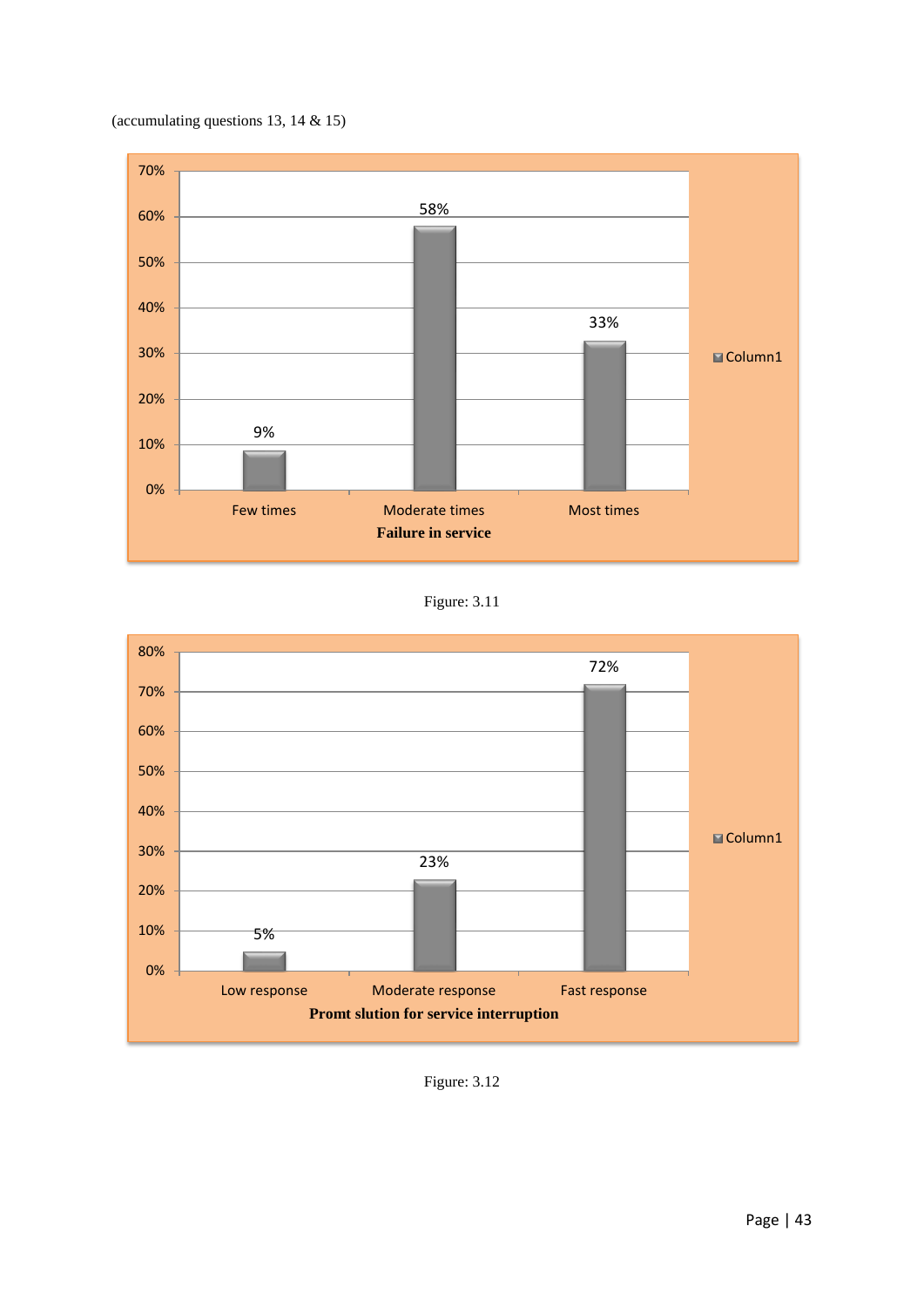![](_page_50_Figure_0.jpeg)

Figure: 3.13

When customers were asked about the failure in service rate in terms of Banglalink network from figure 3.11 58% replies it to be in a moderate condition. 33% says it to be most times. Which means most of the customers are dissatisfied with the network coverage and thus failing to receive proper services from m-banking service provider. This discrepancy not only effects MFS customers of Banglalink also the m-banking service providers would also take it as a loop whole as for Banglalink's inability in providing network causing their customers to be dissatisfied.

Figure 3.12 discloses the prompt service solution during the disruption of network. 23% of the customers say the response to service solution is moderate and 72% says it to be fast response.

Figure 3.13 reveals the satisfactory level of customers after considering all the factors involved in questionnaire. The author asked to rate on the basis of level 1 to 5 where 1 is marked as the lowest level of satisfaction and 5 is marked for the highest level of satisfaction. it is found to be that 88% of the customers are moderately satisfied with the service.

According to the definition of responsiveness Banglalink is performing well enough in terms of giving service problem solutions. Which may satisfy the responsiveness criteria of service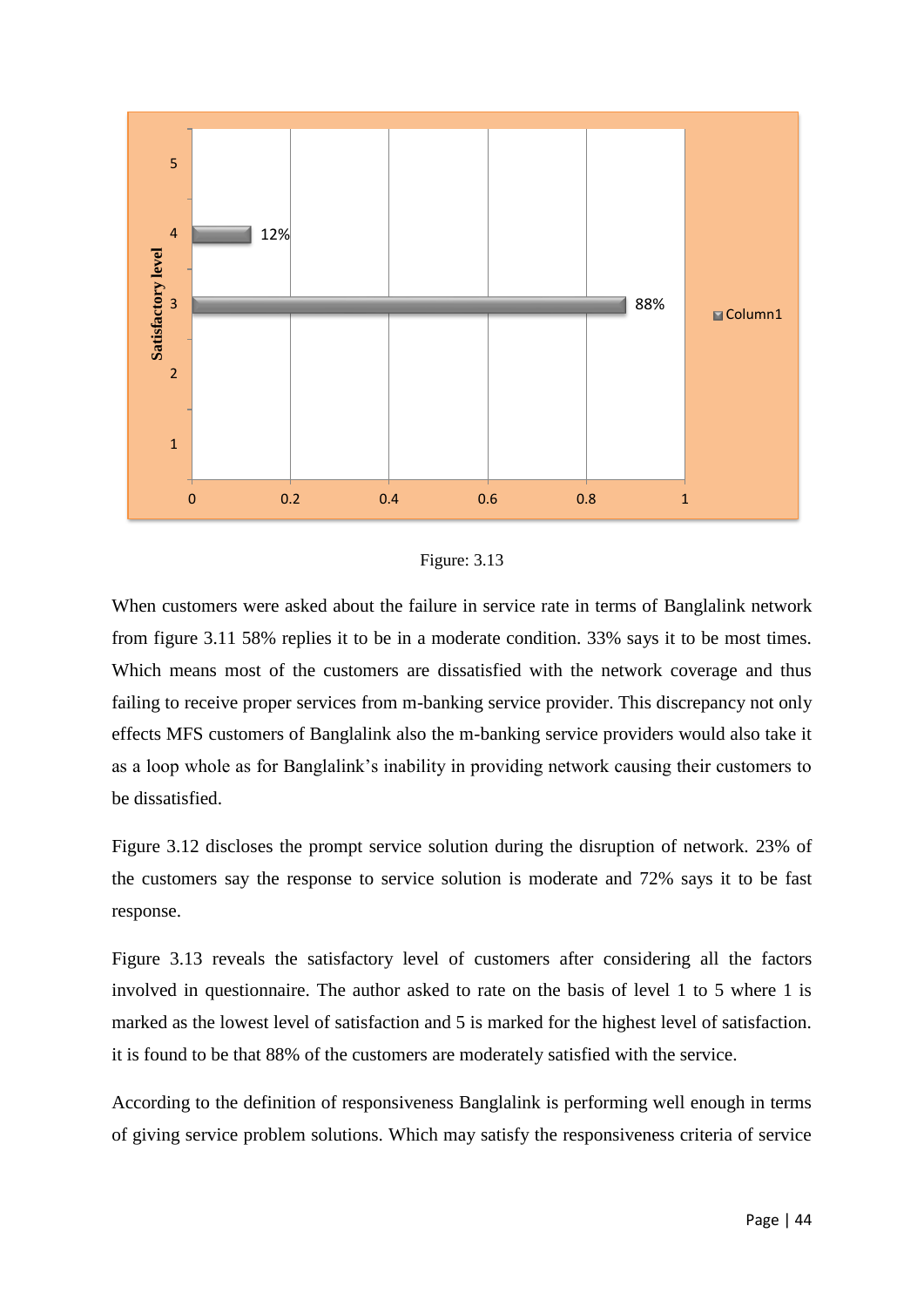quality dimension but a company like Banglalink a pioneer in its telecom sector interms of MFS customer base should not have problems.

#### **Recommendations**

 $\downarrow$  It is better for a company to avoid problems rather than giving faster problem solutions. So, Banglalink should work on their network to improve it their services. It will be profitable in both ways by attracting new m-banking service providers also grabbing customer satisfaction.

![](_page_51_Figure_3.jpeg)

Figure: 3.14

Banglalink started their MFS with a tag line

#### "Mobile Banking For All"

The mobile financial service was introduced in 2011 in Bangladesh. From the very beginning Banglalink focus on this sector with a promise to spread the service amongst all. At the end of year 2011 the customer base of MFS was 150 thousand it dramatically increased to 700 thousand in the next year and in 2013 the number jumped to 1600 thousand and still growing. If the reliability factor of service quality dimension is put here Banglalink is reaching towards the goal very fast. As it promised to spread mobile banking facility to all with the increase in customer base proves it along.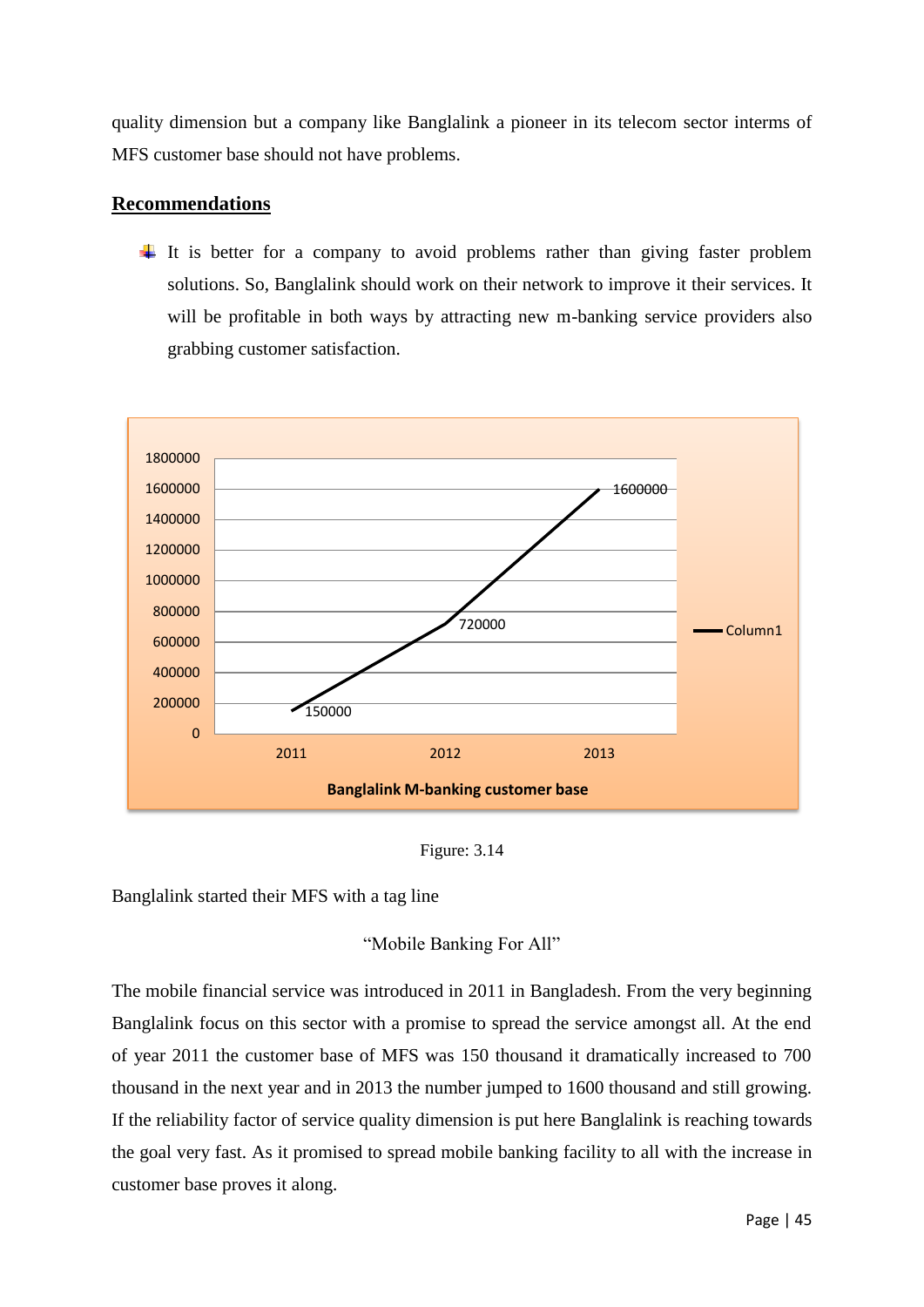#### **Conclusion**

The report has covered the history of Banglalink from the journey it begins till now. Through this journey Banglalink has succeeded in many ways as well as failed in much ways. Still they are the second largest telecom brand in Bangladesh. During the start of mobile financial services in year 2011 banglalink is coping up with the speed quite well. The research have found out the customer demographics where it is seen that most of its M-banking customers are less educated as a result from now on if Banglalink take necessary steps as suggested it will have a strong grip to its customers than present. Moreover, the research also figures out the network signal problem issue as one of the prime disadvantage of the service, making progress to this would open the doors of success to Banglalink. The MFS department of Banglalink wishes to provide M-banking services to all aspects of the society to do so they first need to know its customers and make them knowledgeable about their service and its usage. Furthermore it will help them to keep their promise and lead towards greater customer base. There are plenty of banks coming with new M-banking products Banglalink should acquire them to expand their business. Even though so many problems the research has shown that still 88% of the customers are moderately happy with their service, hereby Banglalink should take necessary steps to gain the trust and make those 88% customers fully satisfied with their service.

 $\ddot{\cdot}$ 

As a pioneer in the mobile financial sector among the telecom brands Banglalink need to improve their service to hold off the position. Still there is lot of scopes of improvement and if they overcome the mistakes made already there is a higher chance that they not only become successful in this particular mobile financial sector but also in its real telecommunication business.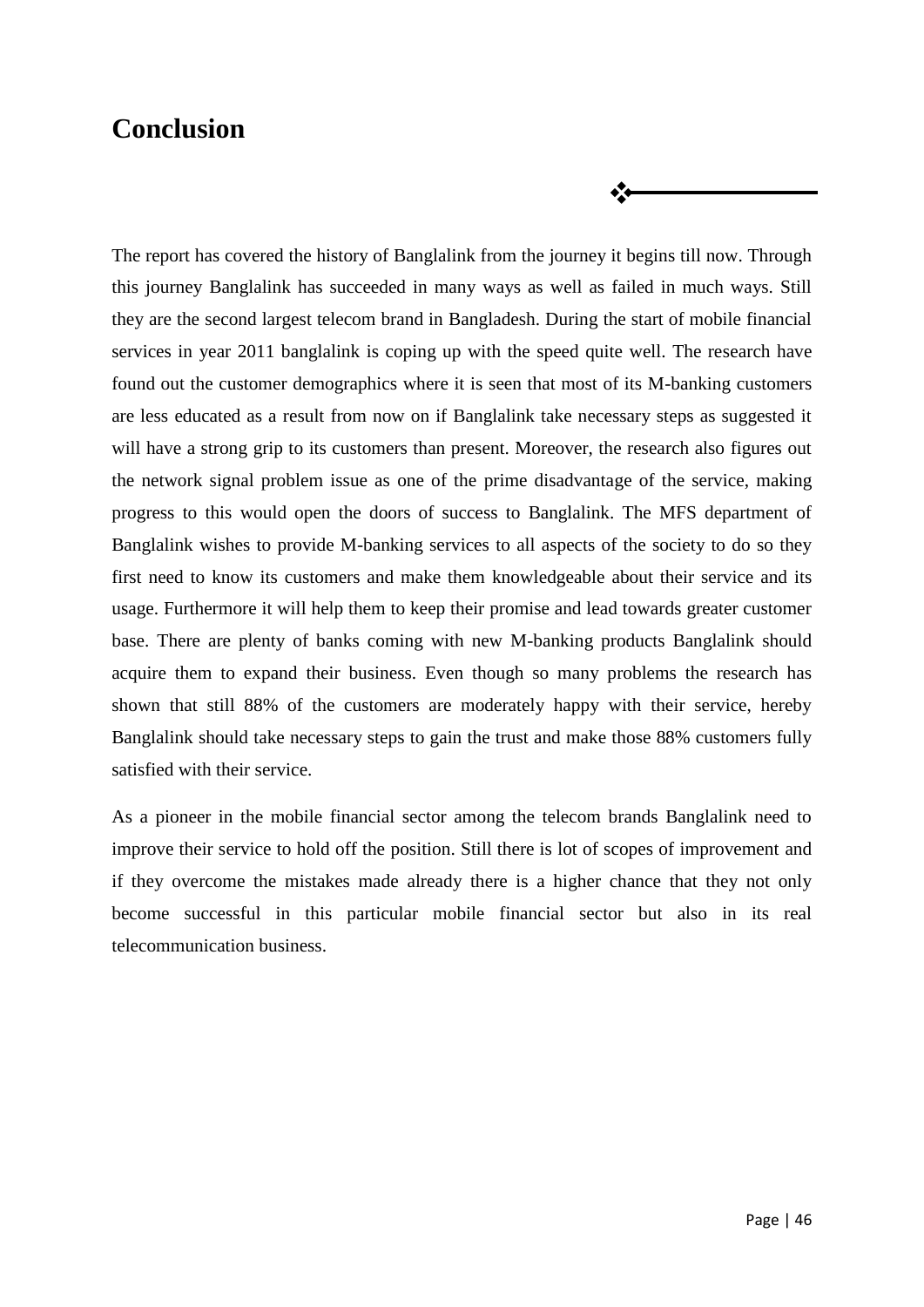### **References**

#### **Internet Links**

Banglaink Digital Communications Limited. *About Us: Banglalink.* 2014. http://www.banglalink.com.bd/en/ (accessed May 2014).

*Bplans.* May 2014. http://articles.bplans.com/how-to-perform-swot-analysis/ (accessed May 2014).

❖

#### **Report**

Bangalink. *growing through wisdom of culture.* annual report, Dhaka: Banglalink Digital Communications Limited, 2012.

#### **Book**

malhotra, Naresh K., and Satysbhushan Dash. *Marketing Research.* New Delhi: Dorling Kindersley (India) Pvt. Ltd., 2013-2013.

Zeithaml, Valarie A., and Mary Jo Bitner. *Sevice Marketing.* New Delhi: Tata McGraw-Hill Publishing Company Limited, Third edition.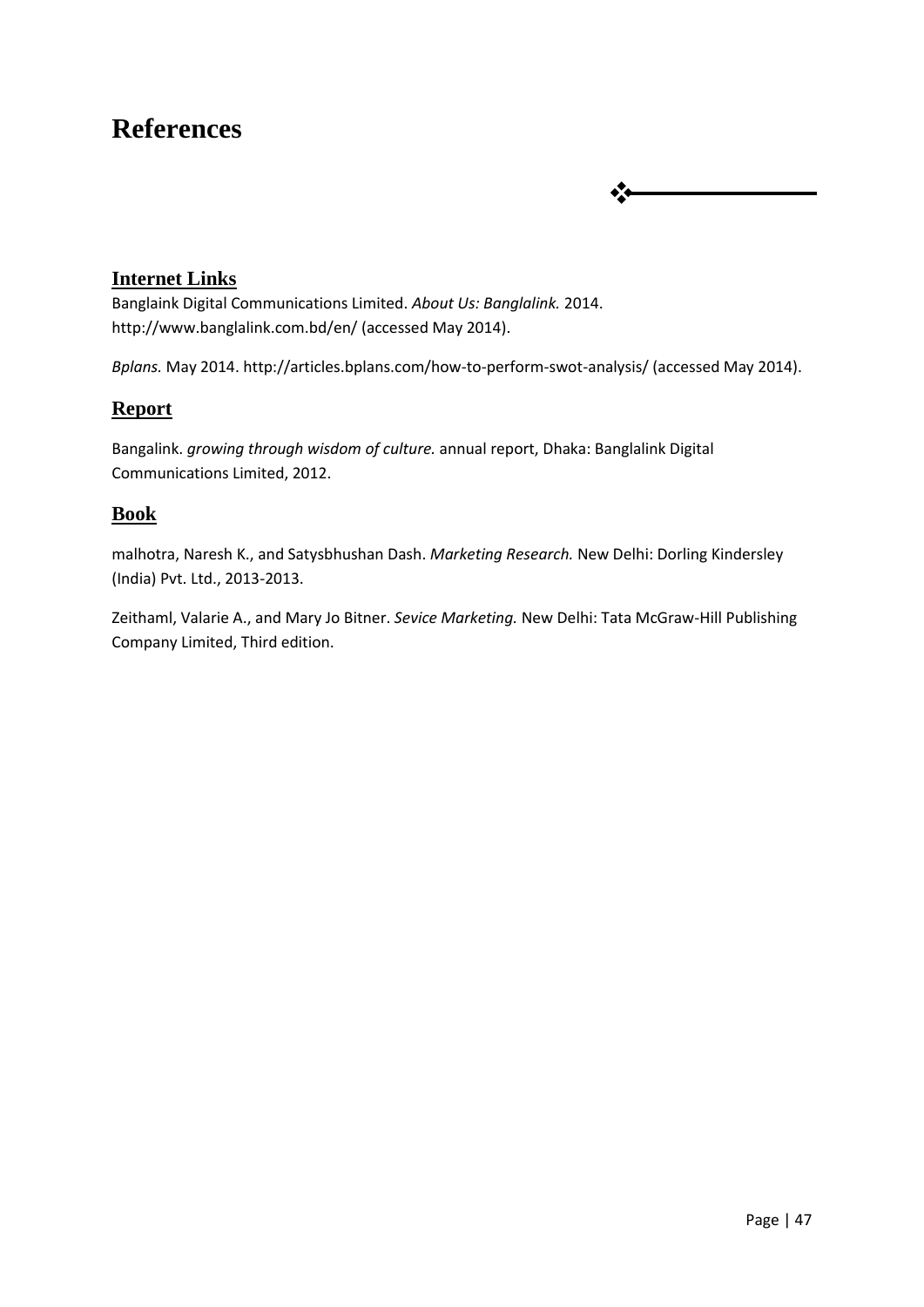## **APPENDIX**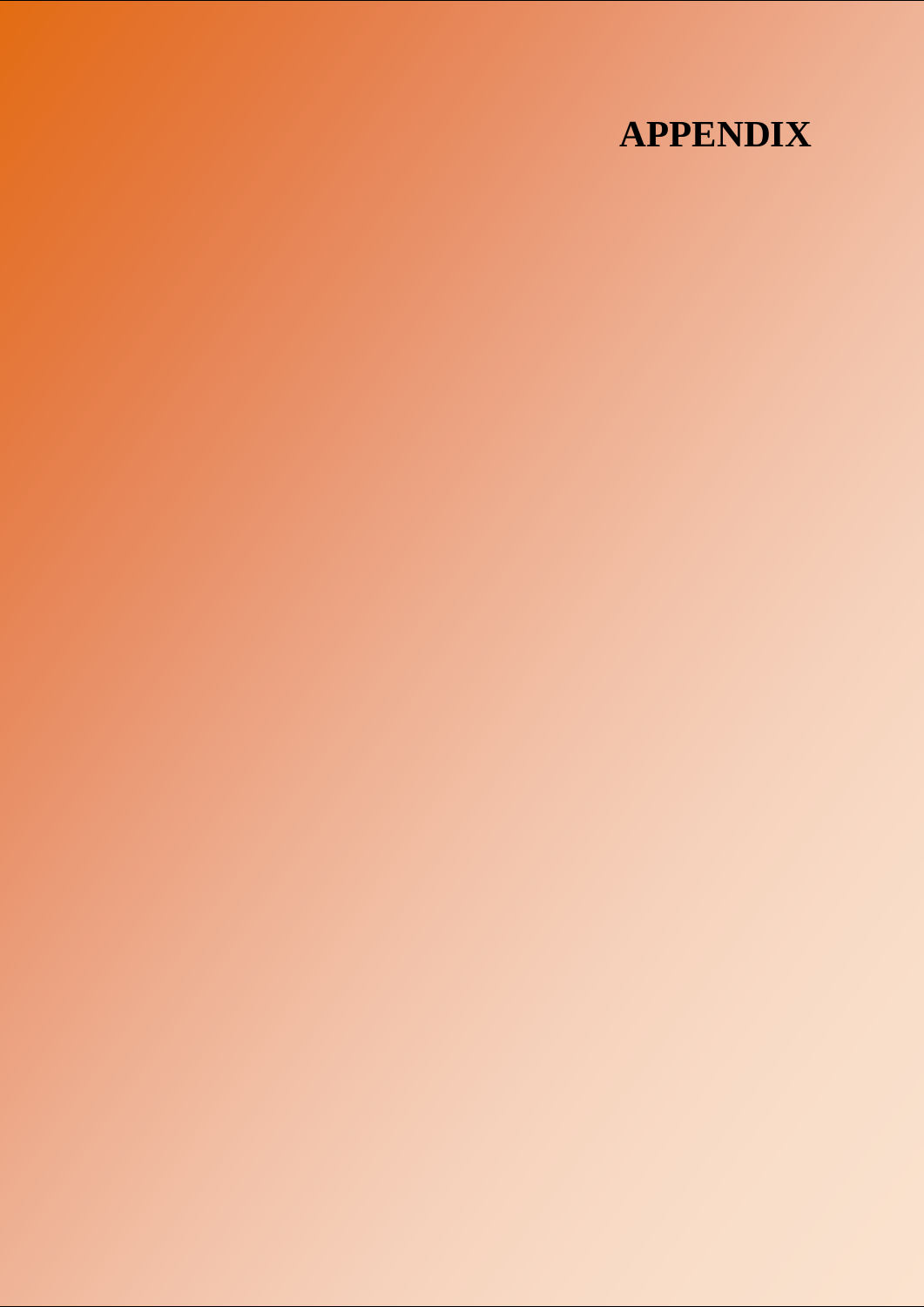#### **Questionnaire**

The questionnaire is designed for the purpose of finding out the factors of customer satisfaction. The provided information will only be used as part of the project. Any personal information will be treated with high confidentiality.

1. What is your name?

Ans:

2. How old are you?

Ans:

3. Do you use Banglalink mobile financial services?

Ans:

4. If yes, for how many years you are using the service?

Ans:

5. Which profession are you in?

Ans:

6. Which mobile banking service you use?

Ans:

7. Which mobile banking services you prefer from below?

Ans: bKash, DBBL, UCash, My Cash, MCash, OK Cash

8. If preferred and current service providers are same no need to answer the question. If not, then Please  $(\sqrt{})$  below

Ans: O did not know Banglalink has the service <br> O satisfied with current service provider Ѻ switching cost

9. Do you have your own mobile banking account?

Ans: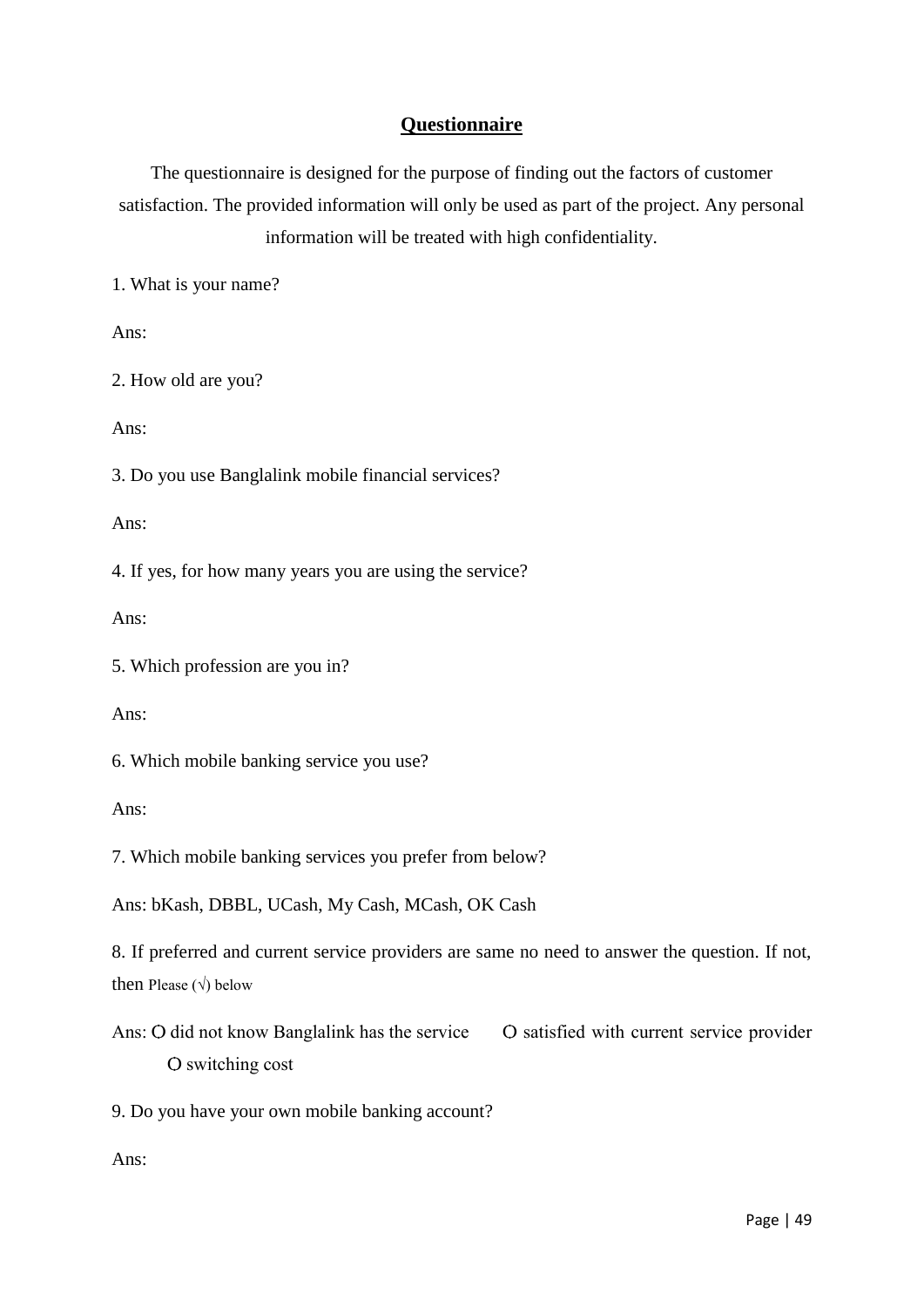10. Do you use your own mobile wallet for transaction?

Ans:

11. Which way of money transfer you prefer?

Please  $(\sqrt{})$  below

Ans: O using own wallet O using agents to agent O using agent to receiver wallet

12. Why you do not use your own wallet?

Please (√) below

Ans: O seems difficult  $\qquad$  O lack of information  $\qquad$  O lack of trust

13. Using Banglalink network have you interpret any failure in service?

Ans:  $\overline{O}$  few times  $\overline{O}$  moderate times  $\overline{O}$  most times

14. Whenever there is a problem how fast you receive prompt solution from Banglalink?

Ans: O low O moderate O fast

15. Point out your satisfactory level by putting a  $(\sqrt{6})$  below; from 1 to 5 where (1) is the lowest and (5) is the highest

Ans:  $\bigcap_{1} \bigcap_{2} \bigcap_{1} \bigcap_{1} \bigcap_{2} \bigcap_{1} \bigcap_{1} \bigcap_{1} \bigcap_{1} \bigcap_{1} \bigcap_{1} \bigcap_{1} \bigcap_{1} \bigcap_{1} \bigcap_{1} \bigcap_{1} \bigcap_{1} \bigcap_{1} \bigcap_{1} \bigcap_{1} \bigcap_{1} \bigcap_{1} \bigcap_{1} \bigcap_{1} \bigcap_{1} \bigcap_{1} \bigcap_{1} \bigcap_{1} \bigcap_{1} \bigcap_{1} \bigcap_{1} \bigcap_{1} \bigcap_{1} \bigcap_{1} \bigcap_{1} \bigcap_{1$ 

16. Any suggestions to improve the service:

#### **THANK YOU**

 $\odot$